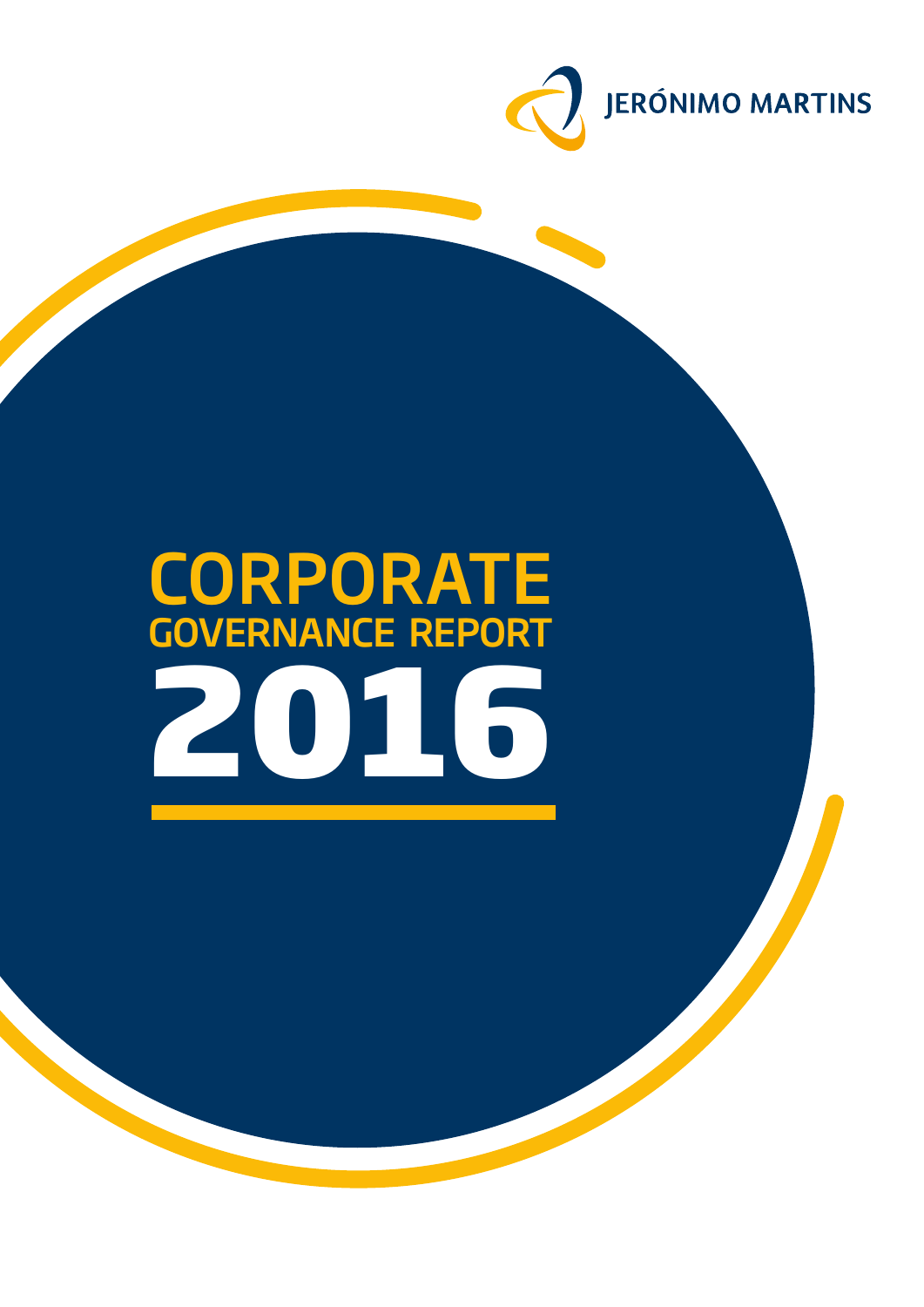

#### **PART I – INFORMATION ON SHAREHOLDER STRUCTURE, ORGANISATION AND CORPORATE GOVERNANCE 3**

#### **Section A – SHAREHOLDER STRUCTURE 3**

- Subsection I Capital Structure **3**
- Subsection II Shareholdings and Bonds Held **5**
- **Section B – CORPORATE BODIES AND COMMITTEES 8**
	- Subsection I General Meeting **8**
	- A. Composition of the Presiding Board of the General Meeting **8**
		- B. Exercising the Right to Vote **8**
- Subsection II Management and Supervision (Board of Directors) **10**
	- A. Composition **10**
	- B. Functioning **26**
	- C. Committees within the Board of Directors and Board Delegate **30**
		- Subsection III Supervision (Audit Committee) **32**
			- A. Composition **32**
			- B. Functioning **35**
			- C. Powers and Duties **35**
			- Subsection IV Statutory Auditor **36**
				- Subsection V External Auditor **36**

#### **Section C – INTERNAL ORGANISATION 40**

- Subsection I Articles of Association **40**
- Subsection II Reporting of Irregularities **40**
- Subsection III Internal Control and Risk Management **41**
	- Subsection IV Investor Assistance **47**
		- Subsection V Website **49**

#### **Section D – REMUNERATION 52**

- Subsection I Power to Establish **52**
- Subsection II Remuneration Committee **52**
- Subsection III Remuneration Structure **53**
- Subsection IV Remuneration Disclosure **57**
- Subsection V Agreements with Remuneration Implications **59**
	- Subsection VI Share Allocation and/or Stock Option Plan **59**

#### **Section E – RELATED PARTY TRANSACTIONS 61**

- Subsection I Control Mechanisms and Procedures **61**
	- Subsection II Data on Business Deals **62**
- **PART II – CORPORATE GOVERNANCE ASSESSMENT 63**
	- **1. Details of the Corporate Governance Code Implemented 63**
- **2. Analysis of Compliance with the Corporate Governance Code Implemented 63**
	- **3. Other Information 69**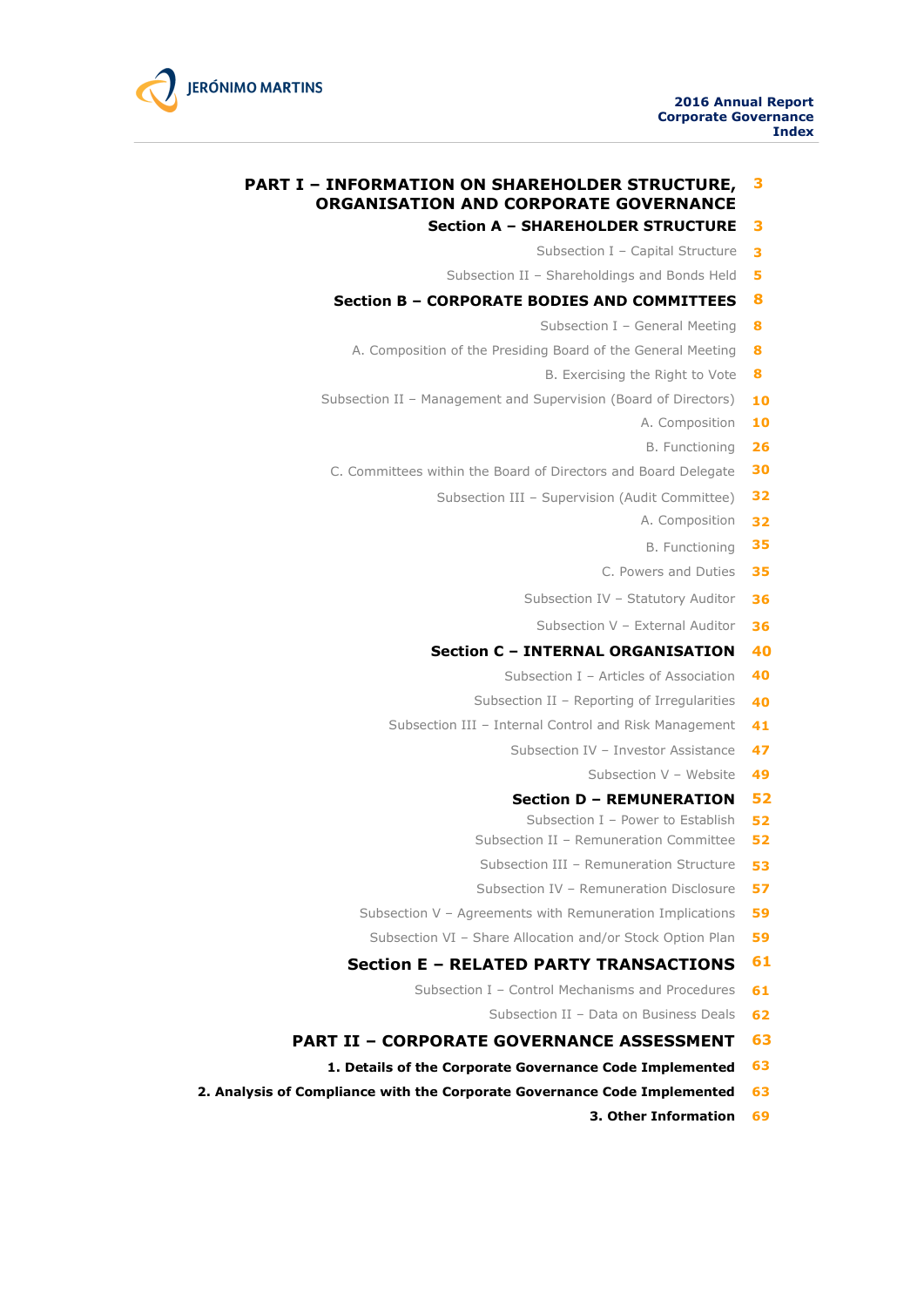

# **PART I – INFORMATION ON SHAREHOLDER STRUCTURE, ORGANISATION AND CORPORATE GOVERNANCE**

# **Section A SHAREHOLDER STRUCTURE**

# **Subsection I Capital Structure**

**1. The Capital Structure (Share Capital, Number of Shares, Distribution of Capital by Shareholders, etc), Including an Indication of Shares That Are Not Admitted to Trading, Different Classes of Shares, Rights and Duties of Same and the Capital Percentage That Each Class Represents (Art. 245.º-A/1/a of the Portuguese Securities Code - PSC)**

The Company's share capital is 629,293,220 euros. It is fully subscribed and paid up, and divided into six hundred and twenty-nine million, two hundred and ninety-three thousand, two hundred and twenty shares with a nominal value of one euro each.

All issued shares are ordinary, there are no other categories of shares, and all shares have been admitted to trading on the Euronext Lisbon stock exchange.

The Company's shareholder structure is the following, with reference to 31 December 2016\*:



\* According to the last communications made by the shareholders with qualifying holdings to Jerónimo Martins, SGPS, S.A. up to the said date.

## **2. Restrictions on the Transfer of Shares, Such as Clauses on Consent for Disposal, or Limits on the Ownership of Shares (Art. 245.º-A/1/b PSC)**

Jerónimo Martins' shares are freely transferable and there are no restrictions concerning their tradability.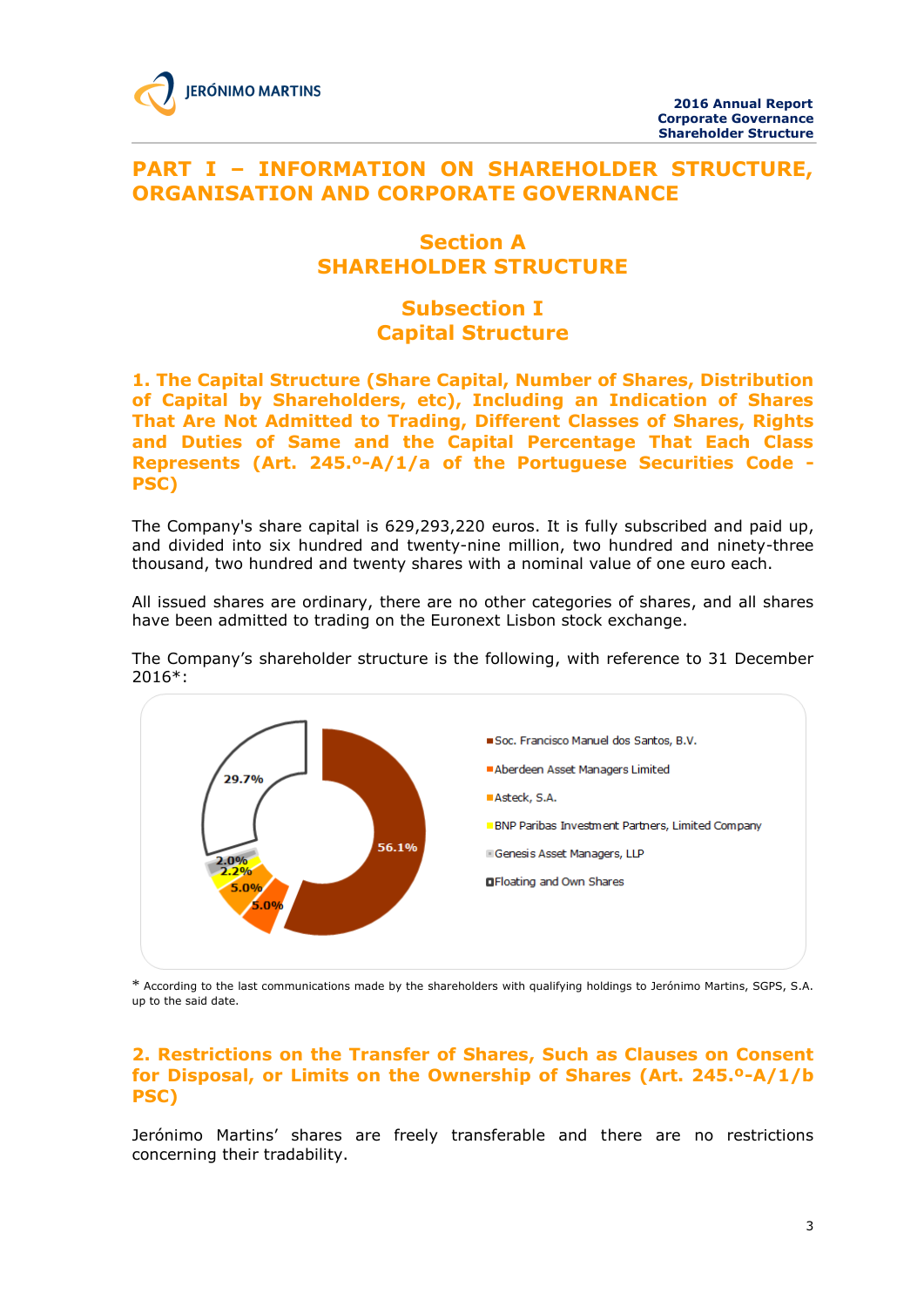#### **3. Number of Own Shares, the Percentage of Share Capital that it Represents and Corresponding Percentage of Voting Rights that Corresponded to Own Shares (Art. 245.º-A/1/a PSC)**

The Company holds 859 thousand shares in its own portfolio, which were acquired in 1999 at an average price of 7.06 euros per share (price adjusted by the restatement of capital). These shares represent 0.14% of the Company's share capital, which would correspond to equal percentage of voting rights.

**4. Important Agreements to which the Company is a Party and that Come Into Effect, Amend or are Terminated in Cases Such As a Change in the Control of the Company After a Takeover Bid, and the Respective Effects, Except Where Due to their Nature, the Disclosure Thereof Would be Seriously Detrimental to the Company; This Exception Does Not Apply Where the Company is Specifically Required to Disclose Said Information Pursuant to Other Legal Requirements (Art. 245.º-A/1/j PSC)**

There are no significant agreements (including financing agreements) to which the Company is a party and that come into effect, are amended or terminated in case of a change in the control of the Company after a takeover bid.

## **5. A System That is Subject to the Renewal or Withdrawal of Countermeasures, Particularly Those That Provide for a Restriction on the Number of Votes Capable of Being Held or Exercised by Only One Shareholder Individually or Together With Other Shareholders**

No defensive measures were adopted that require payments or the assumption of costs by the Company in the event of a change of control or a change in the composition of the Board of Directors and that are likely to impair the free transfer of shares and the free assessment by the shareholders of the performance of the Board members, or that provide for a restriction on the number of votes capable of being held or exercised by only one shareholder individually or together with other shareholders.

# **6. Shareholders' Agreements that the Company is aware of and That May Result in Restrictions on the Transfer of Securities or Voting Rights (Art. 245.º-A/1/g PSC)**

Pursuant to the communication regarding the qualifying holding received by the Company on  $2<sup>nd</sup>$  January, 2012, the same was informed of a shareholders' agreement concerning the exercise of voting rights, on the following terms:

"It is further informed that, in accordance with the terms of number 2 of article 21, paragraphs b) and c), of the Portuguese Securities Code, Sociedade Francisco Manuel dos Santos, SGPS, S.A.[\*] controls Sociedade Francisco Manuel dos Santos B.V., since it may exercise the corresponding voting rights under a Shareholders Agreement.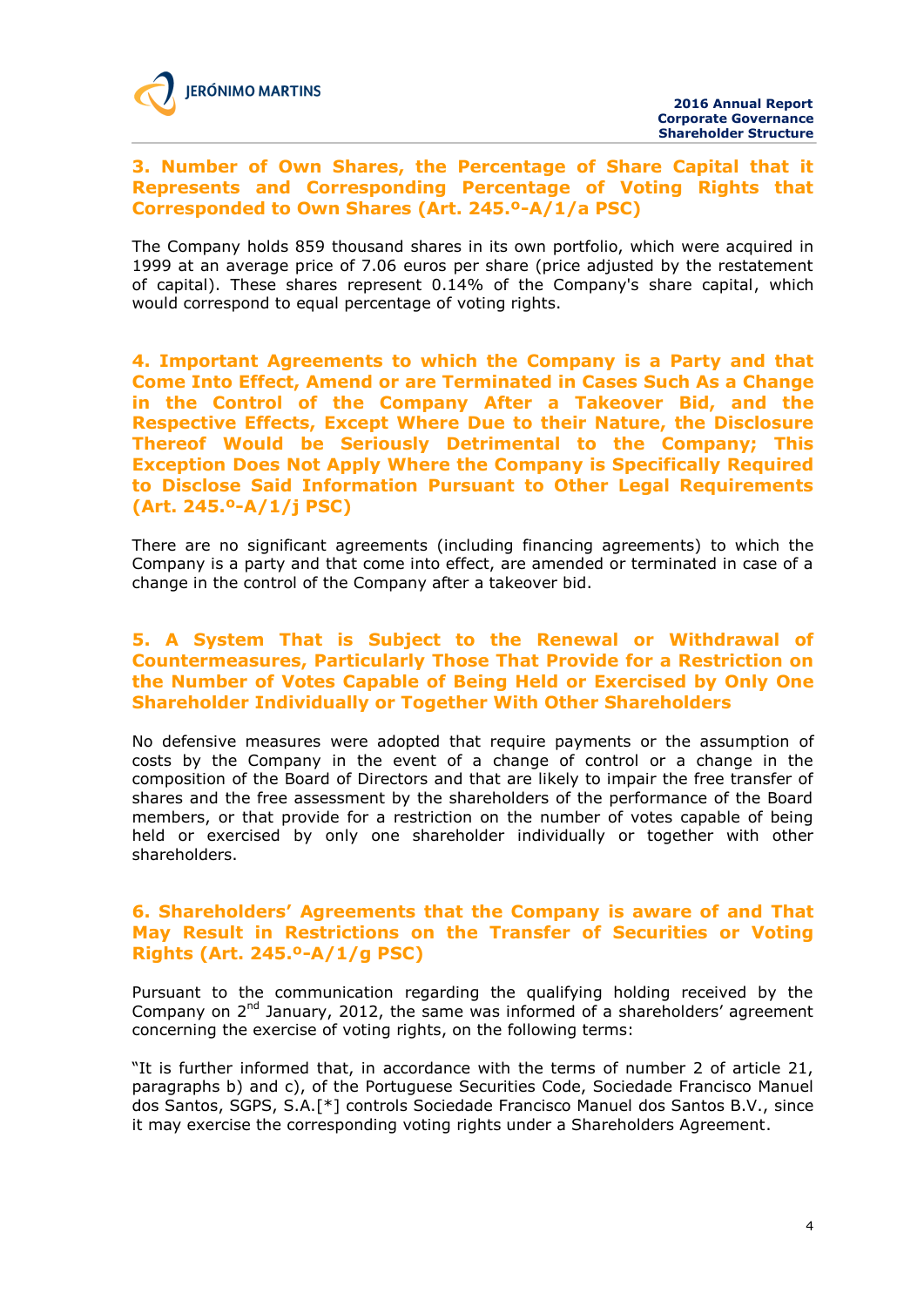

In accordance with the terms of article 20 of the Portuguese Securities Code, especially paragraph b) of its number 1, under the above mentioned Shareholders Agreement, the corresponding voting rights of the Jerónimo Martins, SGPS, S.A. shares, object of the purchase and sale above mentioned, remain attributed to Sociedade Francisco Manuel dos Santos, SGPS S.A.[\*]"

The Company, however, does not know of any restrictions concerning the transfer of securities or voting rights.

\* The company name was changed on 2015 to "Sociedade Francisco Manuel dos Santos, SGPS, S.E." .

# **Subsection II Shareholdings and Bonds Held**

## **7. Details of The Natural or Legal Persons Who, Directly or Indirectly, are Holders of Qualifying Holdings (Art. 245.º-A/1/c & /d PSC) and Art. 16.º PSC) With Details of the Percentage of Capital and Votes Attributed and the Source and Causes of the Attribution**

The holders of qualifying holdings, calculated in accordance with the terms of paragraph 1 of Article 20 of the Portuguese Securities Code, based on the total number of shares under the terms of section b), paragraph 3 of Article 16 of the Portuguese Securities Code, as at  $31<sup>st</sup>$  December 2016, are identified in the table below.

## **List of Qualifying Holdings as at 31st December 2016\***

*(Pursuant to paragraph 4 of Article 448 of the Commercial Companies Code and in sub-paragraph b) of paragraph 1 of Article 8 of the Portuguese Securities Code Regulations no. 5/2008)*

| <b>Shareholder</b>                                                                                         | <b>No. of Shares</b><br>Held | $\frac{0}{0}$<br>Capital | No. of<br>Voting<br><b>Rights</b> | % of Voting<br><b>Rights</b> |
|------------------------------------------------------------------------------------------------------------|------------------------------|--------------------------|-----------------------------------|------------------------------|
| Sociedade Francisco Manuel dos Santos, SGPS, S.E.<br>Through Sociedade Francisco Manuel dos Santos, B.V.   | 353,260,814                  | 56.136%                  | 353,260,814                       | 56.136%                      |
| Aberdeen Asset Managers Limited                                                                            | 31,482,477                   | 5.003%                   | 31,482,477                        | 5.003%                       |
| Heerema Holding Company Inc.<br>Through Asteck, S.A.                                                       | 31,464,750                   | 5.000%                   | 31,464,750                        | 5.000%                       |
| <b>BNP Paribas Investment Partners, Limited Company</b><br>Through Investment Funds Managed by BNP Paribas | 13,536,757                   | 2.151%                   | 12,604,860                        | 2.006%                       |
| <b>Genesis Asset Managers, LLP</b>                                                                         | 12,659,067                   | 2.012%                   | 12,659,067                        | 2.012%                       |

\* Source: Last communications made by the shareholders with qualifying holdings to Jerónimo Martins, SGPS, S.A. up to the said date.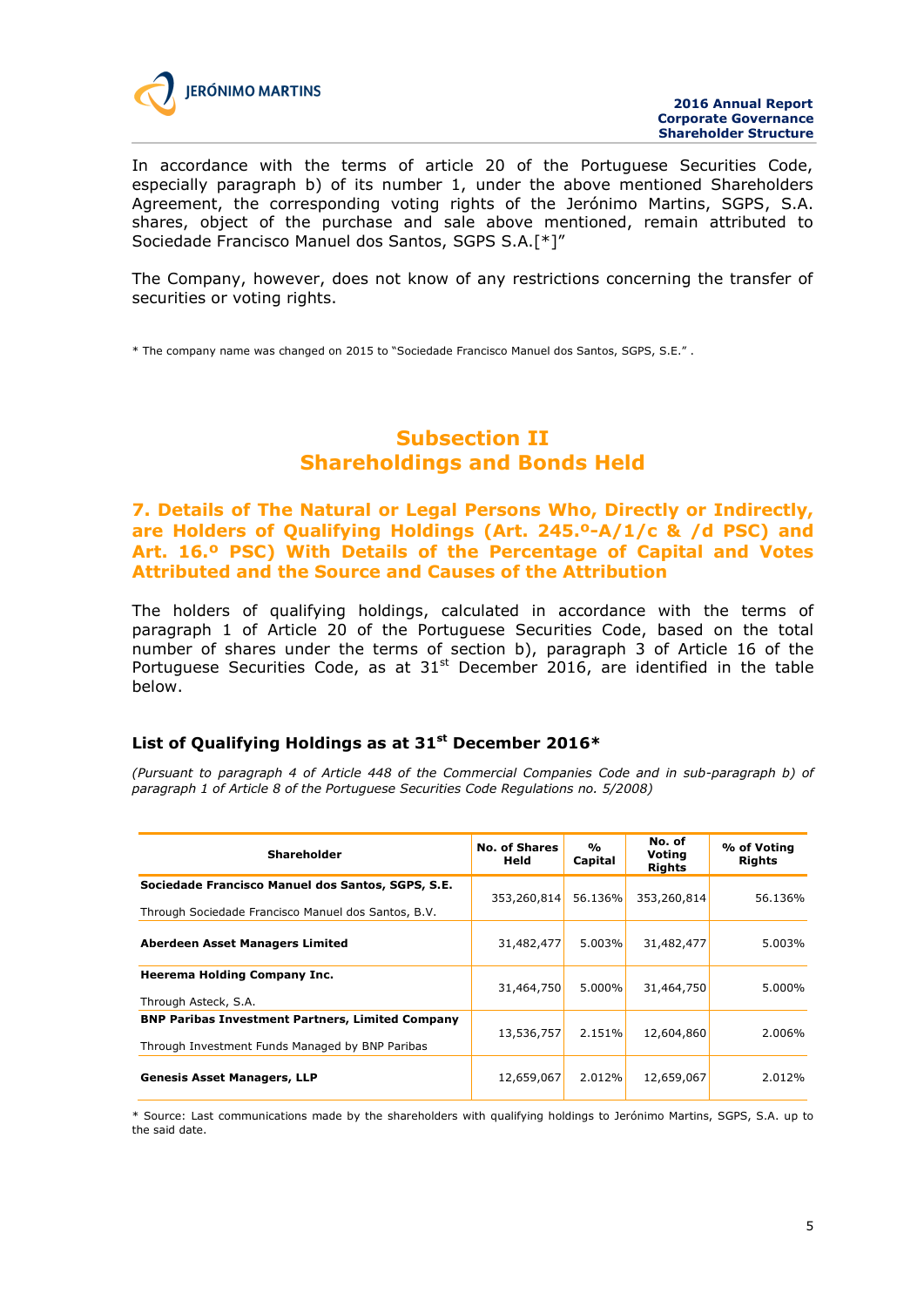#### **8. A List of the Number of Shares and Bonds Held by Members of the Management and Supervisory Boards**

*(Pursuant to paragraph 5 of Article 447 of the Commercial Companies Code)*

## **The Board of Directors**

| <b>Members of the Board of Directors</b>                                                                                        | <b>Held on</b><br>31.12.15 |                          | <b>Increases during</b><br>the year |              | <b>Decreases</b><br>during the<br>year |                          | <b>Held on</b><br>31.12.16 |              |
|---------------------------------------------------------------------------------------------------------------------------------|----------------------------|--------------------------|-------------------------------------|--------------|----------------------------------------|--------------------------|----------------------------|--------------|
|                                                                                                                                 | <b>Shares</b>              | <b>Bonds</b>             | <b>Shares</b>                       | <b>Bonds</b> | <b>Shares</b>                          | <b>Bonds</b>             | <b>Shares</b>              | <b>Bonds</b> |
| Pedro Manuel de Castro Soares dos Santos                                                                                        | 274,805                    |                          |                                     |              | ٠                                      |                          | 274,805                    |              |
| Alan Johnson <sup>1</sup>                                                                                                       | 30,075                     |                          |                                     | ۰            | $\overline{\phantom{a}}$               |                          | n.a.                       |              |
| Andrzej Szlezak                                                                                                                 | $\overline{a}$             |                          | ۰                                   | ۰            | -                                      | $\overline{\phantom{m}}$ | $\overline{\phantom{m}}$   |              |
| António Pedro de Carvalho Viana-Baptista                                                                                        | -                          |                          | ۰                                   | ۰            | ٠                                      |                          | ۰                          |              |
| Artur Stefan Kirsten                                                                                                            | ÷                          | ٠                        | ٠                                   | ÷            | $\overline{\phantom{a}}$               | ٠                        | ٠                          | ۰            |
| Belonging to company in which is a Director (sec. d), 353,260,814<br>§ 2 of Article 447 Commercial Companies Code) <sup>2</sup> |                            | ٠                        | ۰                                   | ٠            | $\overline{\phantom{a}}$               | $\overline{\phantom{a}}$ | 353,260,814                |              |
| Clara Christina Streit                                                                                                          | 800                        | $\overline{\phantom{a}}$ | ۰                                   | ٠            | $\overline{\phantom{a}}$               | ۰                        | 800                        |              |
| Francisco Manuel Seixas da Costa                                                                                                | $\overline{\phantom{a}}$   | $\sim$                   | ۰                                   | ٠            | $\overline{\phantom{a}}$               | ۰                        | ٠                          |              |
| Hans Eggerstedt                                                                                                                 | 19,700                     |                          | ۰                                   | ٠            | $\overline{\phantom{a}}$               | ۰                        | 19,700                     |              |
| Henrique Manuel da Silveira e Castro Soares dos<br>Santos                                                                       | $26,455^3$                 |                          | ٠                                   | ÷            | ٠                                      |                          | $26,455^3$                 |              |
| Nicolaas Pronk <sup>1</sup>                                                                                                     | $\overline{\phantom{a}}$   |                          |                                     |              | $\overline{\phantom{a}}$               | ٠                        | ٠                          |              |
| Belonging to company in which is a Director (sec. d),<br>§ 2 of Article 447 Commercial Companies Code) <sup>4</sup>             | 31,464,750                 |                          |                                     |              | $\overline{\phantom{a}}$               |                          | n.a.                       |              |
| Sérgio Tavares Rebelo                                                                                                           | ÷                          |                          |                                     |              | ٠                                      |                          | ٠                          |              |

**<sup>1</sup>** Ceased duties as Director on April 14, 2016.

**<sup>2</sup>** Sociedade Francisco Manuel dos Santos, B.V.; See Point 20.

**<sup>3</sup>** Of which 1,500 shares held by spouse.

**<sup>4</sup>** Asteck, S.A.; See Point 20.

#### **Statutory Auditor**

As at 31<sup>st</sup> December, 2016, the Statutory Auditor, PricewaterhouseCoopers & Associados, SROC, Lda., did not hold any shares or bonds of Jerónimo Martins, SGPS, S.A. and did not make any transactions, during 2016, with Jerónimo Martins, SGPS, S.A. securities.

**9. Special Powers of the Board of Directors, especially as Regards Resolutions on the Capital Increase (Art. 245.º-A/1/i) PSC) With an Indication as to the Allocation Date, Time Period Within Which Said Powers May Be Carried Out, the Upper Ceiling for the Capital Increase the Amount Already Issued Pursuant to the Allocation of Powers and Mode of Implementing the Powers Assigned**

Any capital increase is subject to prior deliberation by the General Shareholders' Meeting.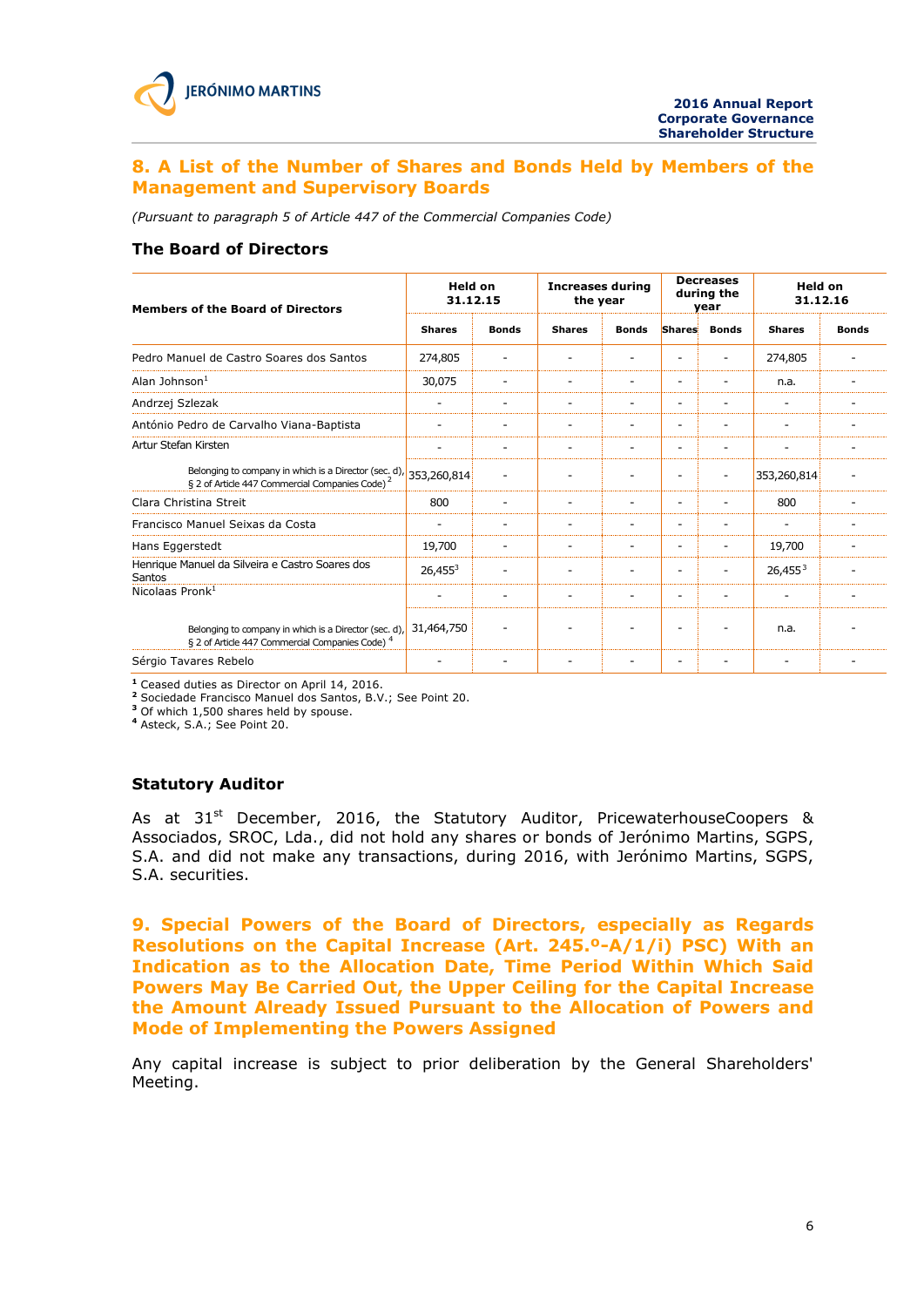## **10. Information on Any Significant Business Relationships between the Holders of Qualifying Holdings and the Company**

Pursuant to the policy that has been followed by the Company in this area, no business was carried out by the Company with the owners of Qualifying Holdings or entities in any type of relationship with the owners of such holdings, outside of normal market conditions.

As disclosed to the market on  $30<sup>th</sup>$  September 2016, the Company sold 100% of the shares of its subsidiary Monterroio – Industry & Investments B.V. ("Monterroio") to Sociedade Francisco Manuel dos Santos B.V. (SFMS), which resulted in the immediate receipt of 310 million euros. The impact of this transaction in Jerónimo Martins is detailed in Chapter III, in the Notes to the Consolidated Financial Statements.

The company sold – Monterroio – was the sub-holding for manufacturing and services businesses comprising its subsidiaries Jerónimo Martins – Distribuição de Produtos de Consumo, Lda. and Jerónimo Martins – Restauração e Serviços, S.A., fully owned (100%), as well as the shareholdings in Unilever Jerónimo Martins, Lda. (45%), Gallo Worldwide, Lda. (45%), Hussel Ibéria – Chocolates e Confeitaria, S.A. (51%) and Perfumes e Cosméticos Puig Portugal – Distribuidora, S.A. (27.545%).

Considering the strategic fit of these businesses within Jerónimo Martins' portfolio, the Company bought back to a subsidiary company of SFMS, as from  $31<sup>st</sup>$  December 2016, through the company Tagus – Retail & Services Investments B.V., the control of 100% of the share capital in Jerónimo Martins – Restauração e Serviços, S.A. and of 51% of the share capital in Hussel Ibéria – Chocolates e Confeitaria, S.A.

Besides the transactions above detailed, there are no significant business relationships between holders of Qualifying Holdings and the Company.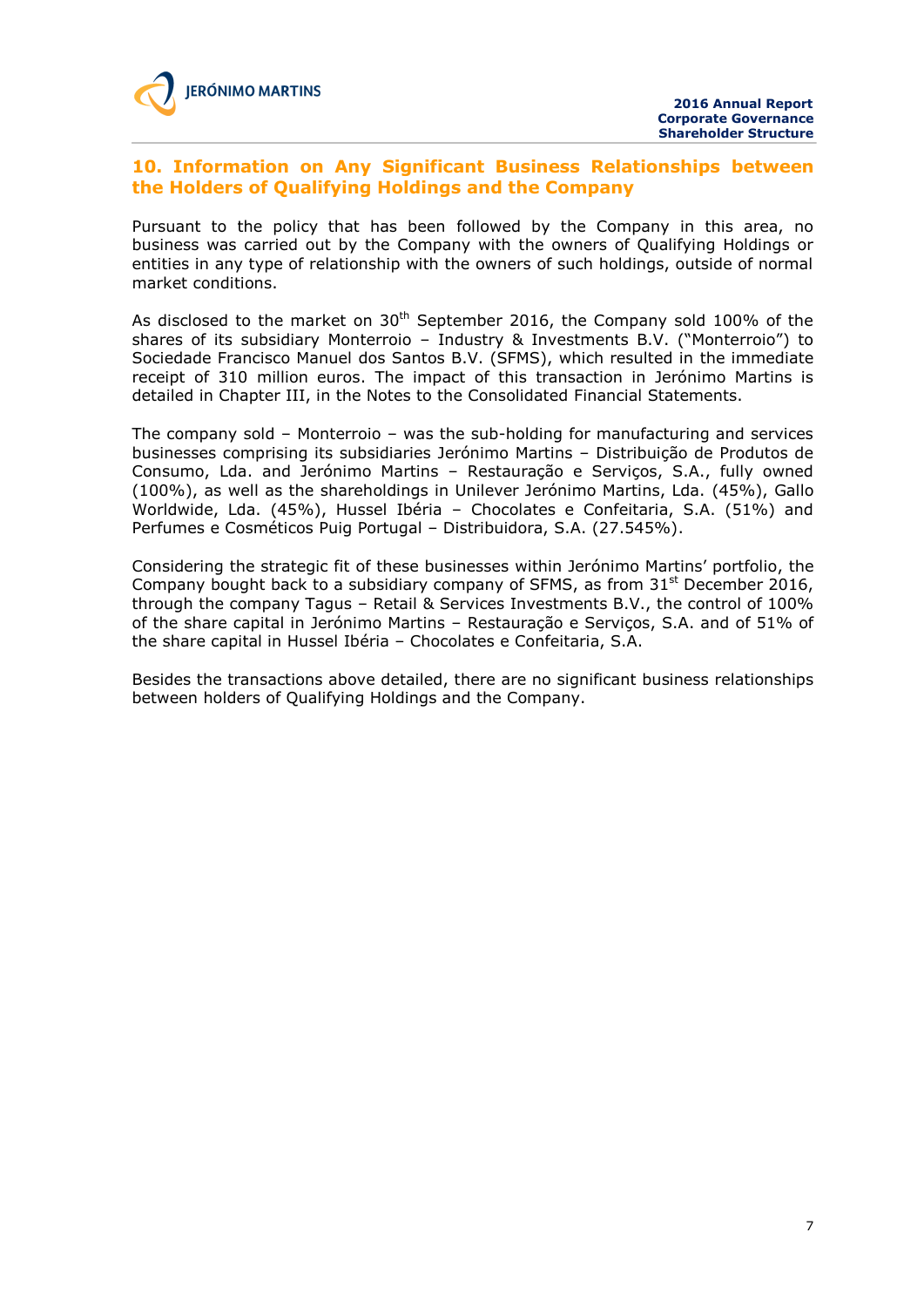

# **Section B CORPORATE BODIES AND COMMITTEES**

# **Subsection I General Meeting**

# **A. Composition of the Presiding Board of the General Meeting**

# **11. Details and Position of the Members of the Presiding Board of the General Meeting and Respective Term of Office (Beginning and End)**

Abel Bernardino Teixeira Mesquita and Tiago Ferreira de Lemos were in office as Chairman and Secretary of the General Shareholders' Meeting, respectively, until 14<sup>th</sup> April 2016.

On 14<sup>th</sup> April 2016, Abel Bernardino Teixeira Mesquita and Nuno de Deus Pinheiro were appointed as Chairman and Secretary of the General Shareholders' Meeting, respectively, for the term 2016-2018.

# **B. Exercising the Right to Vote**

**12. Any Restrictions on the Right to Vote, Such as Restrictions on Voting Rights Subject to Holding a Number or Percentage of Shares, Deadlines for Exercising Voting Rights, or Systems Whereby the Financial Rights Attaching to Securities are Separated from the Holding of Securities (Art. 245.º-A/1/f PSC)**

The Company and its Board of Directors particularly value the principles of free transferability of shares and assessment by shareholders of the performance of members of the Board of Directors.

As such Article Twenty Four of the Articles of Association of the Company establishes the rule that each share has the right to one vote.

Accordingly, the Company has not established mechanisms intended to cause mismatching between the right to receive dividends or the subscription of new securities and the voting right of each ordinary share, inter alia, no special rights for shareholders or restraints on the exercise of voting rights are provided for in the Company's Articles of Association, nor is there any special rule in the Articles of Association regarding systems whereby the financial rights attached to securities are separated from the holding of securities.

Attending the Shareholders' Meeting is not subject to holding a minimum number of shares.

According to Article Twenty-Six of the Articles of Association of the Company, the Shareholders' Meeting may take place upon the first convocation, as long as more than 50% of the Company's capital is present or represented.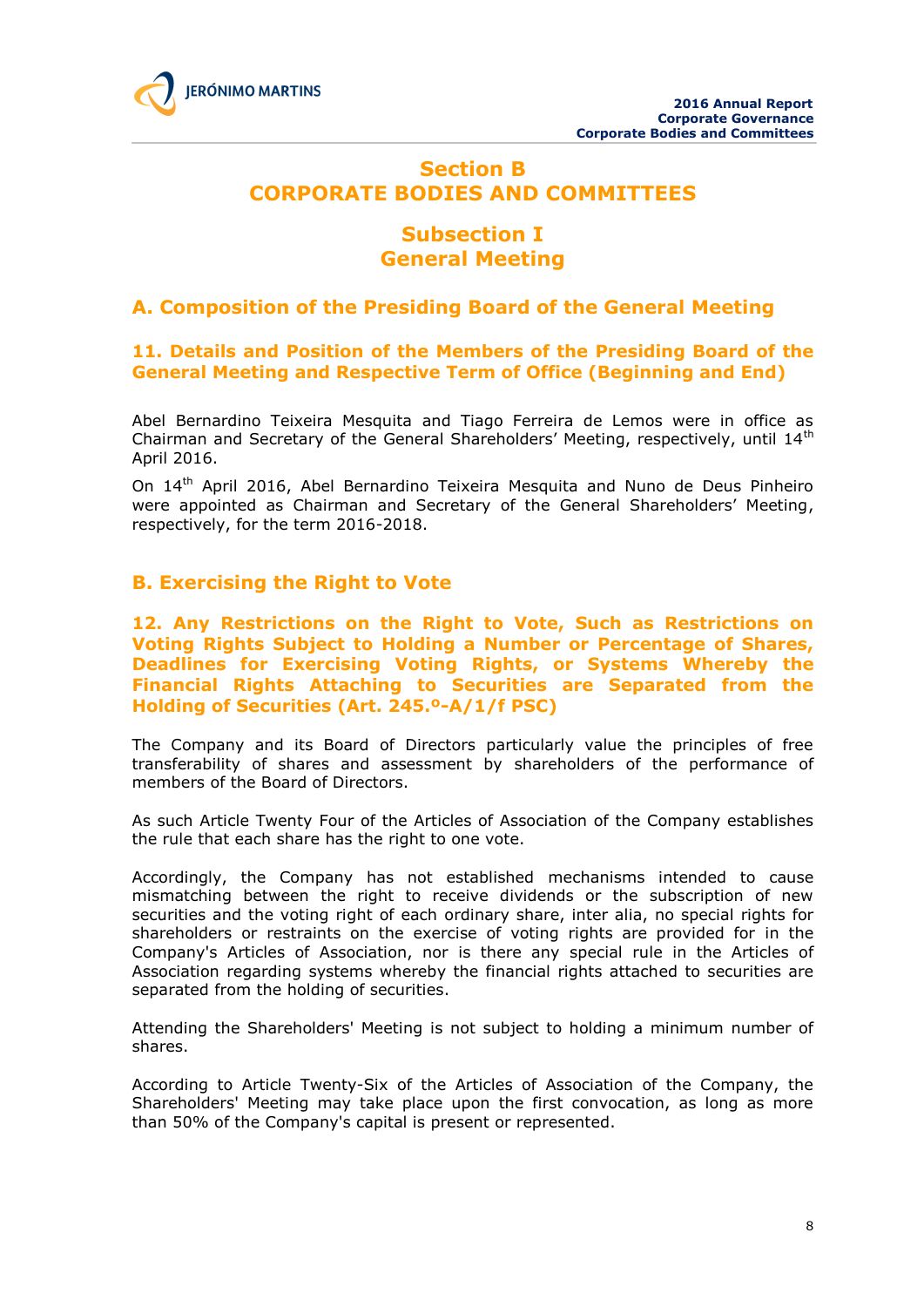

## **Participation in the General Shareholders' Meeting**

Under the provisions of the Portuguese Securities Code and Article Twenty-Three of the Articles of Association, the shareholders that meet the following conditions can participate and vote at the General Meeting:

- i. On the Record Date, corresponding to 00:00 (GMT) of the fifth trading day prior to the General Shareholder's Meeting, they held shares of the Company entitling them to at least one vote;
- ii. By the end of the day prior to the day of the Record Date, they had stated in writing, to the Chairman of the General Shareholder's Meeting and to the respective financial intermediary, their intention to participate in the meeting;
- iii. By the end of the day of the Record Date, the respective financial intermediary has sent to the Chairman of the General Shareholder's Meeting information on the number of shares registered under that shareholder's name on the Record Date.

#### **Postal Vote**

According to paragraph three of Article Twenty-Five of the Articles of Association, postal votes are allowed. Pursuant to the Articles of Association, postal votes count for the formation of a constitutive quorum for the General Shareholders' Meeting, and it is the responsibility of the Chairman of the Board of the General Shareholders' Meeting or his substitute to verify their authenticity and full compliance with the procedures, as well as to assure confidentiality when a vote is submitted. In the event that a shareholder or a shareholder's representative is present at the General Shareholders' Meeting, the postal vote that was issued is revoked.

Postal votes count as negative votes in relation to deliberative proposals presented subsequent to the date on which those votes were issued.

The Company has provided a form to exercise the right to vote by post on its web page.

As the Company's Articles of Association do not state anything on this matter, the Company has established a deadline of 48 hours prior to the General Shareholders' Meeting for receipt of postal votes, thus complying with and, to a certain extent, exceeding the recommendations of the CMVM on this matter.

#### **Vote by Electronic Means**

The Company, also recognising that using new technologies encourages shareholders to exercise their right to vote, has adopted, since 2006, adequate mechanisms so that they may vote electronically in General Shareholders' Meetings. Thus, shareholders must state their intent to exercise their right to vote electronically to the Chairman of the Board of the General Shareholders' Meeting, at the Company's Head Office or using the Jerónimo Martins website, at http://www.jeronimomartins.pt/?lang=en. In that expression of interest, shareholders must indicate the address of the financial intermediary with whom the securities are registered, to which a registered letter will be subsequently sent containing the electronic address to be used to vote, and an identification code to use in the electronic mail message by which the shareholder exercises its right to vote.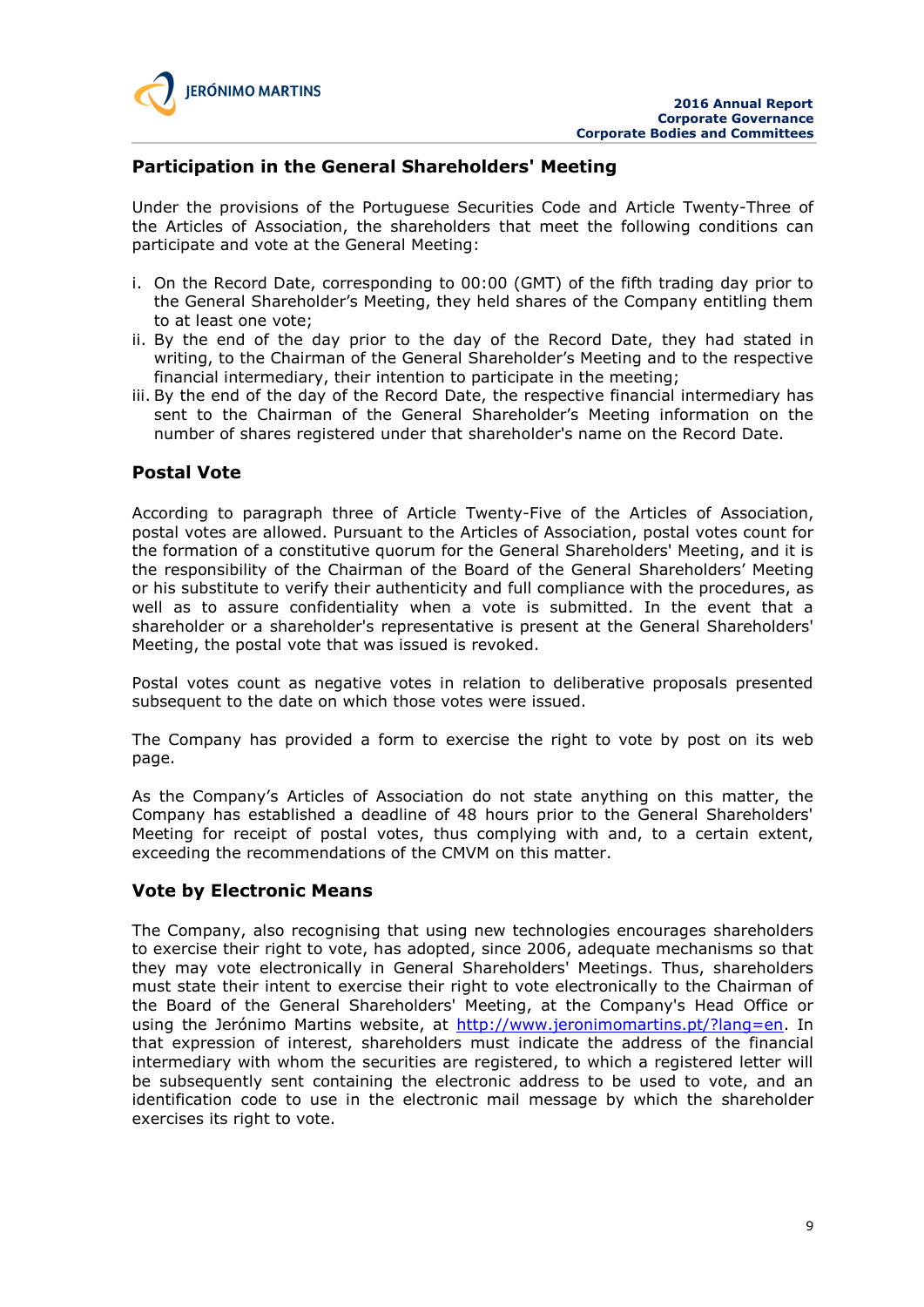## **13. Details of the Maximum Percentage of Voting Rights That May Be Exercised By a Single Shareholder or By Shareholders That Are In Any Relationship As Set Out In Art. 20/1 PSC**

The Company has not established rules stating that voting rights over a certain number are not counted, when issued by a single shareholder or shareholders related to it.

**14. Details of Shareholders' Resolutions That, Imposed By The Articles Of Association, May Only Be Taken With a Qualified Majority, In Addition To Those Legally Provided, and Details of Said Majority**

There is no special rule in the Articles of Association regarding deliberative quorums.

# **Subsection II Management and Supervision (Board of Directors)**

# **A. Composition**

# **15. Details of Corporate Governance Model Adopted**

The Company has adopted the anglo-saxon governance model which corresponds to the option foreseen in subparagraph b) of Article 278 of the Commercial Companies Code. According to this model the management and supervision of the Company are organized through a Board of Directors, which includes the Audit Committee, and a Statutory Auditor.

## **16. Articles of Association Rules on the Procedural Requirements Governing the Appointment and Replacement of Members of the Board of Directors (Art. 245-A/1/h PSC)**

The first Article of the Regulations of the Company's Board of Directors foresees that the composition of this body will be decided in the General Shareholders' Meeting pursuant to the terms indicated in paragraph one of Article Twelve of the Articles of Association, and that it will be presided over by the respective Chairman, chosen by the General Shareholders' Meeting.

Paragraph number three of Article nine of the same Regulations prescribes that in the event of death, resignation or impediment, whether temporary or definitive, of any of its members, the Board of Directors will agree on a substitute. If the appointment does not occur within 60 days of the absence of the Director, the Audit Committee will be responsible for appointing the substitute.

According to Article one of the respective Regulations, and Article Nineteen of the Articles of Association, the Audit Committee is composed of three Members of the Board of Directors, one of whom will be its Chairman. The members of the Audit Committee are appointed simultaneously with the members of the Board of Directors, and the lists of proposed members of the latter body must indicate those that are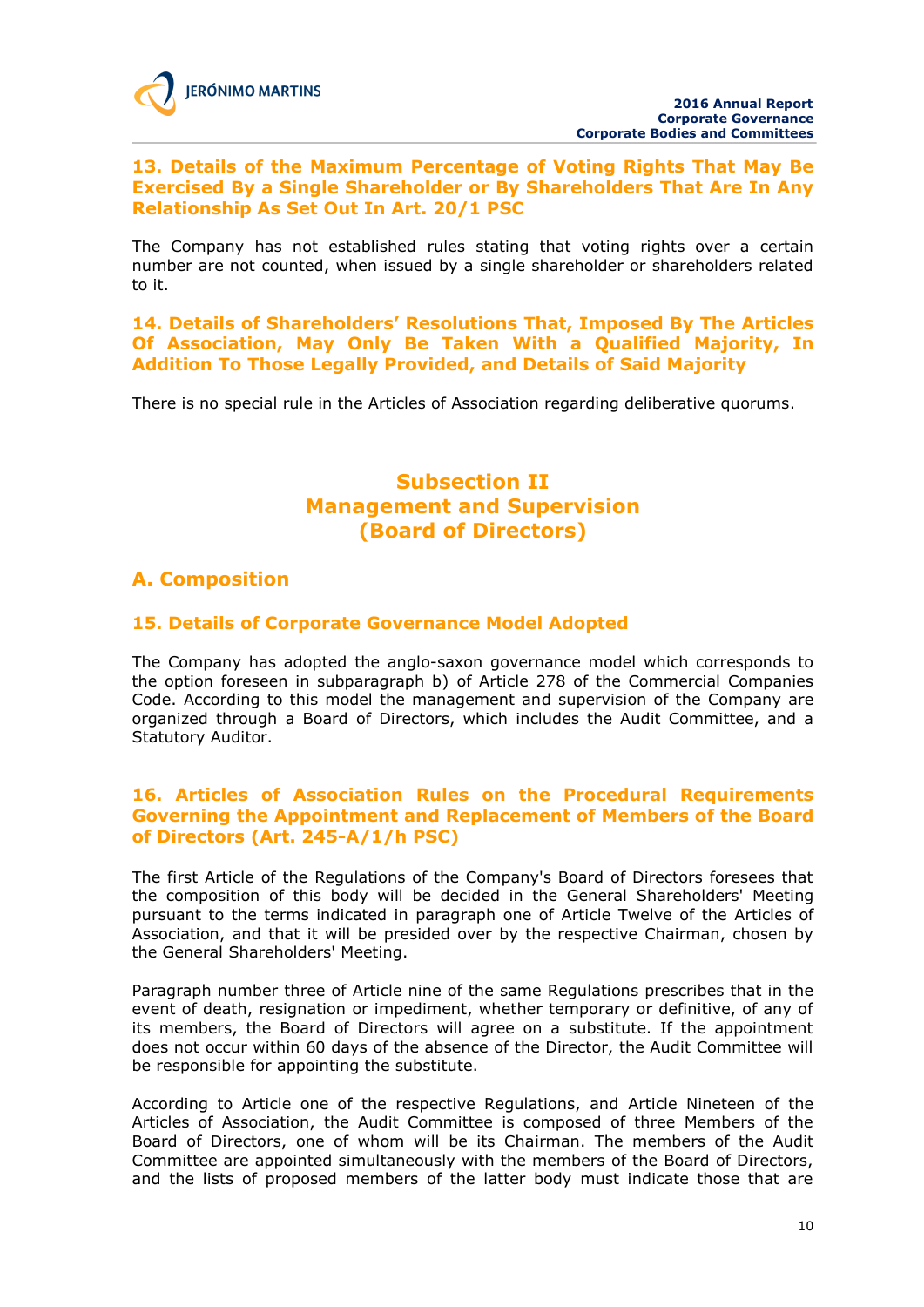

intended to form the Audit Committee. The members of the Audit Committee cannot perform executive roles in the Company.

There is no specific regulatory provision regarding the appointment and replacement of Members of the Audit Committee, being applicable only what is set forth in law.

## **17. Composition of the Board of Directors, With Details of the Articles of Association's Minimum and Maximum Number of Members, Duration of Term of Office, Number of Effective Members, Date When First Appointed and End of the Term of Office of Each Member**

According to the Articles of Associations, the Board of Directors is comprised of a minimum of seven and a maximum of eleven members, elected by the General Shareholders' Meeting for three year terms. During 2016, the Board of Directors had the composition indicated below, being currently composed of nine effective members, who were elected at the General Meeting held on  $14<sup>th</sup>$  April 2016 for the term of office 2016-2018:

#### **Pedro Manuel de Castro Soares dos Santos**

- Chairman of the Board of Directors since 18 December 2013
- CEO
- First appointment on  $31<sup>st</sup>$  March 1995
- Expiry of the term of office on  $31<sup>st</sup>$  December 2018

#### **Andrzej Szlezak**

- Non-Executive Director
- First appointment on  $10^{th}$  April 2013
- Expiry of the term of office on  $31<sup>st</sup>$  December 2018

#### **António Pedro de Carvalho Viana-Baptista**

- **Independent Non-Executive Director**
- First appointment on  $9<sup>th</sup>$  April 2010
- **Expiry of the term of office on 31**<sup>st</sup> December 2018

#### **Artur Stefan Kirsten**

- Non-Executive Director
- First appointment on April 2010 (term of office expired on February 2011)
- New appointment on  $9<sup>th</sup>$  April 2015. Expiry of the term of office on 31st December 2018

#### **Clara Christina Streit**

- **Independent Non-Executive Director**
- First appointment on  $9<sup>th</sup>$  April 2015
- Expiry of the term of office on  $31<sup>st</sup>$  December 2018

#### **Francisco Manuel Seixas da Costa**

- **Independent Non-Executive Director**
- First appointment on  $10^{th}$  April 2013
- Expiry of the term of office on  $31<sup>st</sup>$  December 2018

#### **Hans Eggerstedt**

- **Non-Executive Director**
- First appointment on 29<sup>th</sup> June 2001
- **Expiry of the term of office on 31**<sup>st</sup> December 2018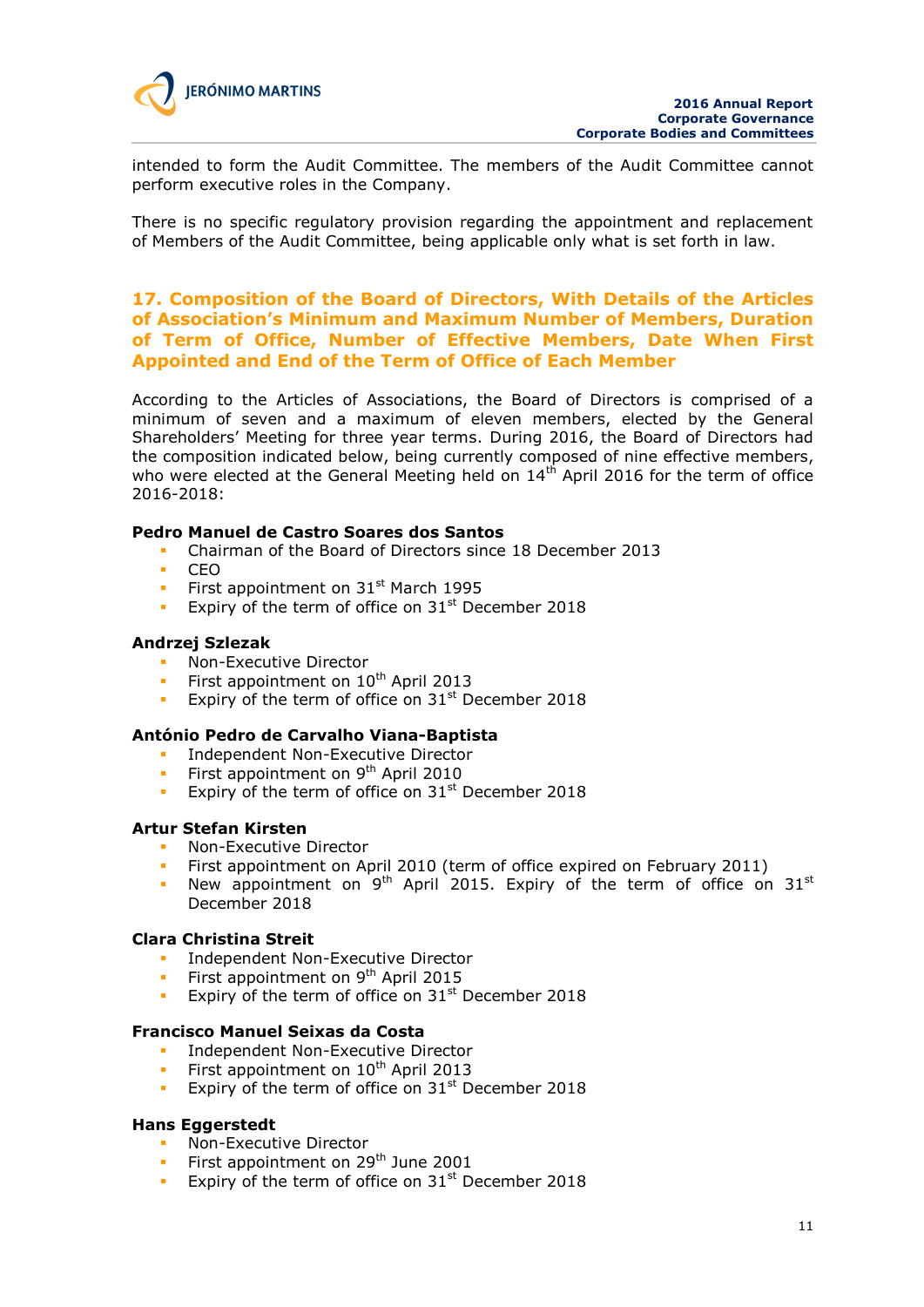

#### **Henrique Manuel da Silveira e Castro Soares dos Santos**

- Non-Executive Director
- First appointment on 9<sup>th</sup> April 2015
- Expiry of the term of office on  $31<sup>st</sup>$  December 2018

#### **Sérgio Tavares Rebelo**

- Independent Non-Executive Director
- First appointment on  $10^{th}$  April 2013
- Expiry of the term of office on  $31<sup>st</sup>$  December 2018

\*\*\*

#### **Alan Johnson**

- Non-Executive Director
- First appointment on 30<sup>th</sup> March 2012
- Expiry of the term of office on  $31<sup>st</sup>$  December 2015. In office until  $14<sup>th</sup>$  April 2016

#### **Nicolaas Pronk**

- **Non-Executive Director**
- First appointment on 30<sup>th</sup> March 2007
- Expiry of the term of office on  $31<sup>st</sup>$  December 2015. In office until  $14<sup>th</sup>$  April 2016

#### **18. Distinction to be Drawn Between Executive and Non-Executive Directors And, as Regards Non-Executive Members, Details of Members that May Be Considered Independent**

The Company seeks a balance in the composition of the Board of Directors through the integration of Non-Executive Directors and Independent Directors alongside the Executive Director, in the scope of a delegation of duties, the respective discrimination of which being referred in point 17, above. The distinctive criterium used by the Company coincides with that of the EU Commission's Recommendation 2005/162/EC, of 15<sup>th</sup> February 2005, being considered as Executive Director any member who is engaged in the daily management of the Company and, *a contrario sensu*, Non-Executive Directors are those who are not engaged in the daily management.

The Board of Directors is therefore composed of Non-Executive Directors, in particular Independent Directors who possess a wide range of technical skills, contact networks and connections with national and international bodies, who therefore enrich and optimise the Company's management in terms of creating value and ensuring adequate protection of the interests of all its shareholders, thereby ensuring effective monitoring, supervision and assessment of the activity of the remaining members of the Board of Directors.

In accordance with the principles by which the Company is run, although all Board Members are accountable to all shareholders equally, the independence of the Board of Directors in relation to the shareholders is further reinforced by the existence of Independent Board Members.

Pursuant to the 2013 CMVM's Recommendations on Corporate Governance, hereafter referred to as "2013 CMVM's Recommendations", considering the provision of recommendation II.1.7, which establishes the independence criteria to be used in the evaluation made by the Board of Directors, Francisco Seixas da Costa, António Viana-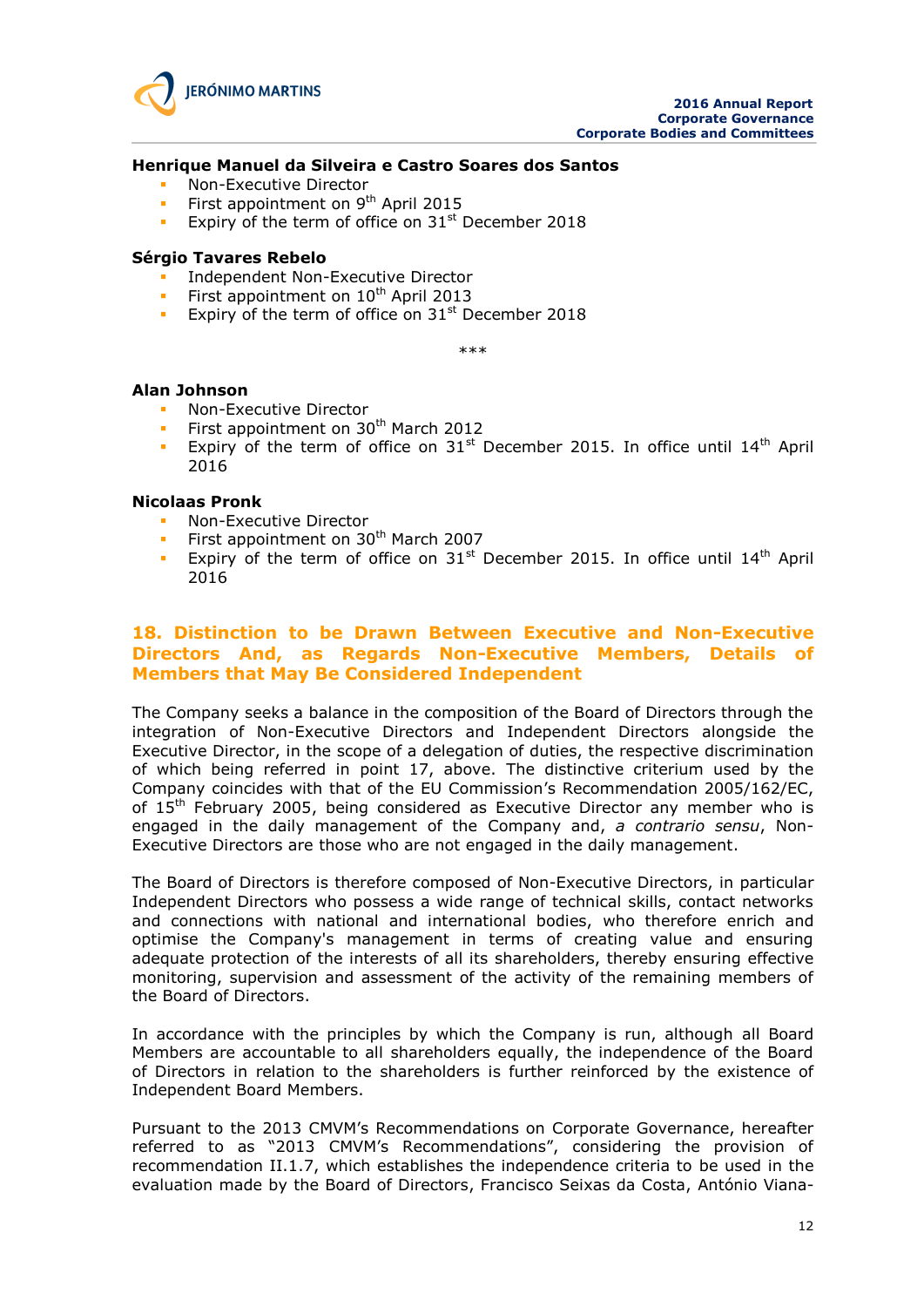

Baptista, Clara Christina Streit, Sérgio Rebelo and Hans Eggerstedt qualify as Independent Directors. The latter three Directors are also members of the Audit Committee and therefore they are subject further to the independence criteria indicated in paragraph 5 of Article 414 of the Commercial Companies Code. According to these criteria Director Hans Eggerstedt cannot be regarded as independent. Each of the members of the Audit Committee also complies with the rules of incompatibility laid down in paragraph 1 of Article 414-A of the Commercial Companies Code, except that provided for in sub-paragraph b).

Being the number of Independent Directors of four, in accordance to the criteria above mentioned, out of a total of nine Directors, the Company complies with recommendation II.1.7. (2013 CMVM's Recommendations), also in the part where it establishes that Non-Executive Directors shall include an appropriate number of independent members (*in casu*, half of such Directors).

## **19. Professional Qualifications and Other Relevant Curricular Information of Each Member of the Board of Directors**

Pedro Soares dos Santos joined the Operating Division of Pingo Doce in 1983. In 1985, he joined the Sales and Marketing Department of Iglo/Unilever, and five years later, assumed the post of Assistant Director of Recheio Operations. In 1995, he was named General Manager of the latter Company. Between 1999 and 2000 he accepted responsibility for operations in Poland and in Brazil. In 2001, he also assumed responsibility for the operations area for Food Distribution in Portugal. He has been a Director of Jerónimo Martins, SGPS, S.A. since  $31<sup>st</sup>$  March 1995, and has been Chief Executive Officer since  $9<sup>th</sup>$  April 2010 and Chairman of the Board of Directors of the Company since 18th December 2013.

Andrzej Szlezak is a Polish national and has a Master degree in English philology and in law from Adam Mickiewicz University in Poznan, Poland. In 1981, he passed the judicial exam and in 1994, he was admitted to the Chamber of Legal Advisors (Poznan Chapter). In 1979, he started his academic career at said university where he was awarded his doctorate and post-doctorate degrees in Law ("Habilitated Doctor") in 1985 and in 1992, respectively. In 1994, he was awarded a professorship at Adam Mickiewicz University (Law School), which he held until 1996. At present, he is a professor at Warsaw School of Social Sciences and Humanities. In 1991, he joined the law firm of Soltysinski, Kawecki & Szlezak ("SK&S") where he became Partner in 1993 and Senior Partner in 1996. During his practice at SK&S he has provided legal advice in numerous privatization and restructuring transactions in many sectors of Polish economy (mostly in M&A, corporate and greenfield projects). Since 1999, he has been an arbitrator of the Arbitration Court at the Polish Chamber of Commerce (KIG) in Warsaw, being at the moment Deputy Chairman of the Arbitration Board of this Court. He has also been appointed an arbitrator in several proceedings (national and international) before the ICC International Court of Arbitration in Paris and in *ad hoc* proceedings conducted according to the UNCITRAL Arbitration Rules. He is also the author of several publications, including foreign-language publications, in the fields of civil, commercial and arbitration law. He has been a Non-Executive Director of the Company, since  $10^{th}$  April 2013.

António Viana-Baptista holds a Degree in Economics from Universidade Católica Portuguesa (1980), has a postgraduate diploma in European Economics from Universidade Católica Portuguesa (1981) and an MBA from INSEAD (Fontainebleau, 1983). Between 1985 and 1991, he was Principal Partner of Mckinsey & Co. in the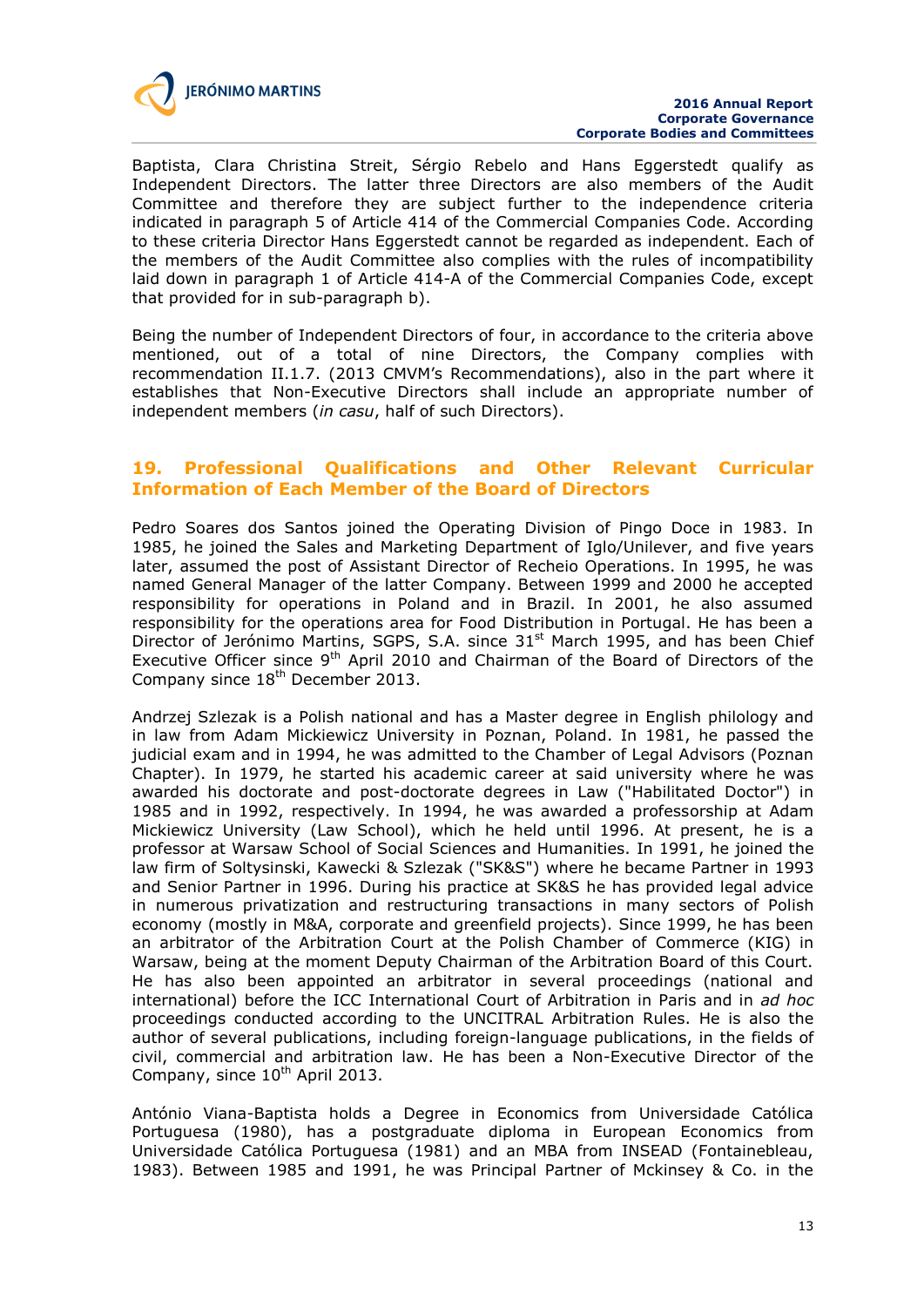

Madrid and Lisbon offices. He held the post of Director in the Banco Português de Investimento, between 1991 and 1998. From 1998 to 2002, he was Chairman and CEO of Telefónica International. From 2002 to 2006 he was Chairman and CEO of Telefónica Móviles S.A. From 2006 to 2008, he was Chairman and CEO of Telefónica España. Between 2000 and 2008, he was a Non-Executive Director of the Board of Directors of Portugal Telecom. He was CEO of Crédit Suisse AG for Spain and Portugal, from 2011 to 2016, acting currently as a consultant of that company. He has been Non-Executive Director of the Company, since 9<sup>th</sup> April 2010.

Artur Stefan Kirsten is a German national and took his master degree in Business Economics and Informatics, from 1981 to 1986, at the FernUniversität Hagen and Georg-August-Universität Göttingen. In 1991, he has taken his Doctorate Degree followed later by the Stanford Executive Program with the Graduate School of Business of Stanford University in California. Since 1995 he has been teaching at different universities in Germany and abroad. Dr. Kirsten has been appointed to a professorship with the Westfaelische University in Gelsenkirchen since 2001. He serves as the Chief Financial Officer of Vonovia SE (former "Deutsche Annington SE") where he has been a member of the Management Board since  $1<sup>st</sup>$  January 2011. He was Member of the Board of Directors of the Company, from April 2010 to February 2011, and he is currently a Board member at Sociedade Francisco Manuel dos Santos BV. His previous positions were as Chief Executive Officer (CEO) of Majid Al Futtaiim Group LLC, a real estate development company focusing mainly on property, retail and ventures in the Emirates, and Chief Financial Officer (CFO) of Metro AG and ThyssenKrupp AG in Germany. He has been Non-Executive Director of the Company, since 9<sup>th</sup> April 2015.

Clara Christina Streit is both a US and German citizen and holds a Master's Degree in Business Administration from the University of St. Gallen, Switzerland. She serves as an Associate Professor at the Lisbon Nova e Católica Universities and independent Non-Executive Director of several European corporations. She began her career as a Consultant at McKinsey & Company where she retired as Senior Partner in 2012, after more than 20 years of experience as an advisor to financial institutions. She serves as a Director of Bank Vontobel AG, since 2011, where she is also a member of the Nomination and Compensation Committee. Since 2013, she has been a Member of the Supervisory Board and Chairs the Nomination Committee of the Dutch insurance company Delta Lloyd N.V. She is also a member of the Supervisory Board of the German property company Vonovia SE (former "Deutsche Annington SE"). From May 2015, she is a Member of the Board of Directors and of the Internal Controls & Risks and Corporate Governance, HR & Nomination Committees at Unicredit S.p.A, Milan. She has been Non-Executive Director of the Company, since  $9<sup>th</sup>$  April 2015.

Francisco Seixas da Costa has a degree in Political and Social Sciences from the Universidade Técnica of Lisbon. He started his diplomatic career in 1975 as a diplomat in the Portuguese Ministry of Foreign Affairs. Between 1995 and 2001, he was Secretary of State for European Affairs, where he had several official functions, amongst others, Portuguese chief negotiator of the EU Amsterdam treaty, from 1995 to 1997, Portuguese coordinator for the negotiation of the EU financial framework, from 1997 to 1999, and President of the Council of Ministers of the EU Internal Market in 2000. From 2001 until 2002, he was Ambassador, Permanent Representative to the United Nations, in New York, and, from 2002 until 2004, he was Ambassador, Permanent Representative to the Organization for Security and Cooperation in Europe (OSCE), in Vienna. Between 2004 and 2008, he was Ambassador to Brazil, in Brasília, and, between 2009 and 2013, he was Ambassador to France and Permanent Representative to UNESCO (since 2012), in Paris. Since 2013, he has been member of the Consultative Council of Fundação Calouste Gulbenkian and member of the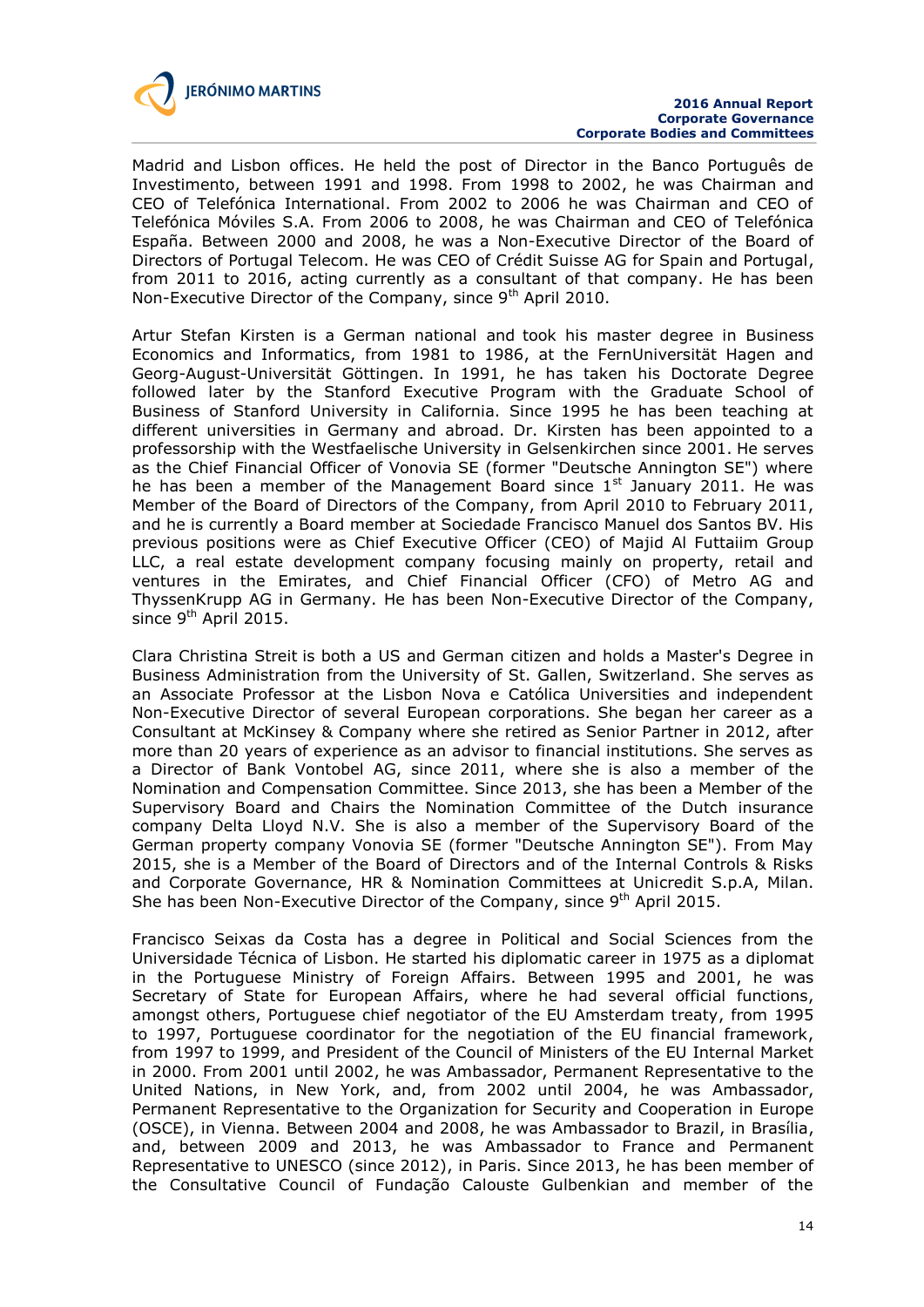

Strategic Council of Mota-Engil, SGPS, S.A. Since 2014, he is a professor in Universidade Autónoma de Lisboa. In April 2016, he was appointed Director and member of the Nominations and Remunerations Committee of EDP Renováveis. He is a columnist and cooperates with several publications, also being the author of several works on international issues and security. He has been a Non-Executive Director of the Company, since  $10^{th}$  April 2013.

Hans Eggerstedt is a German national, with a degree in Economics from the University of Hamburg. He joined Unilever in 1964, where he has spent his entire career. Among other positions, he was Director of Retail Operations, Ice Cream and Frozen Foods in Germany, President and CEO of Unilever Turkey, Regional Director for Central and Eastern Europe, Financial Director and Information and Technology Director of Unilever. He was nominated to the Board of Directors of Unilever N.V. and Unilever PLC in 1985, a position he held until 1999. Between 2003 and 2012, he was a Non-Executive Director of the COLT Telekom Group S.A., from Luxembourg. He has been Non-Executive Director of Jerónimo Martins, SGPS, S.A., since 29<sup>th</sup> June 2001.

Henrique Soares dos Santos holds a Degree in Management by Instituto Superior de Gestão and is an Alumni of INSEAD. He began his career in 1993 as Management Accountant Trainee at Fima - Produtos Alimentares S.A., and one year later was Assistant of the Management Accounting Director. He served as Budget Controller of Jerónimo Martins, SGPS, S.A., between 1996 and 1997, the year he started serving as Treasury Manager of Eurocash Sp z.o.o in Poland, until 1998. The following year he was appointed Financial Controller of Jerónimo Martins Retail Activity Polska Sp z.o.o. In 2001, he served as Deputy Group Controller in 2001, the same year he was appointed Chief of Staff to the Chairman of the Board of Directors, a position he held until 2002. He last served as both Company Secretary and Chief Information Security Officer of Jerónimo Martins, SGPS, S.A. He is a Member of the Board of Directors of Jerónimo Martins - Serviços, S.A., of Arica Holding BV, of Sindcom – lnvestimentos, Participações e Gestão, S.A., as well as of Nesfia - Sociedade Imobiliária, S.A. and of Waterventures – Consultoria, Projectos e Investimentos, S.A.. He has been Non-Executive Director of the Company, since  $9<sup>th</sup>$  April 2015.

Sérgio Tavares Rebelo has a degree in Economy from Universidade Católica Portuguesa. He also has a M.Sc. in Operations Research from Instituto Superior Técnico of Lisbon, as well as a M.A. and a Ph.D. in Economy from University of Rochester. He began his academic career as an instructor at Universidade Católica Portuguesa, in 1981. In 1988, he joined Northwestern University as Assistant Professor of Finance and became Associated Professor of Finance, in 1991. Between 1992 and 1997, he was Associated Professor of the Department of Economics of the University of Rochester and, since 1997, he has been Tokai Bank Distinguished Professor of International Finance, Kellogg School of Management, of Northwestern University. Since 1982, he has published numerous articles and books on economics and finance. He has been a Member of the Advisory Council to the Global Markets Institute at Goldman Sachs, since April 2012, and was appointed Non-Executive Director of Integrated DNA Technologies, as from September 2015. He has been Non-Executive Director of the Company, since  $10^{th}$  April 2013.

\*\*\*

Alan Johnson is a British national, with a degree in Finance & Accounting obtained in the UK. He joined Unilever in 1976, where he made his professional career, occupying various financial positions in several countries such as United Kingdom, Brazil, Nigeria, France, Belgium, the Netherlands and Italy. Amongst other positions, he was Senior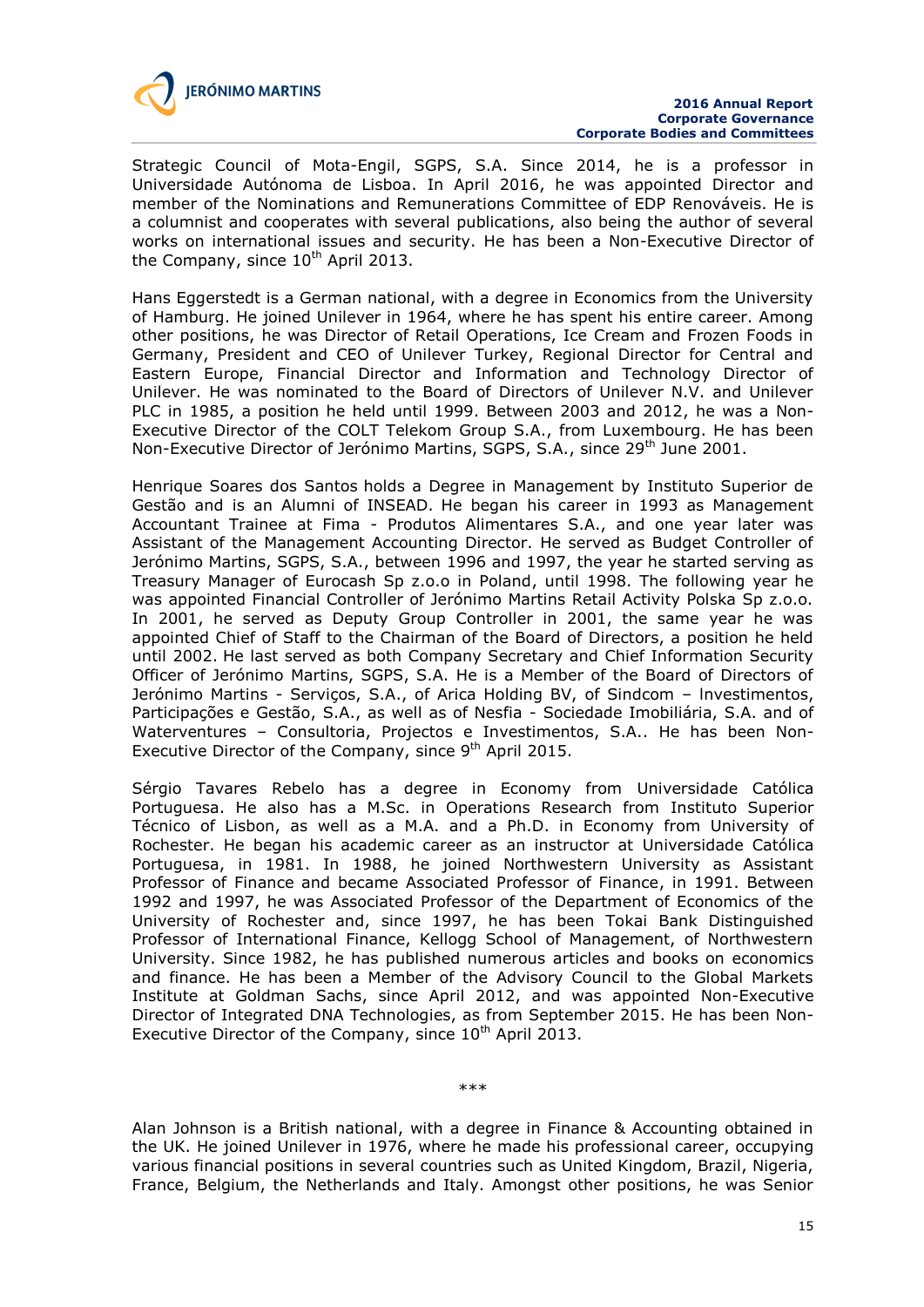

Vice President Strategy & Finance for Europe, Senior Vice President Finance & IT and CFO of Unilever Foods Division worldwide. Until March 2011, he was Chief Audit Executive, based in Rotterdam. He was a member of the Market Oversight Committee of the Chartered Association of Certified Accountants, between 2007 and 2013, and has been a member of the Professional Accountants in Business Committee of the International Federation of Accountants based in New York, since 2011. In January 2012, he joined the Jerónimo Martins Group as Chief Financial Officer, having been Director of Jerónimo Martins, SGPS, S.A., from 30<sup>th</sup> March 2012 to 14<sup>th</sup> April 2016.

Nicolaas Pronk is a Dutch national and has a degree in Finance, Auditing, and Information Technology. Between 1981 and 1989, he worked for KPMG in the Financial Audit area for Dutch and foreign companies. In 1989, he joined the Heerema Group, created the Internal Audit Department, and since then has performed various functions within the Group, having been responsible for various acquisitions and disinvestments and defining Corporate Governance. Since 1999, he has been the Financial Director of the Heerema Group, including responsibility for the areas of Finance, Treasury, Corporate Governance, Insurance and Taxation, reporting to that Group's President. He was Non-Executive Director of the Company, from 30<sup>th</sup> March 2007 to 14<sup>th</sup> April 2016.

# **20. Customary and Meaningful Family, Professional or Business Relationships of Members of the Board of Directors, with Shareholders That are Assigned Qualifying Holdings That are Greater Than 2% of the Voting Rights**

| Member of the Board of<br><b>Directors</b> | Type of<br>Relationship | <b>Shareholder with Qualifying Holding</b>  |
|--------------------------------------------|-------------------------|---------------------------------------------|
| Artur Stefan Kirsten                       | Director                | Sociedade Francisco Manuel dos Santos, B.V. |
| Nicolaas Pronk <sup>1</sup>                | Director                | Asteck, S.A.                                |

<sup>1</sup> Expiry of the term of office on 14th April, 2016.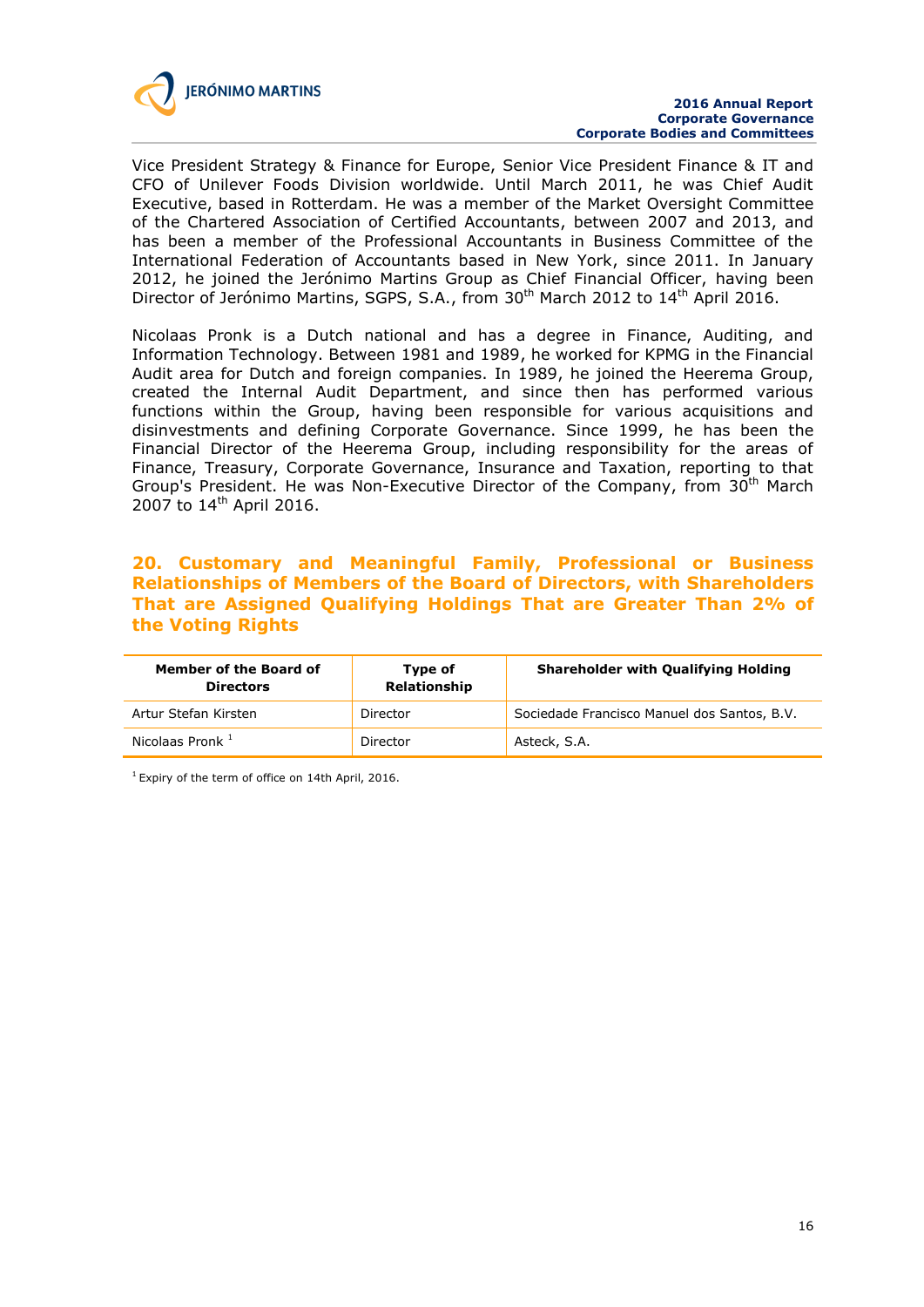

**21. Organisational Charts Concerning the Allocation of Powers Between the Various Corporate Boards, Committees and/or Departments Within the Company, Including Information on Delegating Powers, Particularly as Regards the Delegation of the Company's Daily Management**



# **Chairman of the Board of Directors**

The Chairman of the Board of Directors, according to the Board of Directors' Regulations, in addition to the institutional representation of the Company, has a special responsibility for managing the respective meetings, for monitoring the action taken on the decisions made by this body, for taking part in the meetings of other committees set up by the Board of Directors and for defining the overall strategy of the Company.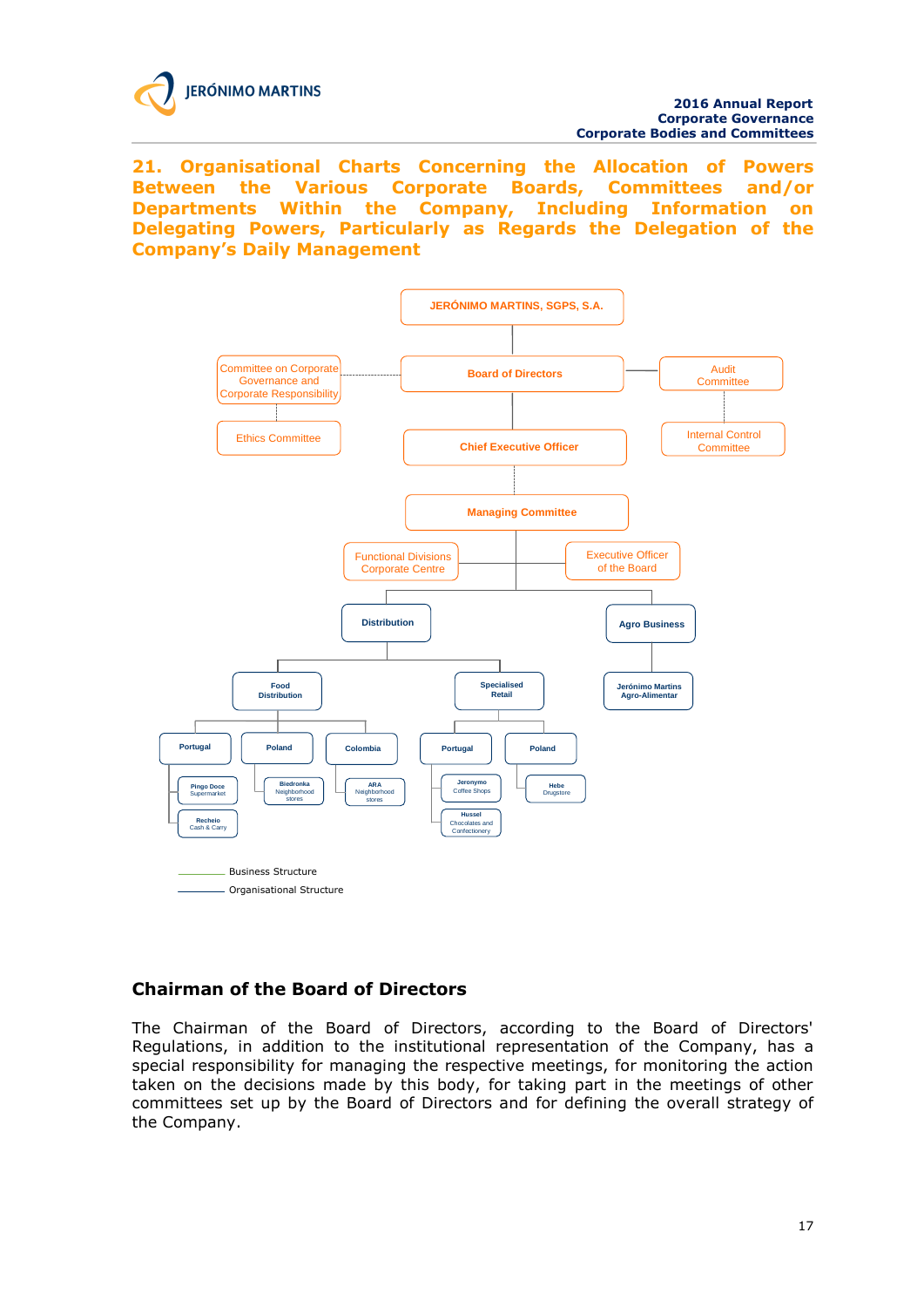

#### **Delegation of Powers and Coordination of Non-Executive Directors**

The Board of Directors, by resolution, delegated various duties regarding the day-today management of the Company in one Chief Executive Officer who, in the terms of such delegation, is entitled:

- a. to manage all corporate businesses and perform all operations relating to its corporate objectives, included in the scope of its current role, as holding company;
- b. to represent the Company, in court or otherwise, to propose and answer to any lawsuits or engage in any arbitrations, for which purpose it may designate proxies, as well as compromise in, confess or withdraw from any such lawsuits or arbitrations;
- c. to decide on loans or other financial operations to be contracted from the financial market at home or abroad, as well as on the issuance of debt securities within the powers of the Board of Directors and to accept the supervision of the lending entities, all these up to the amount of 50,000,000 (fifty million) euros and in full compliance with that prescribed in the Articles of Association of the Company;
- d. to decide on the provision of technical and financial support, including through the granting of loans by the Company to companies whose stakes or shares the former holds in total or in part;
- e. to decide on the sale/transfer or lease (as lessor) any movable or immovable assets, including shares, units, quotas and bonds, and in general to decide on any divestments up to the amount of 50,000,000 (fifty million) euros or, independently of such threshold, whenever such divestment is set out in the Medium or Long Term Plans, as defined below, approved by the Board of Directors;
- f. to decide on the acquisition or lease (as lessee) of any movable or immovable assets, including shares, units, quotas and bonds, and in general to decide on any investments up to the amount of 50,000,000 (fifty million) euros or, independently of such threshold, whenever such investment is set out in the Medium and Long Term Plans, as defined below, approved by the Board of Directors;
- g. to appoint the individuals to be proposed to the General Shareholders' Meeting from the companies referred to in sub-paragraph d) above, to fill the roles of the respective corporate bodies, indicating those who will fulfil executive functions;
- h. to approve policies and rules transverse to the Companies of the Group, such as procedure manuals, regulations and service instructions, *maxime*, those concerning (i) Human Resources, (ii) Operational Control, (iii) Food Safety and Quality Control, and (iv) Reporting and Investments;
- i. to approve the expansion plans with respect to the activities of each of the business areas, as well as Group Companies forming part of the Group but not included in the business areas;
- j. to approve the organic structure for the Group's companies;
- k. to decide on the instructions to be given by the Company to the management of its subsidiary Companies with respect to those matters referred to herein, pursuant to and in compliance with the applicable laws.

For the purpose of the delegation of powers, it is considered as being foreseen in the Medium and Long-Term Plans (which are considered to be the activity and investment plans and financial projections on a three-year term), the acquisitions, sales, investments or divestments, the amount of which does not exceed by more than 10% each heading contained in those Plans.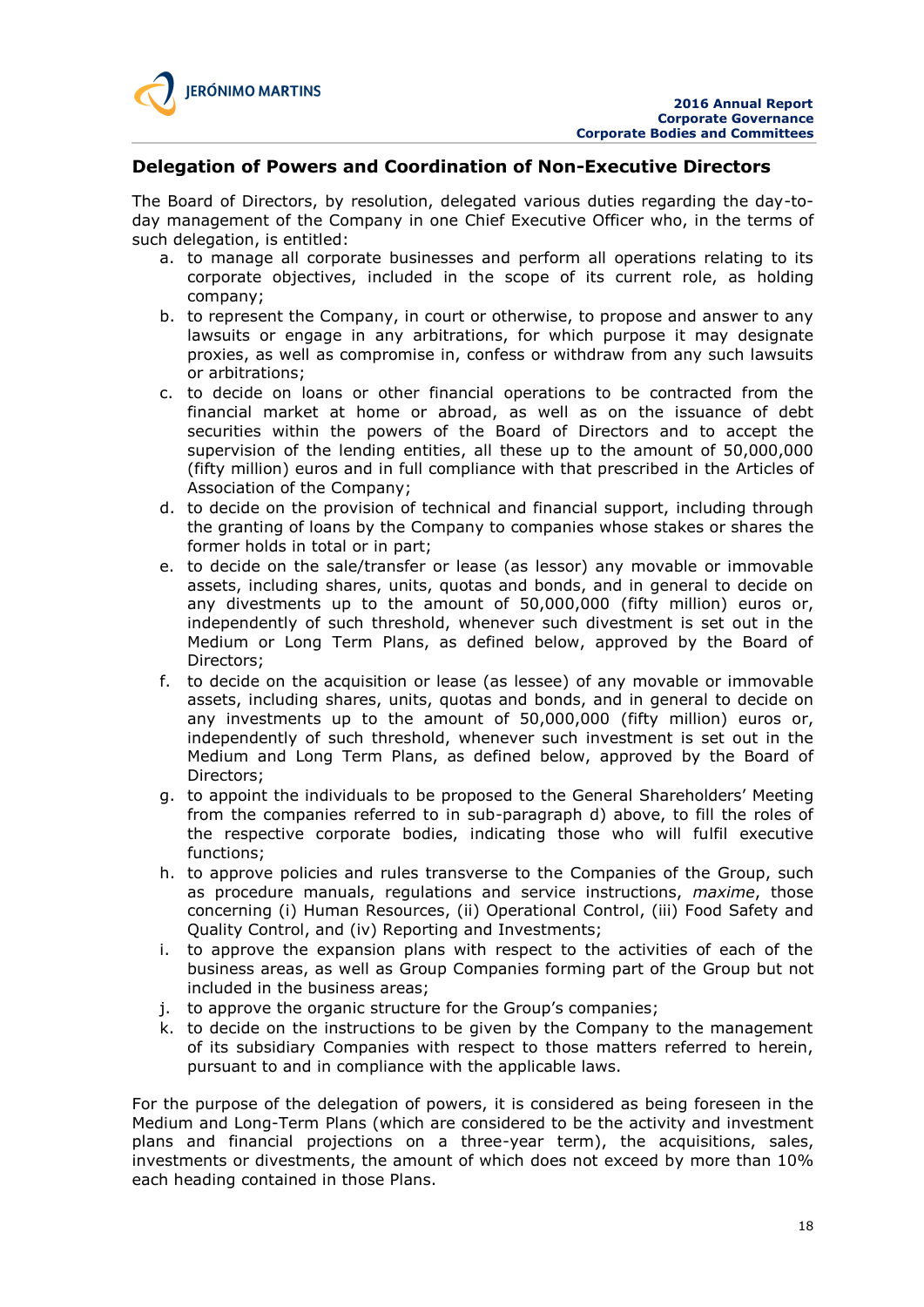

In 2016, the Managing Committee remained in office as the consultative body which, as referred in point 29, has the primary goal of assisting the Chief Executive Officer in the duties delegated by the Board, in relation to the daily management of the businesses within the corporate purpose of the Company.

Nevertheless, pursuant to the terms of its Internal Regulation, the Board of Directors retains authority over strategic matters of management of the Group, in particular those regarding the definition of general policies of the Company and the corporate structure of the Group and those that, due to their importance and special nature, may significantly impact on the business activity of the Group.

The matters referred to in Article 407(4) of the Commercial Companies Code are off-limits to the Chief Executive Officer.

Apart from the powers on strategic matters of management of the Group, the Board of Directors has effective control on directing corporate activities by always seeking to be duly informed and by ensuring the supervision of the Company's management, having implemented mechanisms that ensure such supervision.

To this end, at each Board of Directors meeting the Chief Executive Officer reports on the Company activity since the last meeting and provides any further clarification that the Non-Executive Directors may require. All information requested by the Non-Executive Directors in 2016 was provided in full and in a timely manner by the Chief Executive Officer.

Additionally, considering that the Chief Executive Officer is, simultaneously, Chairman of the Board of Directors, it was approved by decision of the said Board, a Mechanism for Coordinating the Activities of Non-Executive Directors, complying with recommendation II.1.10 of CMVM's Recommendations 2013.

Such Mechanism foresees that the members of the Board of Directors who are not part of an Executive Committee or are not Executive Directors are responsible, pursuant to the terms of Article 407, paragraph 8 of the Commercial Companies Code, for monitoring the activity of the Executive Committee or the Executive Directors, as the case may be, as well as for the damages caused by their acts or omissions when, having knowledge of such acts or the intent to commit them, they do not seek the intervention of the Board of Directors to take the necessary measures.

The monitoring and supervising activity is also carried out by Non-Executive Directors through their participation in Specialized Committees and working groups set up by the Company, as well as in the corporate bodies of subsidiary companies.

Still on the terms of such Mechanism, the Executive Directors or the Chairman of the Executive Committee, as applicable, as well as Directors charged with a special duty, pursuant to the terms of Article 407, paragraphs 1 and 2 of the Commercial Companies Code, shall:

(a) whenever necessary disclose to Non-Executive Directors all the relevant information regarding the performance of the delegated powers or the special duty conferred upon them;

(b) answer, within a reasonable deadline, to any information request presented by any Non-Executive Director, within their respective functions, and such information shall also be made available to the remainder members of the Board of Directors.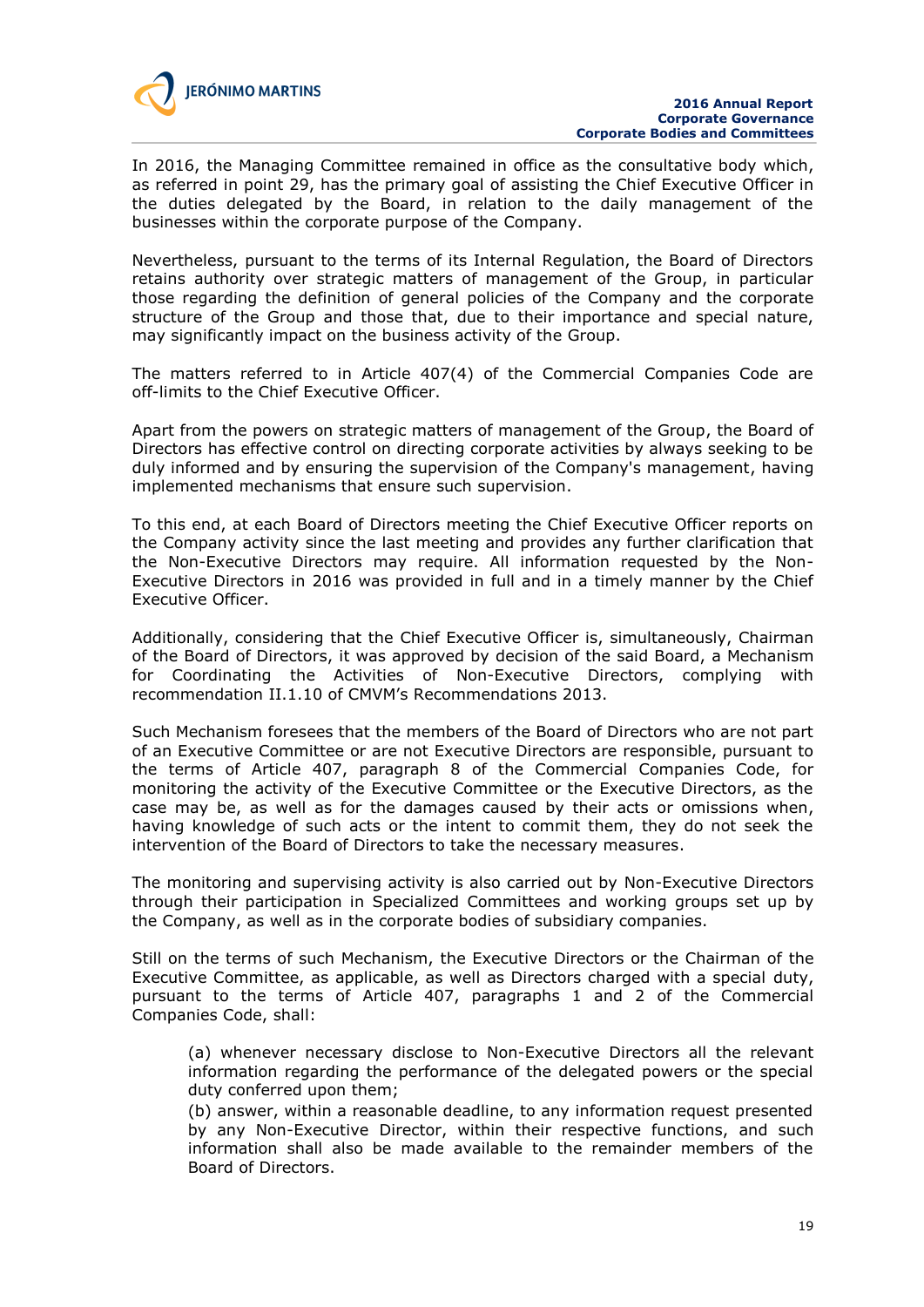

It is foreseen in the said Mechanism that Non-Executive Directors may also meet in *ad hoc* meetings, convened at the request of any two of them by the Company´s Secretary (who shall inform the Chairman of the Board of Directors about the summons), pursuant to the terms foreseen in the Board of Directors Regulations.

In order to allow for an independent and informed participation of Non-Executive Directors in the meetings of the Board of Directors or in the meetings of the Specialised Committees and working groups set up by the Company as well as in the corporate bodies of subsidiary companies they integrate, the Mechanism foresees that the Company's Secretary shall make available to them the definitive agenda of the meeting and respective preliminary documentation, pursuant to the terms and within the deadlines foreseen in the Board of Directors Regulation.

The Company's Secretary shall also ensure, according to the Mechanism implemented, the delivery to the Directors, who so request, of a copy of the minutes of the meetings of the Managing Committee as well as a copy of any other minutes of the meetings of Corporate Bodies or Specialised Committees within the Board of Directors. Moreover, the Company's Secretary shall, within its duties, provide Directors with all information regarding the resolutions of the Board of Directors or Executive Committee or the decisions of the Executive Directors.

# **Organisational Structure and Division of Responsibilities**

Jerónimo Martins, SGPS, S.A. is the Holding Company of the Group and, as such is responsible for the main guidelines for the various business areas, as well as for ensuring consistency between the established objectives and available resources. The Holding Company's services include a set of Functional Divisions which provide support for Corporate Centre and services to the Operating Areas of the Group's companies, in the different geographical areas in which they operate.

In operational terms, Jerónimo Martins is organised into three business segments: i. Food Distribution, ii. Specialised Retail and iii. Agro Business, being its major focus on the first one. The Distribution segment – Food and Specialised Retail – is organised into Geographical Areas and Operating Areas (under different brands). The Agro Business segment serves, essentially, as a support to Food Distribution, at the present time only in Portugal, guaranteeing the supply and differentiation in relevant categories.

#### **Holding Company Functional Divisions**

The Holding Company is responsible for: i. defining and implementing the development strategy of the Group's portfolio; ii. strategic planning and control of the various businesses and consistency with the global objectives; iii. defining and controlling financial policies; and iv. defining Human Resources Policy, with direct responsibility for implementing the Management Development Policy.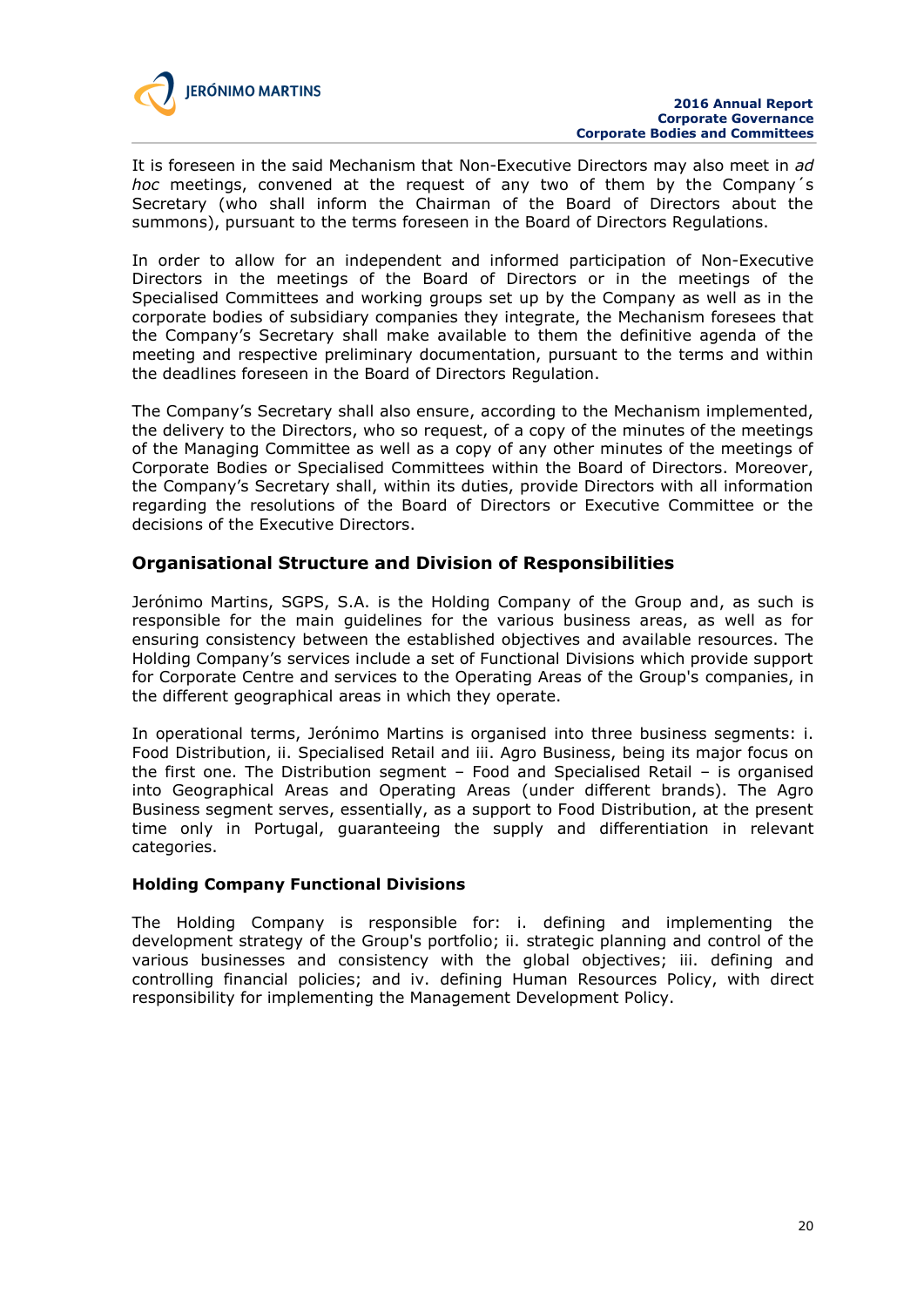



The Holding Company's functional divisions are organised as follows:

**Environment and Food Safety** – Responsible for defining the strategy, policies and procedures to be implemented within the areas under its responsibility across all the countries where the Jerónimo Martins Group is present.

Concerning the environment, Jerónimo Martins has defined the principle of establishing strategies, processes, projects, goals and targets, as part of the value chain, in order to minimise the direct and indirect impacts caused by its operations, especially those linked to the consumption of energy and water, to ensure the proper use of materials, to implement correct waste management and to protect biodiversity. The main actions and results implemented in 2016 can be found in the Chapter V of the Annual Report.

A crucial activity at Jerónimo Martins is Food Safety. Management continues to reinforce the customer information component, thus contributing to maintain the freshness and quality of our products until the moment of consumption.

There was a strong bet on the on-the-job training and on accompanying the introduction of legislation concerning the information provided and food safety for the consumer.

**Legal Affairs** – Ensures ongoing legal assistance to the Company, preparing contracts, opinions and studies, assisting the Board of Directors in decision making, implementing risk planning policies and giving support to other Functional Divisions. It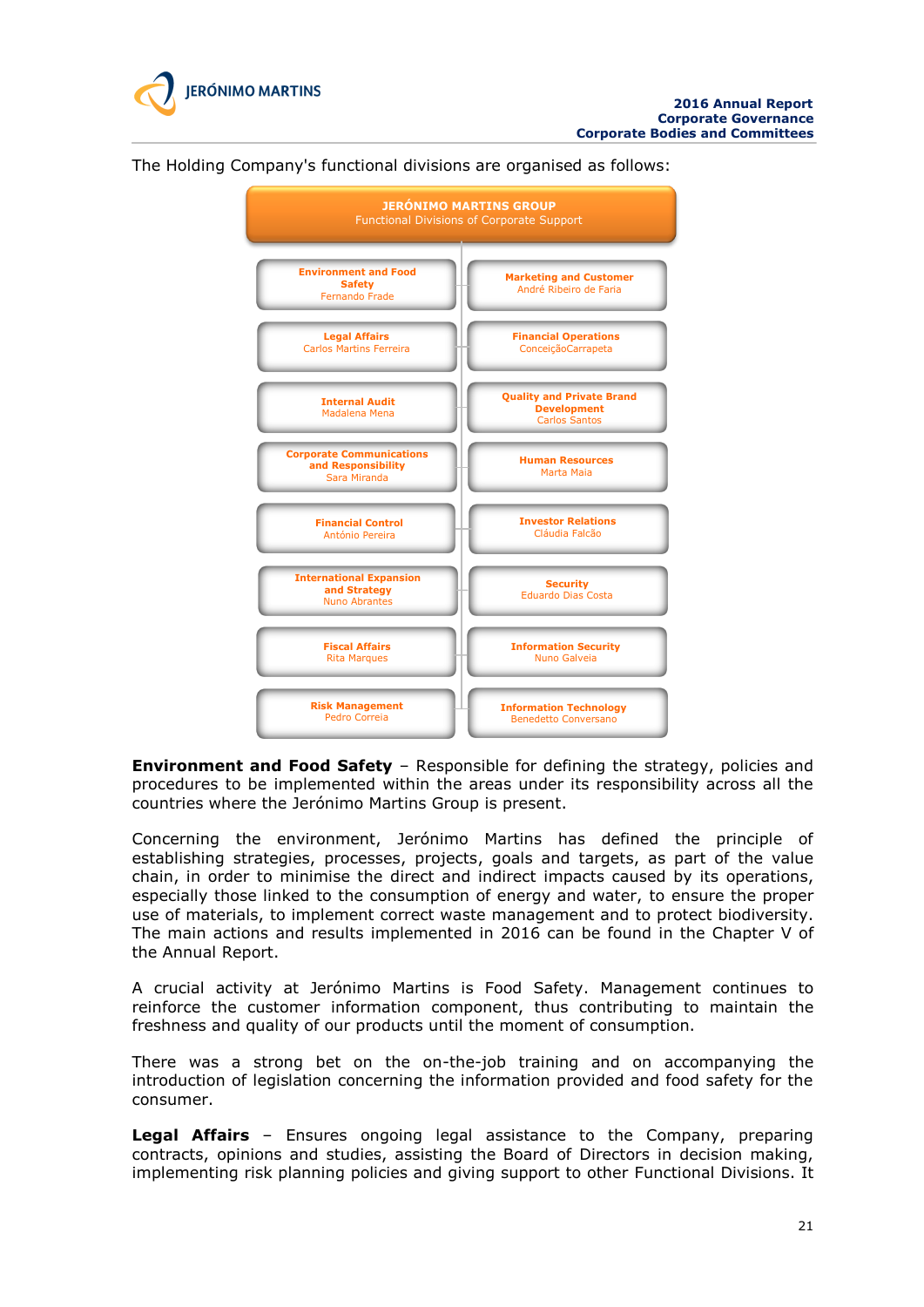

also ensures the necessary coordination between the legal departments of subsidiaries in the different jurisdictions in which they operate.

In 2016, this Division continued to focus on monitoring the evolution of the corporate rules and recommendations in the Group's various reorganization operations and on supporting the Board of Directors and other Functional Divisions in the project of internationalisation of the Group, among other matters.

It also had an important role regarding the prevention of legal disputes, through legal counselling and internal training.

**Internal Audit** – Assesses the quality and effectiveness of the internal control and risk management systems (both operational and non-operational) that are set by the Board of Directors, ensuring their compliance with the Group's and each business unit's procedures, as well as ensuring compliance with the legislation and regulations applicable to the respective operations.

This Division reports hierarchically to the Chairman of the Board of Directors and functionally to the Audit Committee. The activities carried out by this Functional Division are referred in point 50.

**Corporate Communications and Responsibility** – It is responsible for the strategic management of the Jerónimo Martins brand, by enhancing relations with the various non-financial stakeholders and promoting and strengthening the integration of environmental, social and ethical issues in the value chain, preserving and developing the Group's reputation capital. It acts as an agent of inter-departmental integration, promoting the alignment of messages and practices with the values and goals of the Group.

In 2016, it was responsible for the leadership of the conception, development and implementation project for a new corporate Intranet with the OUR JM brand.

Also in the digital area, it conceived, defined, developed and implemented the strategy and the contents for the launch of the Jerónimo Martins corporate channel on YouTube, which can be accessed on www.youtube.com/channel/UCvNmrfc3d5IBPVQs-6Ij2Rw.

As the manager of the LinkedIn corporate page, in partnership with Human Resources, this Department kept on managing this channel. It can be accessed on www.linkedin.com/company/jeronimo-martins.

It also organised the  $5<sup>th</sup>$  Sustainability Conference, addressed to both its top management and strategic partners, which was also attended by Government and Non-Government Organisations, as well as other agents in the Food Distribution industry.

Finally, it launched the Group's multi-stakeholder external corporate magazine – "Feed" – with the objective of sharing new perspectives on the big issues that influence the societies where Jerónimo Martins develops its businesses. "Feed" is published every six months, with limited circulation, having an online version, which can be accessed on http://feed.jeronimomartins.com.

**Financial Control –** Responsible for providing financial information to support decision-making by the Company's Corporate Bodies. It encompasses the areas of Consolidation and Accounting, Financial Planning and Control.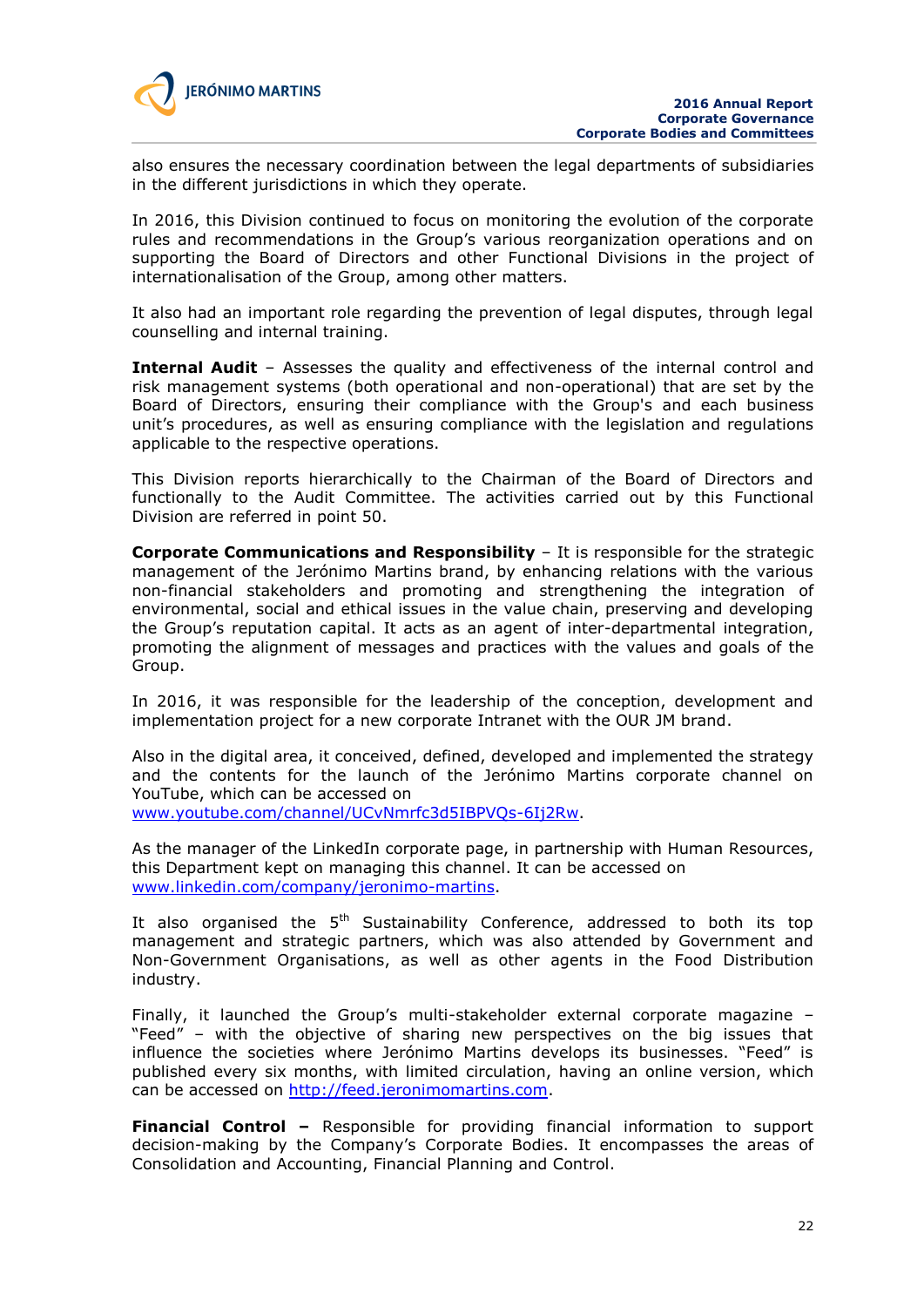

The Consolidation and Accounting area prepares consolidated financial information in order to comply with statutory and legal obligations and supports the Board of Directors by implementing and monitoring the policies and the accounting principles adopted by the Group.

It also supervises the financial reporting of the different Group Companies to ensure that it conforms to the standards, supporting the Companies in the accounting assessment of non-recurrent transactions, as well as restructuring and expansion operations.

The area of Planning and Control coordinates and supports the process for creating the Jerónimo Martins Strategic Plans, which are used as a basis for strategic decisionmaking by the Corporate Governance bodies.

It has a control function, monitoring the performance of the different business units of the Group and investigating any deviations from the plans. It thus provides the Managing Committee of Jerónimo Martins with relevant information and proposals to guarantee corrective measures that allow the defined strategic objectives to be achieved.

It also makes a financial assessment of all investment projects that are relevant for the Group, providing support to the Managing Committee for its approval and subsequent follow-up.

In 2016, it focused its activity on several ownership structure restructuring projects, M&A operations and Divestments. It also supported and monitored the performance of the business units, with special focus on the new businesses, and supported the development of the medium and long-term strategic plans of the Group.

**International Expansion and Strategy –** Responsible for prospecting and analysing opportunities to develop the Group's business portfolio and for leading and participating in projects of a strategic nature.

With regard to the development of the business portfolio, it holds the responsibility to search for, analyse and evaluate opportunities for the Group to expand and increase its value, focusing its activity on markets and businesses that can support the development of new and relevant business units for the Jerónimo Martins portfolio.

With regard to strategic projects, it holds the responsibility to lead or support both corporate group-wide projects and strategic projects that are specific to individual Group Companies.

During 2016, it led and supported several strategic projects across the Group's geographies and continued to develop prospects for expansion in new markets and businesses.

**Fiscal Affairs** – Provides all of the Group's Companies with assistance in tax matters, ensuring compliance with legislation in force and in the optimisation of the business units' management activities from a tax perspective. It also manages the Group's tax disputes and its relations with external consultants and lawyers, as well as with Tax Authorities.

In 2016, it gave the necessary technical support in all ownership restructuring operations, M&A and Divestments. It monitored the implementation in the Group of the European legislation related with the Base Erosion and Profit Shifting (BEPS). Through the associations that represent the sector it ensured the defense of the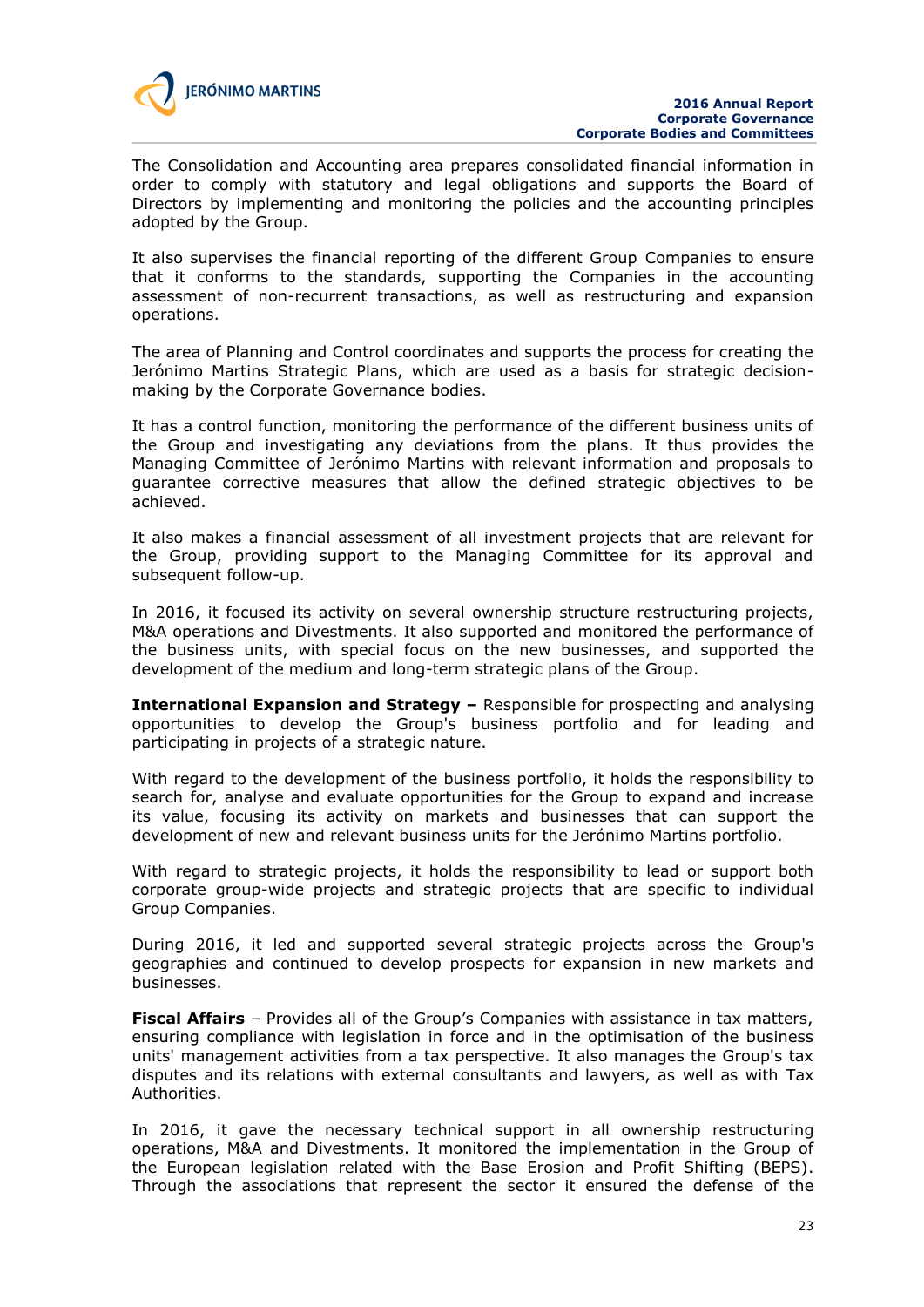

Group's interests, whether collaborating on the clarification and implementation of new legislation, or in the public debate of legislative projects.

**Risk Management** – Responsible for implementing the Group's risk management policies and procedures, as well as for providing the necessary support to the Governance Bodies of the Company in identifying any risks that might compromise the strategy defined by the Group, as well as its business objectives.

The activities carried out in the area of Risk Management are described in points 52 to 55 of this Report.

**Marketing & Consumer Office** - Office responsible for Marketing's strategic vision according to a consumer centric perspective with special focus on the Digital area.

It is this area's priority to understand thoroughly the clients so that the same are provided with an always improving experience in each of the Group's brands. For this are used tools and methodologies in Data and Consumer Insights that enable the establishment of a relevant interaction and a better experience in all contact points.

In 2016, this Office produced a strategic vision for Digital in the Group, prioritising key activities. Additionally it supported the Companies in several Marketing, Communication and Digital activities.

**Financial Operations** – This Division includes Financial Risk Management, as well as Treasury Management. The activity of the first area is discussed in detail in points 52 to 55.

Treasury Management is responsible for managing relations with the financial institutions that already have or intend to have in the future a business relationship with Jerónimo Martins in terms of financing, ensuring that these entities fulfil the defined criteria, and also ensuring that the best possible conditions may be obtained at all times. It also executes treasury planning with the aim of negotiating and implementing, for all the Group's Companies, the most suitable financial sources according to its cash flow generation profile, or to get the highest return with the lowest risk from the excess cash of the Group.

A large part of the treasury activities of Jerónimo Martins is centralized in the Holding Company, which is a structure that provides services to all other Companies of the Group. In compliance with the above-described activities, during 2016, new debt was issued to finance the investments in Colombia.

**Quality and Private Brand Development** – Responsible for defining, planning, implementing and controlling the policies, procedures, methodologies and rules in the various countries where Jerónimo Martins operates, ensuring the use of the best and most up-to-date practices in this area.

In 2016, the main activities carried out focused on:

- i. carrying out the defined product and supplier control activities;
- ii. continuous improvement of Private Brand products by reformulating existing products;
- iii. increasing anti-fraud controls;
- iv. maintaining the certifications in Quality and Food Safety;
- v. rolling-out of the QMS (Quality Management System) for all geographies;
- vi. conclusion of the Corporate Guidelines for Private Brand Non-Food Products.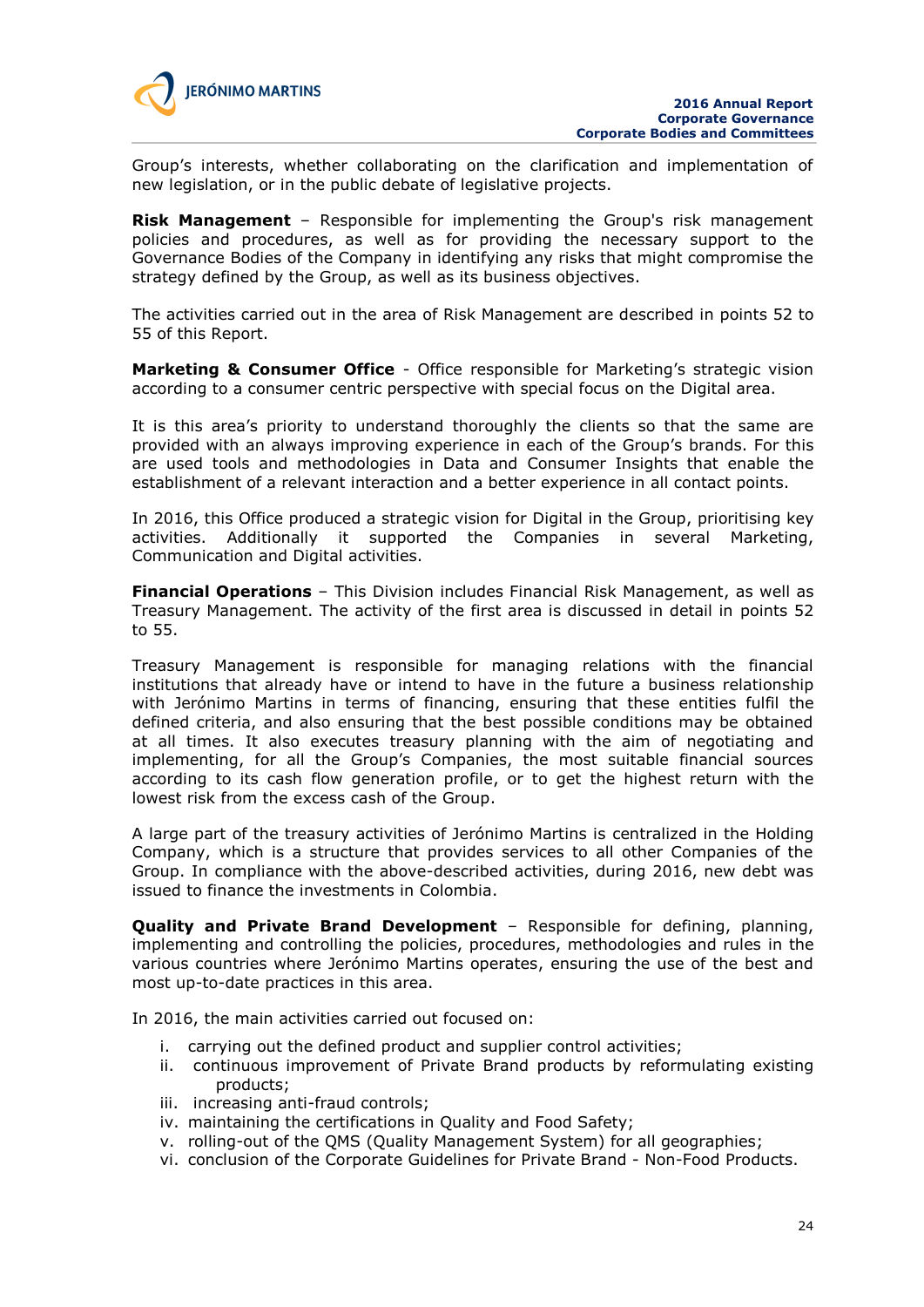

**Human Resources** – Founded on the culture and values of Jerónimo Martins, this Corporate area is responsible for defining and implementing the strategy and global policies of Human Resources with regard to the main pillars of Human Resource Management - Recruitment, Training, Development, Compensation and Benefits – promoting its compliance, safeguarding the uniqueness of the different geographical areas in which the Group operates and the individual nature of the different Companies.

The activities that this Functional Division carried out in 2016 can be found in detail in Chapter V, Section 8 - Being a Benchmark Employer - of the Annual Report.

**Investor Relations** – Responsible for the communication with investors – whether current shareholders or not, institutional and private, national and foreign - as well as with the analysts who formulate opinions and recommendations regarding Jerónimo Martins' share price. It is also the responsibility of this Division to co-ordinate all matters related to the Portuguese financial markets regulator (CMVM).

The activities carried out by this Functional Division can be found in detail in points 56 and 58.

**Security** – This area defines and controls procedures in terms of protecting the security of the Group's people and assets, intervening whenever there are thefts and robberies, fraud and other illegal and/or violent activities perpetrated in the facilities or against employees of the Group.

**Information Security –** Responsible for planning, implementing and maintaining an information security and cibersecurity management system to ensure the confidentiality, integrity and availability of information in all Group Companies and for supporting systems recovery in the event of any disruption to the operations. This Division reports to the Chairman of the Board of Directors.

Information Security Officers (ISO) in each country, who report to this Division, ensure local compliance with applicable Information Security Policies and Standards and provide assistance to the respective business and support areas.

In 2016, Information Security assessed and mitigated information risks in applications, websites and loyalty programmes. An information security awareness programme was launched and the Group Passwords Policy was reviewed to improve security on technology systems.

**Information Technology** – The mission of the IT function is to support growth of the business in a sustainable way, by leading change through relevant IT innovation in every Company of the Group.

The Division is responsible for defining and implementing the Global Information Technology Strategy for the Group, for promoting technology-based innovation and for aligning IT systems, policies and processes.

The key priorities for 2016 have been along the direction of:

1) growing efficient: supporting the organic and geographical expansion of the Group, via the implementation of system that leverage our scale, reducing unit cost;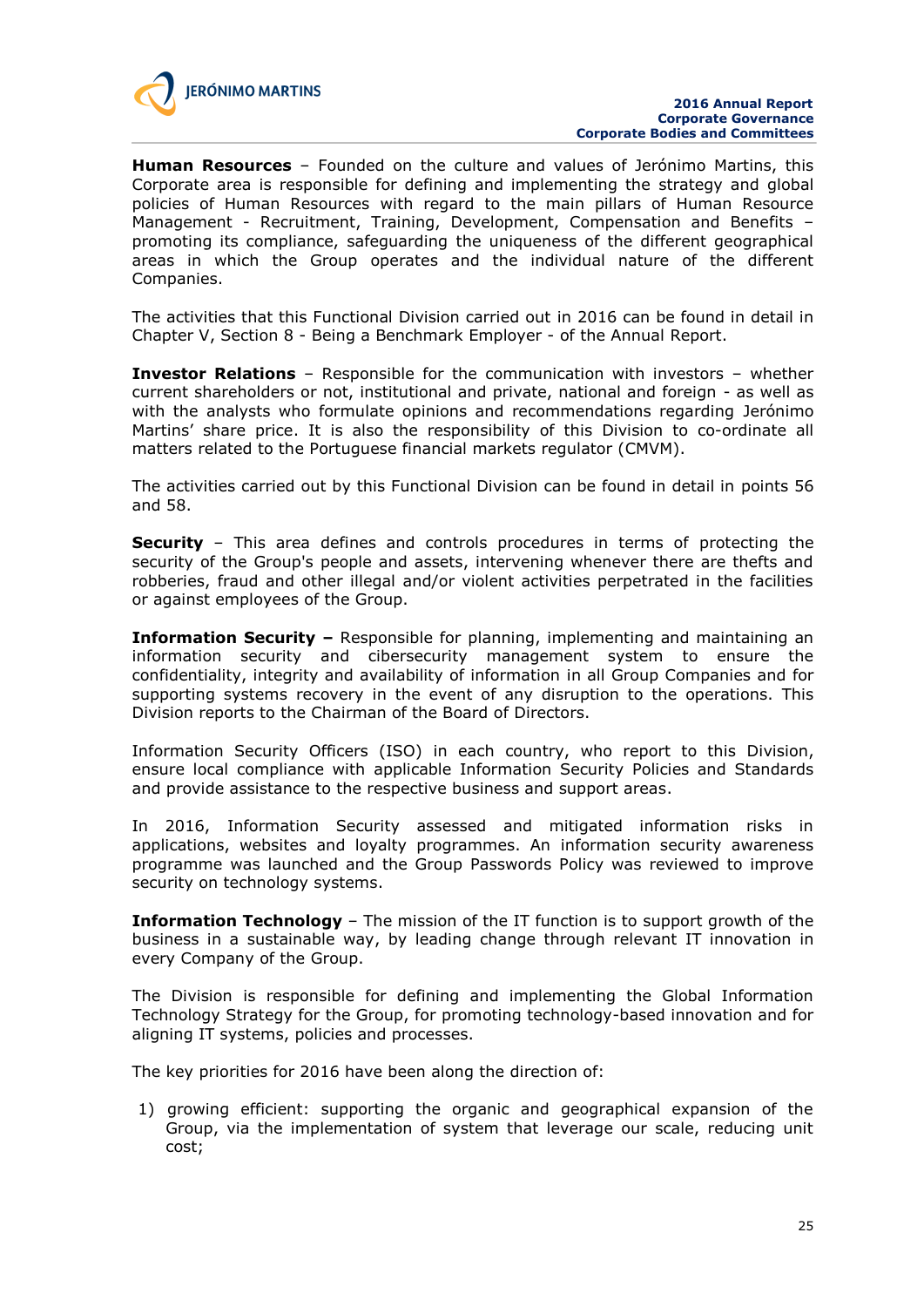

- 2) digital: creating new capabilities to dematerialize paper, selling online in our cash and carry business, and new communication platform for the Group;
- 3) consumer relevant: focusing on the improvement of our assortment and a simpler customer experience.

In addition, major progress was made towards the implementation of stronger internal processes, like Enterprise Architecture, Portfolio Management and Project Management.

#### **Operational Areas**

The organisational structure of Jerónimo Martins is aimed mainly at ensuring specialisation in the Group's various businesses by creating geographical areas and operational areas, thus guaranteeing the required proximity to the different markets.

The Food Distribution business is divided into geographical areas - Portugal, Poland and Colombia – and within those countries then further divided into operational areas. In Portugal there are two operational areas: Pingo Doce (Supermarkets and Hypermarkets) and Recheio (Cash & Carry), which encompasses the Food Service division through Caterplus. In Poland there is the operational unit Biedronka (food stores) and in Colombia the unit Ara (food stores).

Within the Group's portfolio there is also a business segment devoted to Specialised Retail, existing in Portugal the operational areas Jeronymo (cafeterias) and Hussel (chocolates and confectionery shops) and in Poland the operational area Hebe (drugstores) which includes Apteka Na Zdrowie (pharmacies).

In the last two years, the Group implemented the first investments in the Agro Business area, starting its activity in the areas of dairy products, beef and aquaculture, with a special focus in the protection and differentiation of the supply chain from the operations of Food Distribution.

# **B. Functioning**

## **22. Availability and Place Where Rules on the Functioning of the Board of Directors May be Viewed**

The Regulation of the Board of Directors is available on the Company's website, through the link mentioned in point 61 ("Relevant Addresses").

#### **23. The Number of Meetings Held and the Attendance Report For Each Member of the Board of Directors**

The Board of Directors, whose duties are described in Article Thirteen of the Company's Articles of Association, meets at least four times a year, and any of its members may be represented at the Board Meetings by another member, by means of a letter addressed to the Chairman.

During 2016, the Board of Directors met seven times. The respective minutes were prepared for all meetings.

The Directors who have not personally attended Board Meetings have, in general, appointed another Board Member to represent them, as statutorily provided, with the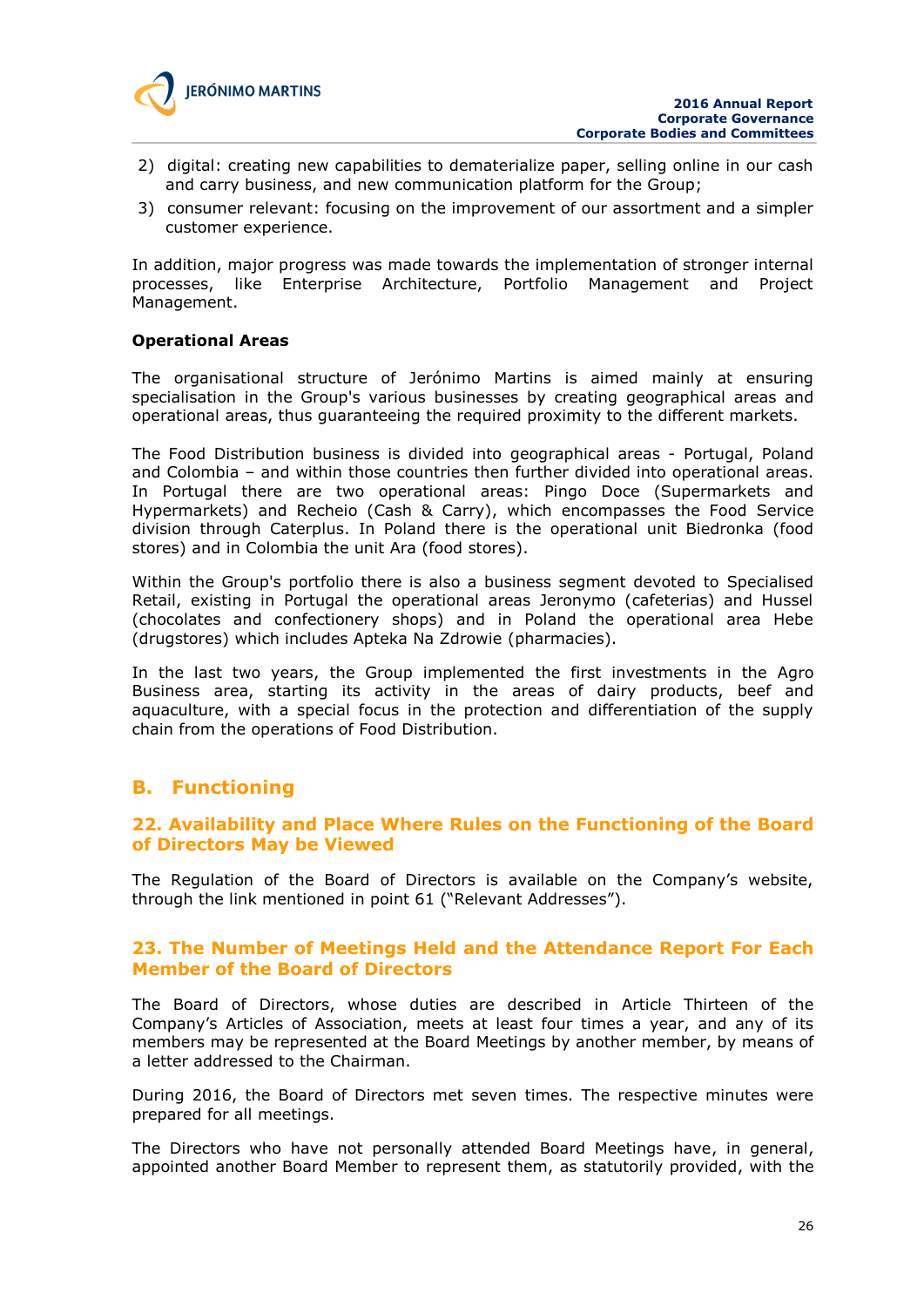

attendance of each Director to the referred meetings during the exercise of respective duties as follows:

| Pedro Soares dos Santos                 | 100%  |
|-----------------------------------------|-------|
| Alan Johnson <sup>1</sup>               | 100%  |
| Andrzej Szlezak                         | 100%  |
| António Viana-Baptista                  | 100%  |
| Francisco Seixas da Costa               | 100%  |
| Hans Eggerstedt                         | 100%  |
| Nicolaas Pronk <sup>12</sup>            | $0\%$ |
| Sérgio Rebelo                           | 100%  |
| Henrique Soares dos Santos <sup>3</sup> | 86%   |
| Clara Streit                            | 100%  |
| Artur Stefan Kirsten <sup>3</sup>       | 86%   |

 $1$  Only the meetings of the Board of Directors held until  $14<sup>th</sup>$  April, 2016, date when the appointment to the Board of Directors ceased, were taken into account.

 $2$  In every meeting not attended, the Director in question issued a representation letter, according to the Company's by-laws.

## **24. Details of Competent Corporate Boards Undertaking the Performance Appraisal of Executive Directors**

The assessment of performance of Executive Directors is made by the Remuneration Committee, elected by the General Shareholders' Meeting (see points 66 *et seq.*).

The Remuneration Committee is in charge of, in the scope of the Remuneration Policy, assessing the individual and collective performance of Executive Directors, evaluate their influence and impact in Jerónimo Martins' businesses and assessing their alignment with the medium and long-term interests of the Company.

As referred below (see point 27), currently there are no committees composed exclusively by Directors. Notwithstanding such fact, the performance of Executive Directors who are part of mixed committees (i.e. also composed of Non-directors) is evaluated by the Remuneration Committee, in the terms referred above.

## **25. Predefined Criteria For Assessing Executive Directors' Performance**

The predefined criteria for assessing Executive Directors' performance arise from that established in the Remuneration Policy described in point 69.

<sup>&</sup>lt;sup>3</sup> Absence to meeting of the Board of Directors was due to statement of conflict of interests presented, under Art. 410.º (6) of the Commercial Companies Code.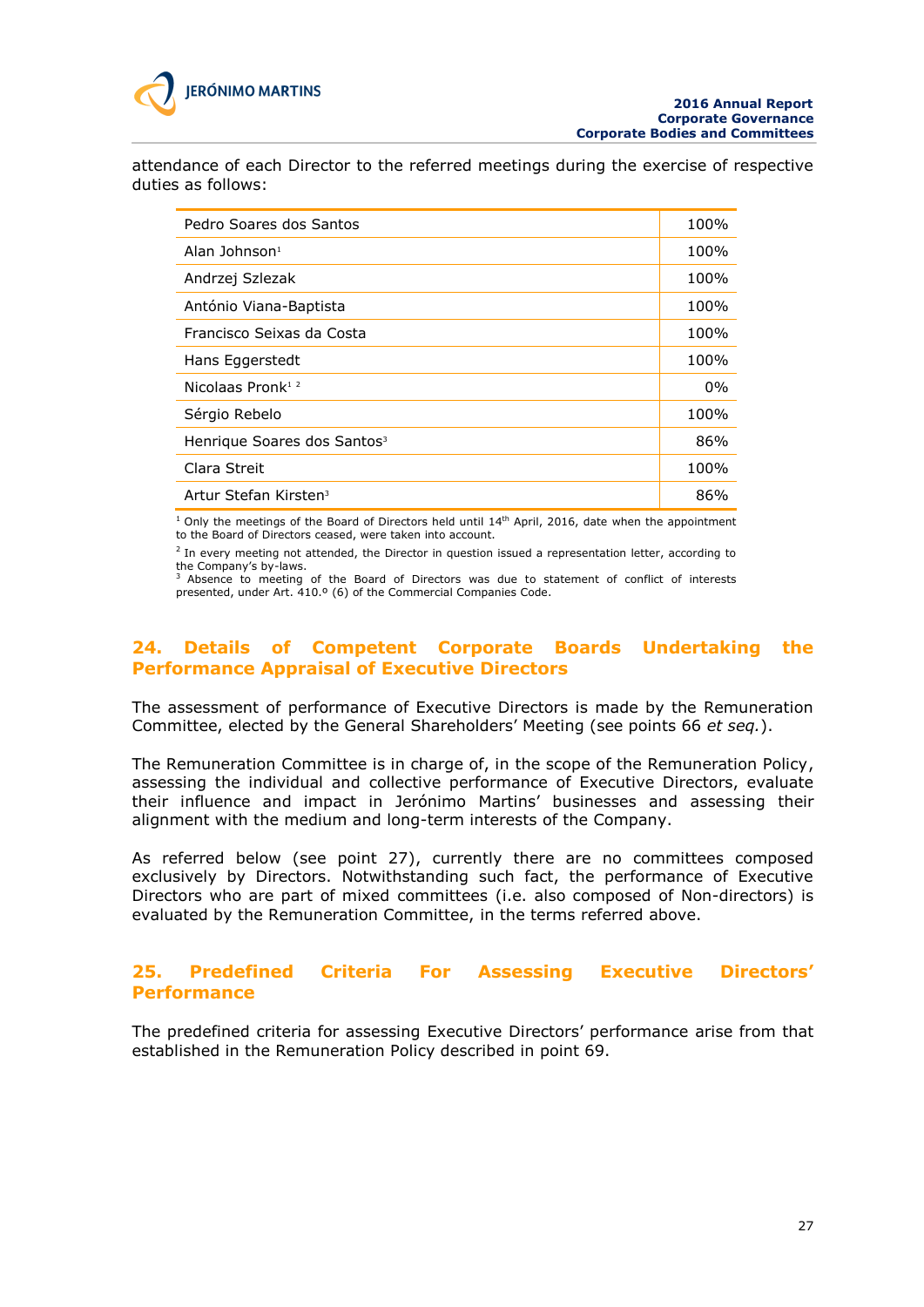

**26. The Availability of Each Member of the Board of Directors and Details of the Positions Held at the Same Time in Other Companies Within and Outside the Group, and Other Relevant Activities Undertaken by Members of This Board Throughout the Financial Year**

Throughout the said year, the members of the Board of Directors held positions in other companies, namely:

#### **Pedro Soares dos Santos**

Director of Jerónimo Martins Serviços, S.A.\* Director of Jeronimo Martins Polska, S.A.\* Director of Jeronimo Martins Drogerie i Farmacja Sp. z o.o.\* Director of Jeronimo Martins Colombia, SAS\* Director of Recheio, SGPS, S.A.\* Director of Funchalgest – Sociedade Gestora de Participações Sociais, S.A.\* Director of JMR – Gestão de Empresas de Retalho, SGPS, S.A.\* Director of Jerónimo Martins – Agro-Alimentar, S.A.\* Director of Arica Holding B.V. President of the Supervisory Board of Warta – Retail & Services Investments B.V.\* President of the Supervisory Board of New World Investments B.V.\*

#### **Andrzej Szlezak**

Chairman of the Supervisory Board of Agora, S.A. Member of the Supervisory Board of Warta – Retail & Services Investments B.V.\*

#### **António Viana-Baptista**

Director of Semapa, SGPS, S.A. Director of Arica Holding B.V.

#### **Artur Stefan Kirsten**

Member of the Executive Committee and Chief Financial Officer of Vonovia SE President of the Supervisory Board of Vonovia Finance B.V. Member of the Supervisory Board of AVW Versicherungsmakler GmbH Director of Sociedade Francisco Manuel dos Santos, B.V.

#### **Clara Christina Streit**

Director (Non-Executive) of Vontobel Holding AG, Vontobel Bank AG (Zurique) Member of the Supervisory Board of Delta Lloyd N.V. Member of the Supervisory Board of Vonovia SE Director (Non-Executive) of Unicredit SpA

#### **Francisco Seixas da Costa**

Member of the Consultive Board of Faculdade de Economia da Universidade de Coimbra

Member of the Consultive Board of Faculdade de Ciências Sociais e Humanas da Universidade Nova de Lisboa

Chairman of the Consultive Board of Fundação Calouste Gulbenkian

Member of the Strategic Committee of Mota-Engil, S.A.

Director (Non-Executive) of EDP Renováveis, S.A.

Member of the Nominations and Remunerations Committee of EDP Renováveis, S.A.

Director (Non-Executive) of Mota-Engil Engenharia e Construções África, S.A.

Member of the Audit Committee of Mota-Engil Engenharia e Construções África, S.A.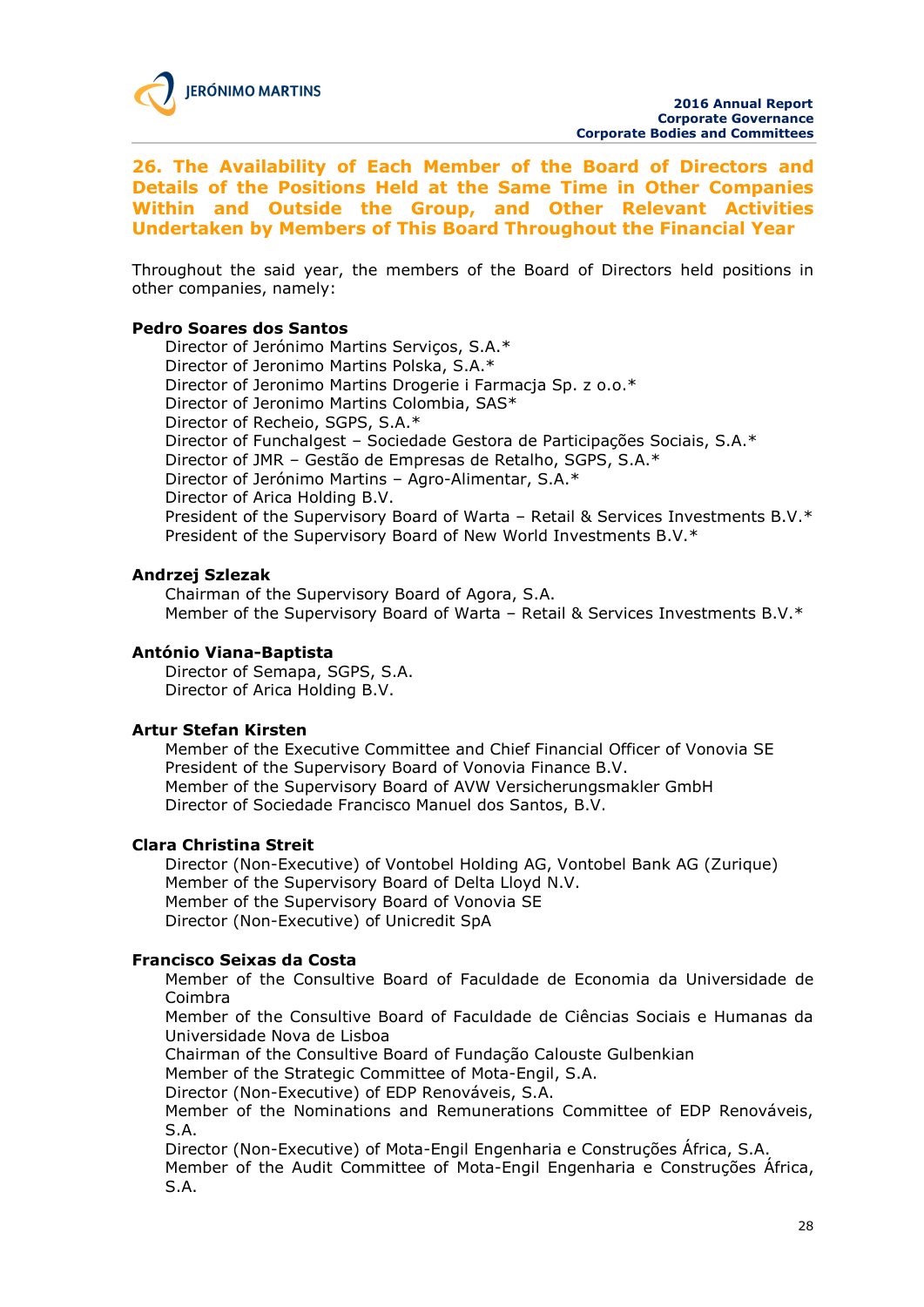

#### **Hans Eggerstedt**

Director of Arica Holding B.V.

Member of the Advisory Board of the Amsterdam Institute of Finance (The Netherlands)

#### **Henrique Soares dos Santos**

Director of Nesfia – Sociedade Imobiliária, S.A. Director of Jerónimo Martins - Serviços, S.A.\* Director of Arica Holding B.V. Director of Sindcom – Investimentos, Participações e Gestão, S.A. Director of Waterventures – Consultoria, Projectos e Investimentos, S.A.

#### **Sérgio Tavares Rebelo**

Member of the Advisory Council to the Global Markets Institute at Goldman Sachs Director (Non-Executive) of Integrated DNA Technologies, Inc. Member of the Supervisory Board of Warta – Retail & Services Investments B.V.\* Member of the Supervisory Board of New World Investments B.V.\*

\*\*\*

# **Alan Johnson (until 14th April 2016)**

Does not hold any position in other companies

#### **Nicolaas Pronk (until 14th April 2016)**

Director of Antillian Holding Company N.V. Director of Aquamondo Insurance N.V. Director of Asteck S.A. Director of Celloteck Finance Luxembourg S.à.r.l. Director of Celloteck Holding (Luxembourg) S.A. Director of Epcote S.A. Director of Heavy Transport Group, Inc. Director of Heavy Transport Holding Denmark ApS Director of Heerema Engineering & Project Services, Inc. Director of Heerema Engineering and Project Services (Luxembourg) S.à.r.l. Director of Heerema Engineering Holding (Luxembourg) S.A. Director of Heerema Fabrication Finance (Luxembourg) S.A. Director of Heerema Fabrication Holding S.E. Director of Heerema Group Services S.A. Director of Heerema Holding Services (Antilles) N.V. Director of Heerema International Group Services Holding S.A. Director of Heerema International Group Services S.A. Director of Heerema Marine Contractors Finance (Luxembourg) S.A. Director of Heerema Marine Contractors Holding, S.E. Director of Heerema Transport Finance (Luxembourg) S.à.r.l. Director of Heerema Transport Finance II (Luxembourg) S.A.

The positions held by the members of the Board in other companies did not affect their availability to take part in the Company's affairs, as demonstrated in the attendance report mentioned in point 23.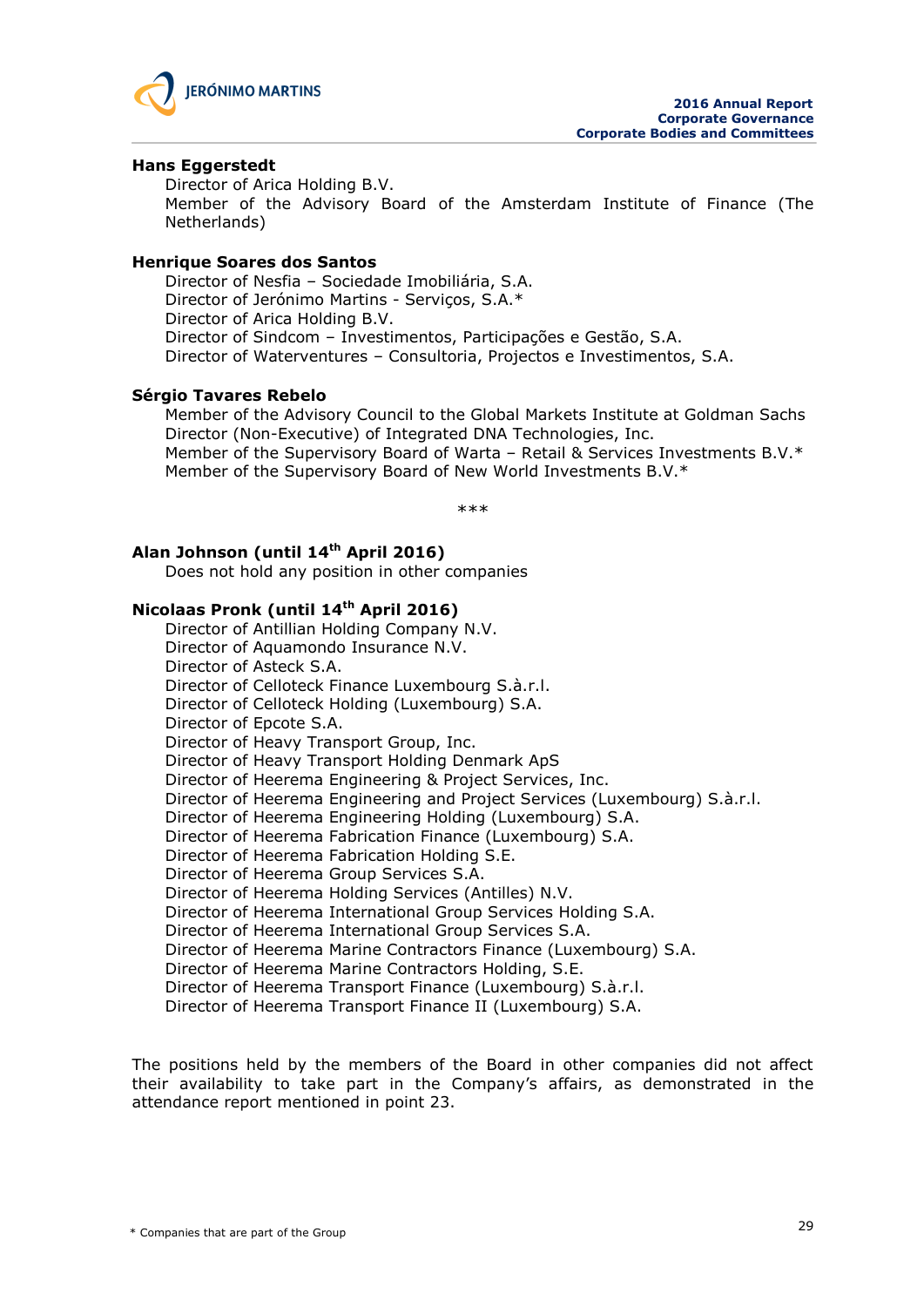

# **C. Committees within the Board of Directors and Board Delegate**

## **27. Details of the Committees created within the Board of Directors, and the Place Where the Rules on the Functioning Thereof is Available**

Currently, there are no committees in the Company composed exclusively by Directors, without prejudice to the Audit Committee to which is made reference to in points 30 to 33, being the Regulation of the Audit Committee available on the Company's website, through the link mentioned in point 61 ("Relevant Addresses").

However, some committees were created in the Company, composed by Directors and by other individuals who are not Directors, analysed in point 29.

#### **28. Details of the Board Delegate**

The Board of Directors appointed a Chief Executive Officer, responsible for implementing the strategic decisions taken by the Board, in accordance with the delegated powers, and a Managing Committee, responsible for assisting the Chief Executive Officer in the duties delegated to that officer by the Board of Directors.

The role of Chief Executive Officer is performed by Pedro Soares dos Santos.

#### **29. Description of the Powers of Each of The Committees Established and a Summary of Activities Undertaken in Exercising Said Powers**

#### **Managing Committee**

The Managing Committee of the Company, which has the same term of office as that of the Board of Directors that appointed it, is composed of the Chief Executive Officer, Pedro Soares dos Santos, who is the Chair, Javier van Engelen (the Group's Chief Financial Officer), Marta Lopes Maia, Nuno Abrantes, Sara Miranda and Carlos Martins Ferreira. In accordance with its regulations, the Managing Committee is responsible for advising the CEO, within the respective delegation of powers, in carrying out the following functions:

- control over the implementation by the Companies in the Group of the strategic guidelines and policies defined by the Board of Directors;
- financial and accounting control of the Group and of the Companies that are a part thereof;
- senior coordination of the operational activities of the different Companies in the Group, whether integrated or not in business areas;
- launching of new businesses and monitoring them until they are implemented and integrated in the respective business areas;
- **·** implementation of the management policy of Human Resources defined for the top-level management of the entire Group.

In 2016, the Managing Committee held meetings for the exercise of its competences times, having been drawn up minutes of the meetings, which were sent to the Chairman of the Board of Directors and to the Company's Secretary.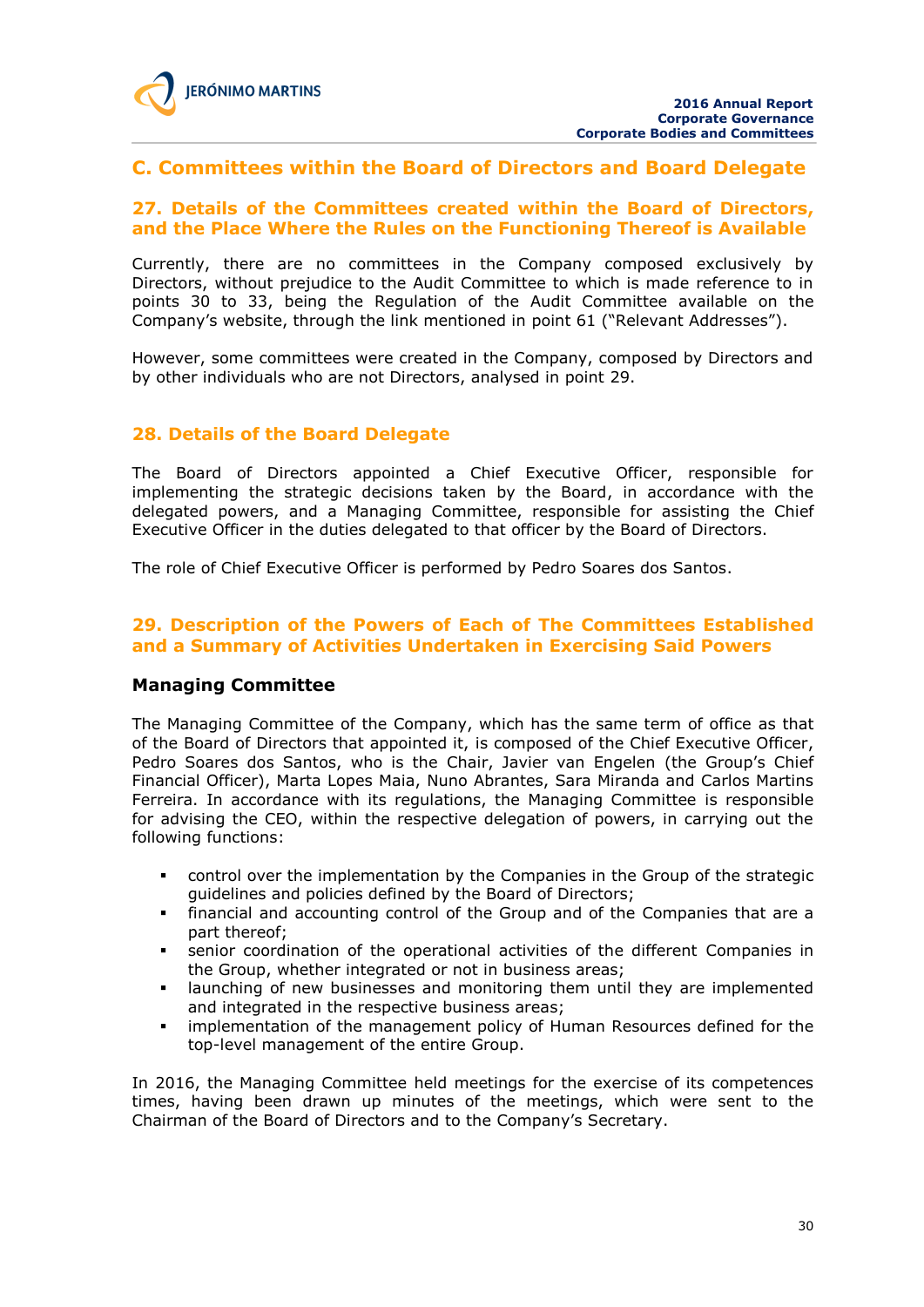

## **Committee on Corporate Governance and Corporate Responsibility (CCGCR)**

CCGCR is made up of a minimum of three and a maximum of nine Members, who are not required to be Directors, appointed by the Board of Directors. One of the members will be the Chairman.

The Board of Directors decided to appoint the current Chairman of the Board of Directors, Pedro Soares dos Santos, as Chairman of CCGCR, with the other Members of the Committee being Andrzej Szlezak, Francisco Sá Carneiro, Francisco Seixas da Costa, Henrique Soares dos Santos, José Joaquim Gomes Canotilho, José Soares dos Santos, Ludo van der Heyden and Sara Miranda.

In carrying out its mission, the CCGCR collaborates with the Board of Directors, assessing and submitting to it proposals for strategic orientation in the area of Corporate Responsibility, as well as monitoring and supervising on a permanent basis matters concerning: i. corporate governance, social responsibility, the environment and ethics; ii. the business sustainability of the Group; iii. internal codes of ethics and of conduct; and iv. systems of assessment and resolution of conflicts of interest, especially regarding relations between the Company and its shareholders or other stakeholders.

Especially on what concerns company governance, CCGCR has the duty to keep up, review and assess the appropriateness of the Company's model of governance and its consistency with the recommendations, patterns, and national and international best practices on company governance, addressing the Board of Directors the recommendations and proposing any changes, deemed adequate.

## **Ethics Committee**

The Ethics Committee of Jerónimo Martins is composed of three to five members appointed by the Board of Directors, based on a proposal from the Committee on Corporate Governance and Corporate Responsibility. Currently, it is composed by Susana Correia de Campos, Agata Wojcik-Ryszawa, Patrícia Farinha and Adriana Olarte. The mission of the Ethics Committee is to provide independent supervision of the disclosure of and compliance with the Group's Code of Conduct in all the Companies of the Group.

The duties of the Ethics Committee include: i. establishing the channels of communication with the addressees of the Jerónimo Martins Group Code of Conduct and gathering such information as may be addressed to it in this connection; ii. ensuring the existence of an adequate system of internal control of compliance with the Jerónimo Martins Group Code of Conduct and with the appraisal of the recommendations stemming from such control; iii. appraising such issues as may be submitted to it by the Board of Directors, by the Audit Committee or by the CCGCR within the scope of compliance with Code of Conduct and with analysing, in abstract, those that may be raised by any employee, customer or business partner (stakeholders); iv. proposing to the CCGCR the adoption of such measures as it may deem fit in this connection, including a review of internal procedures and alterations to the Jerónimo Martins Group Code of Conduct; and v. drawing up an annual report on its activities to be presented to the Committee on Corporate Governance and Corporate Responsibility.

The Ethics Committee reports functionally to the CCGCR, which has responsibilities in the fields of corporate governance, social responsibility, environment and ethics,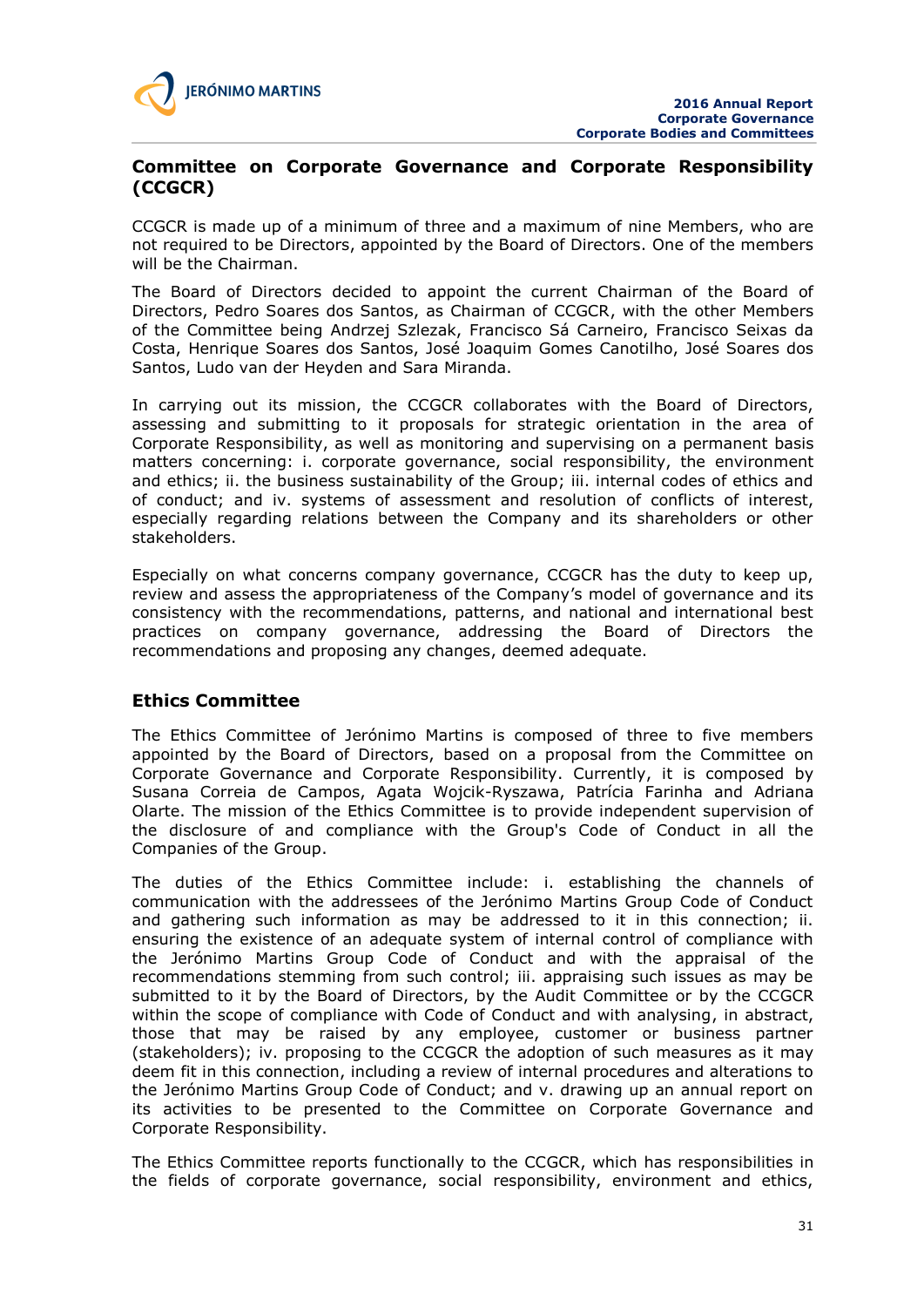

including those related to the internal codes of ethics and of conduct, having held meetings for the exercise of its competences in 2016, of which were drawn up the respective minutes.

# **Internal Control Committee**

The Internal Control Committee (ICC), appointed by the Board of Directors and reporting to the Audit Committee, is specifically responsible for evaluating the quality and reliability of the internal control system and the process of preparing financial statements, as well as for evaluating the quality of the monitoring process in force in Jerónimo Martins' Companies, with a view to ensuring compliance with the laws and regulations to which they are subject. In performing this latter task, the ICC must obtain regular information on the legal and fiscal contingencies that affect the Companies of the Group.

The ICC meets monthly, as a general rule, for the exercise of its competences, having been drawn up minutes of such meetings. It is composed of a Chairman (Alan Johnson) and four members (David Duarte, Francisco Martins, Madalena Mena and Henrique Soares dos Santos). None of the members is an Executive Director of the Company.

In 2016, the ICC continued its activities of supervision and evaluation of risks and critical processes, analysing the reports prepared by the Internal Audit Department. As a representative of the External Audit team is invited to attend these meetings, the Committee is also informed of the conclusions of the external audit work that takes place during the year.

# **Subsection III Supervision (Audit Committee)**

# **A. Composition**

# **30. Details of the Supervisory Board (Audit Committee) Representing the Model Adopted**

The supervisory board of the Company is the Audit Committee, consequence of the anglo-saxon governance model adopted.

In addition to the responsibilities conferred by law, the Audit Committee, in performing its activities, is responsible in for the following:

- monitoring the preparation and disclosure of financial information;
- monitoring the effectiveness of internal control systems, internal auditing and risk management. For this purpose, they may work with the ICC, which shall report to them regularly on their work, pointing out situations that should be analysed by the Audit Committee;
- evaluating the external audit on a regular basis;
- approving activity plans in the area of risk management and following up on their execution, proceeding with the assessment of the recommendations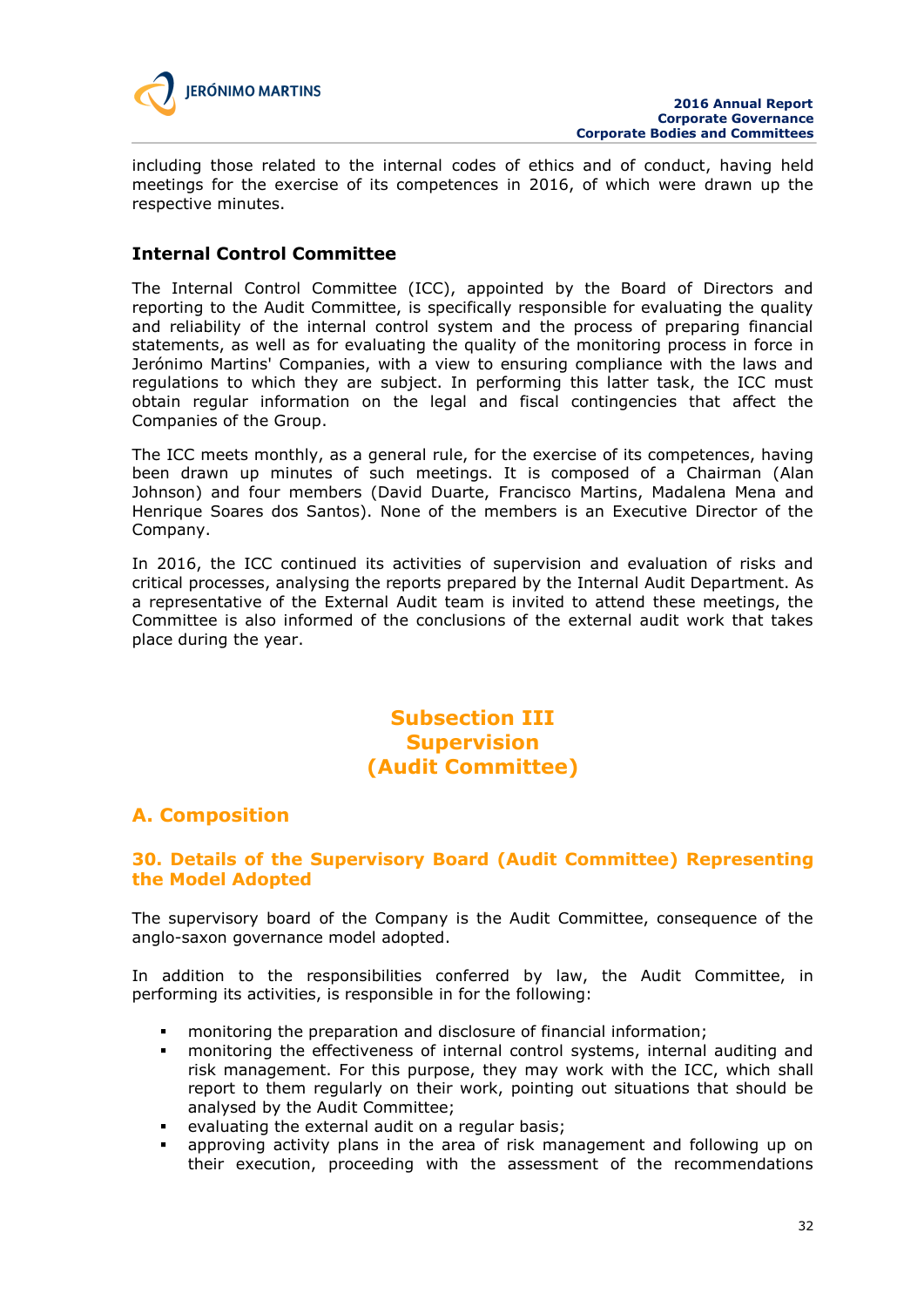

resulting from the audit actions and the revisions of the procedures undertaken;

- looking after the existence of an adequate internal risk management system for the companies of which Jerónimo Martins is holder of shares or quotas, ensuring full compliance with its objectives;
- approving internal audit activity programmes, which respective Department functionally reports to it, as well as of the external audit;
- selecting, as proposed by the Managing Committee, the service provider for the external audit;
- monitoring the legal accounts audit services;
- assessing and monitoring the independence of the Statutory Auditor, especially when it performs additional services for the Company;
- issuing prior opinion on transactions of significant importance between the Company and its shareholders with qualifying holdings – or entities with them related under the terms of Article 20, no. 1 of the Portuguese Securities Code –, establishing the procedures and criteria necessary to define the level of significant importance.

The Audit Committee, for the adequate performance of its duties, requests and appraises all the management information deemed necessary. In addition, it has unrestricted access to the documentation produced by the auditors of the Company, having the possibility to request any information from them it deems necessary and being the first recipient of the final reports prepared by the external auditors.

During the previous year, the Audit Committee paid particular attention to the financial risk management and to the analysis of the reports and corrective measures proposed by Internal Audit.

## **31. Composition of the Audit Committee, With Details of the Articles of Association's Minimum and Maximum Number of Members, Duration of Term of Office, Number of Effective Members, Date of First Appointment, Date of End of the Term of Office for Each Member**

According to the Articles of Association, the Audit Committee is comprised of three members of the Board of Directors, elected by the General Shareholder's Meeting to terms of three years.

With regard to changes in the composition of the Audit Committee throughout 2016, it is to note that, in the General Meeting held on  $14<sup>th</sup>$  April 2016, it was decided to appoint the members of this body for the term of office 2016-2018.

Therefore, due to the applicable legal provisions, the members appointed for the term of office 2013-2015 were in office until 14<sup>th</sup> April 2016.

The composition of the Audit Committee, during 2016, was the following:

#### **Sérgio Tavares Rebelo**

- **Chairman of the Audit Committee**
- First appointment on  $10^{th}$  April 2013
- Expiry of the term of office on  $31<sup>st</sup>$  December 2018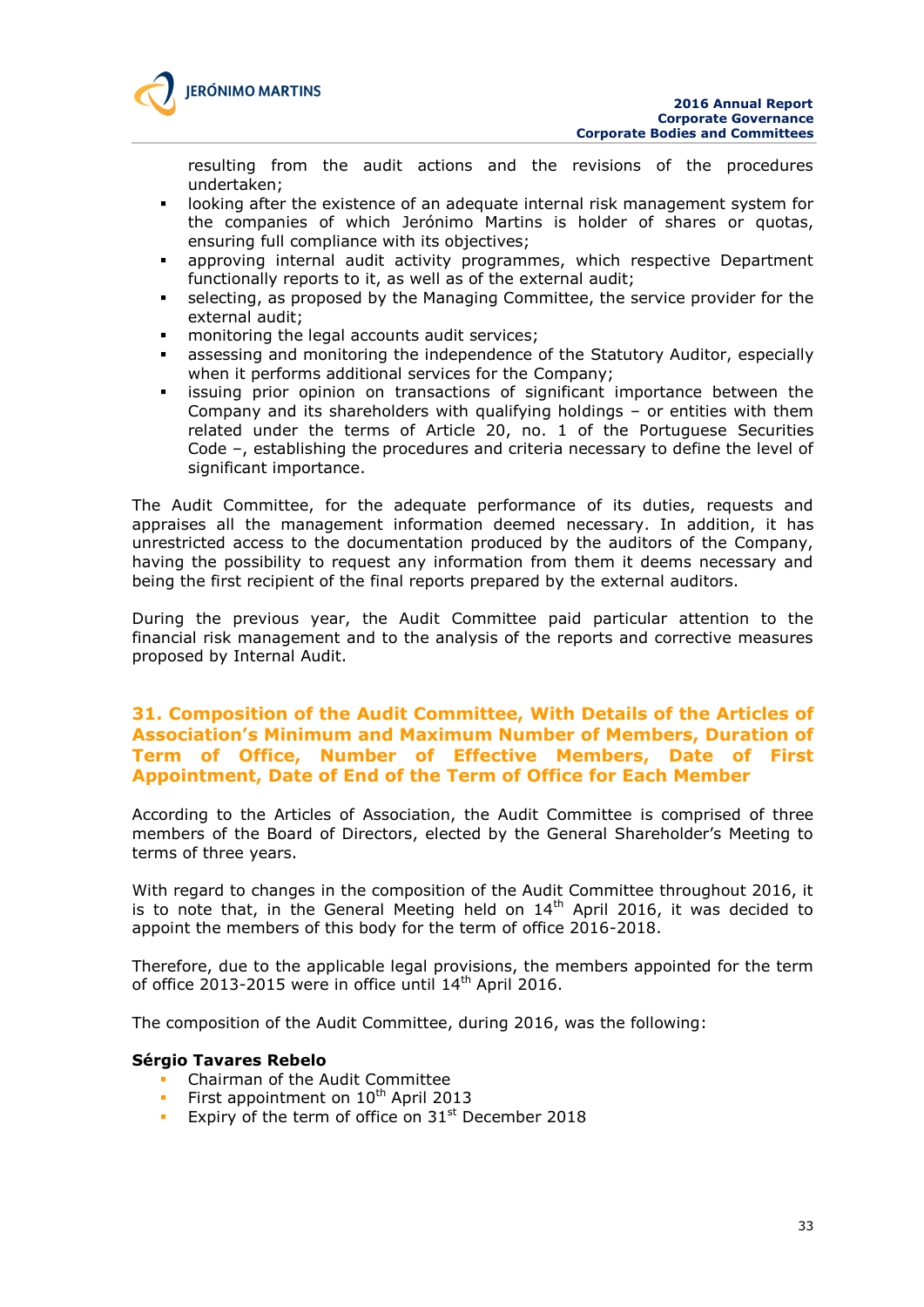

#### **Clara Streit**

- First appointment on 14<sup>th</sup> April 2016
- Expiry of the term of office on  $31<sup>st</sup>$  December 2018

#### **Hans Eggerstedt**

- First appointment on  $30<sup>th</sup>$  March 2007
- Expiry of the term of office on  $31<sup>st</sup>$  December 2018

\*\*\*

#### **António Viana-Baptista**

- First appointment on 9<sup>th</sup> April 2010
- Expiry of the term of office on  $31<sup>st</sup>$  December 2015. In office until  $14<sup>th</sup>$  April 2016

#### **32. Details of the Members of the Audit Committee, Which are Considered to be Independent Pursuant to Art. 414/5 CSC**

Each member of the Audit Committee complies with the rules of incompatibility laid down in paragraph 1 of Article 414-A of the Commercial Companies Code, except that provided for in sub-paragraph b). Sérgio Tavares Rebelo and Clara Streit comply with the independence criteria foreseen in Article 414, number 5 of the Commercial Companies Code. See point 18 concerning Hans Eggerstedt.

#### **33. Professional Qualifications of each Member of the Audit Committee and Other Important Curricular Information**

The professional qualifications of the members of the Audit Committee are those described on point 19 ("Professional Qualifications of the Members of the Board of Directors").

Additionally, reference should be made to the fact that the vast experience of the members of the Committee in corporate body positions, as well as to their special technical merit in this particular matter, have created particular added value for the Company.

The Chairman of the Audit Committee, Sérgio Tavares Rebelo, is recognised internationally as one of the best economists of today, having distinguished as a professor of International Finance at Kellogg School of Management. He acted as a consultant of several financial institutions, including, *inter alia*, the World Bank, the International Monetary Fund and the Bank of Portugal, as well as having occupied several positions in non-profit organizations. His outstanding academic background and his knowledge on risk management issues, e.g., financial, apart from his assertiveness and discernment in raising issues about the businesses and the countries where they operate, ensure him a special competence for the assignment as Chairman of the supervision body of the Company.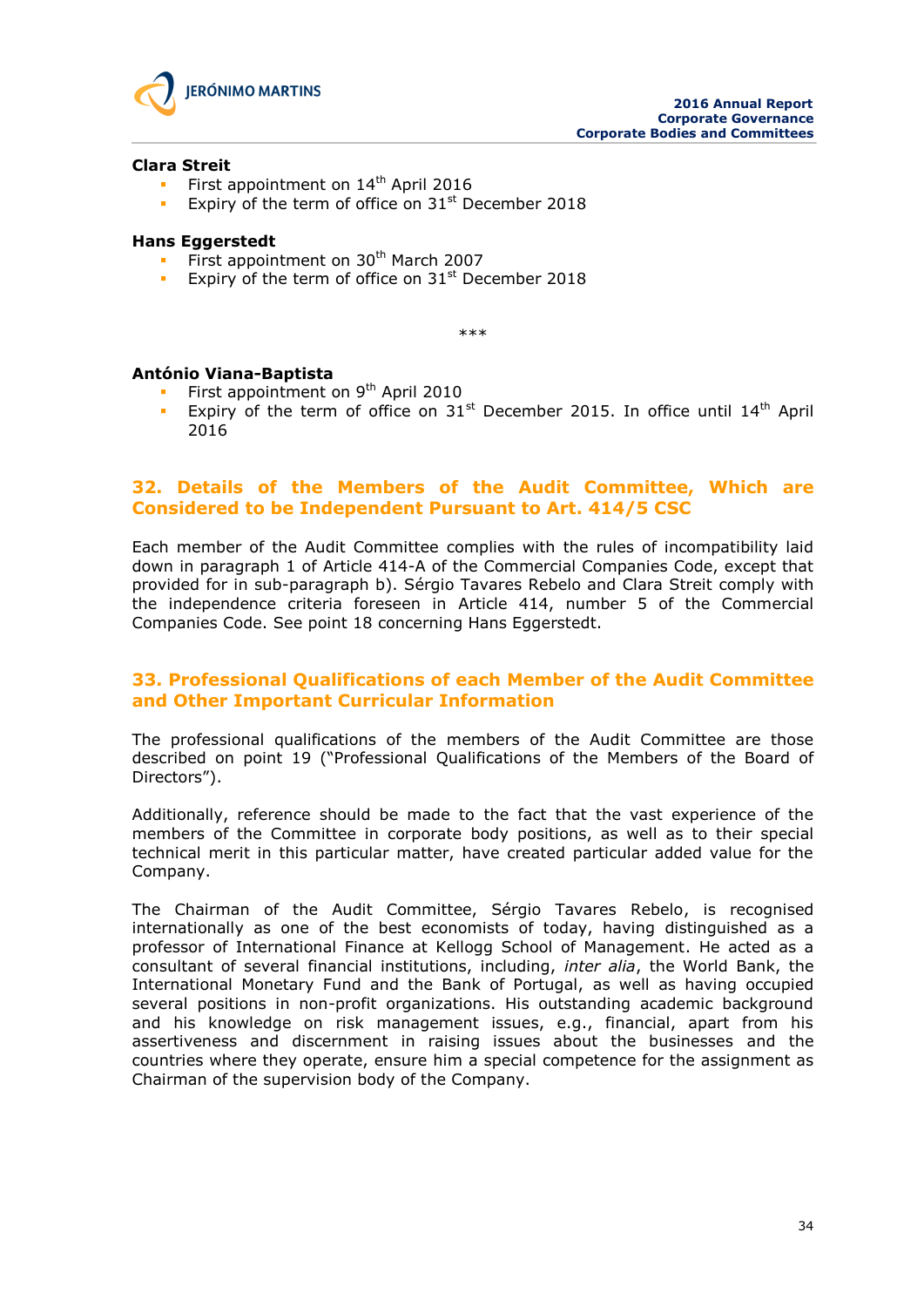# **B. Functioning**

# **34. Availability and Place Where the Rules On The Functioning of the Audit Committee May Be Viewed**

The Regulation of the Audit Committee is available on the Company's website, through the link mentioned in point 61 ("Relevant Addresses").

## **35. The Number of Meetings Held and the Attendance Report for Each Member of The Audit Committee**

The Audit Committee meets, at least, once every three months and is responsible for supervising Company management, carrying out the duties attributed by law and by Article Twenty of the Articles of Association.

During 2016, the Audit Committee met seven times and all meetings were duly minuted.

The attendance of each Director at the meetings during the exercise of the respective duties, measured in terms of personal attendance, was as follows:

| Hans Eggerstedt                     | 100% |
|-------------------------------------|------|
| António Viana-Baptista <sup>1</sup> | 100% |
| Sérgio Rebelo                       | 100% |
| Clara Streit <sup>2</sup>           | 100% |

 $1$  Only the meetings held until  $14<sup>th</sup>$  April 2016 were taken into account.

 $2$  Only the meetings held from  $14<sup>th</sup>$  April 2016 were taken into account.

# **36. The Availability of Each Member of the Audit Committee, Indicating the Positions Held Simultaneously in Other Companies Inside and Outside the Group, and Other Relevant Activities Undertaken by Members of These Boards Throughout the Financial Year**

The members of the Audit Committee have always been available for the Company's affairs during 2016, having participated in the same when it was necessary or when they considered to be necessary.

The positions held by the members of the Audit Committee in other companies are described in point 26 ("Positions that the Members of the Board of Directors Hold in Other Companies").

# **C. Powers and Duties**

## **37. A Description of the Procedures and Criteria Applicable to the Supervisory Body for The Purposes of Hiring Additional Services From the External Auditor**

In the terms of Law no. 148/2015, of  $9<sup>th</sup>$  September, the provision of services other than audit services, is subject to the verification of its adequacy (under the point of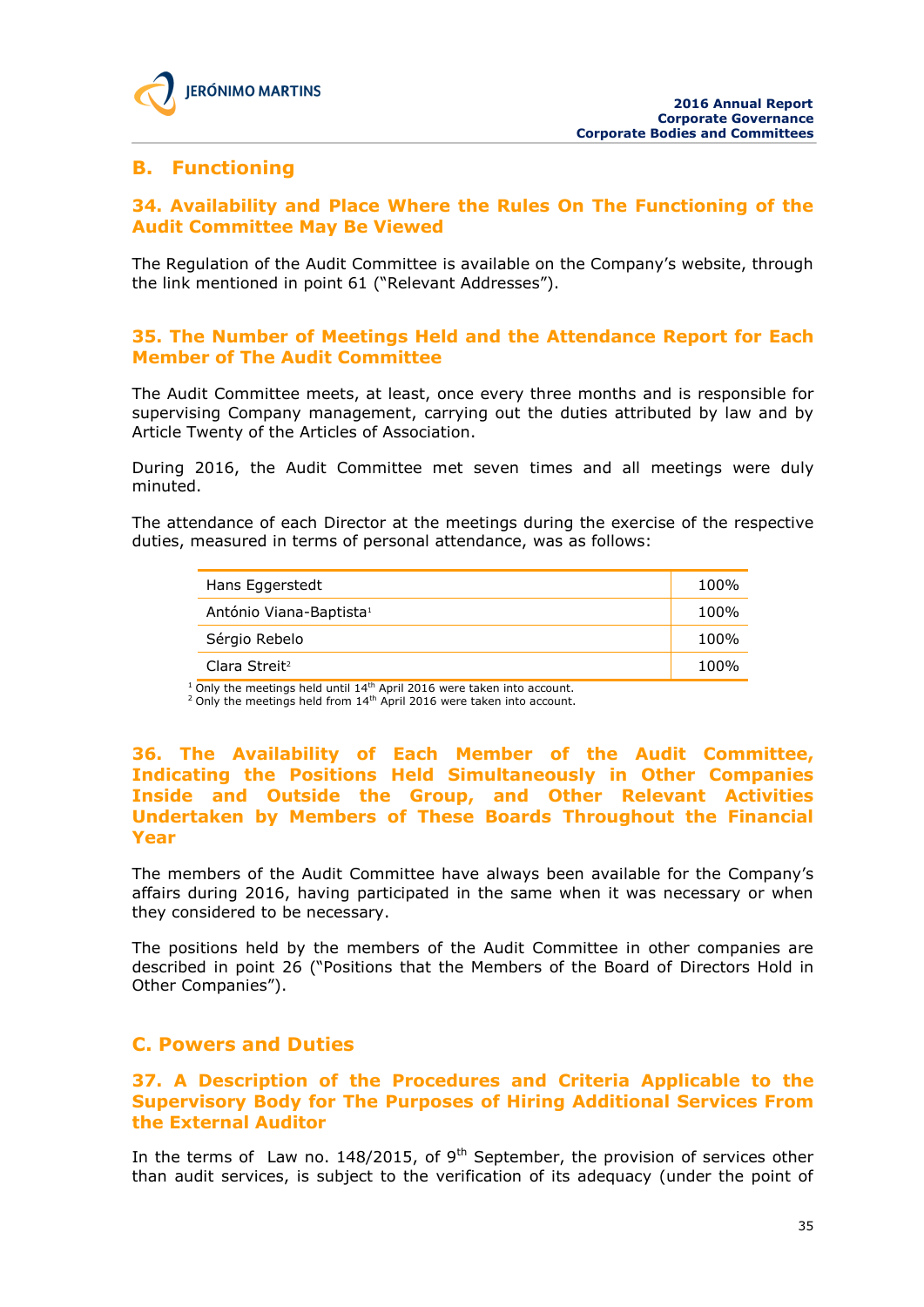

view of threats to independence and safeguard measures that eventually may be necessary) and prior approval of the Audit Committee, duly substantiated.

#### **38. Other Duties of the Supervisory Body**

The duties of the Audit Committee are described in point 30.

# **Subsection IV Statutory Auditor**

## **39. Details of the Statutory Auditor and the Partner That Represents the Same**

The Company's Statutory Auditor is PricewaterhouseCoopers & Associados, Sociedade de Revisores Oficiais de Contas, Lda., ROC (Chartered Accountant) No. 183, registered at the CMVM (Portuguese Securities Market Commission) under no. 20161485, represented by João Rui Fernandes Ramos, ROC no. 1333 or by António Joaquim Brochado Correia, ROC no. 1076.

## **40. Statement on the Number of Years that the Statutory Auditor Consecutively Carries Out Duties With the Company and/or Group**

The Company's Statutory Auditor carries out duties with the Company for 28 years.

The Statutory Auditor was nominated for the first time during 2005, although, for calculating the said number of years, the period in which other statutory auditors, members of the PricewaterhouseCoopers & Associados, Sociedade de Revisores Oficiais de Contas, Lda. Network, carried out that role at Jerónimo Martins is taken into account.

## **41. Description of Other Services that the Statutory Auditor Provides to the Company**

The Statutory Auditor also carries out the role of the Company's External Auditor, as mentioned in point 42. In point 46 is made reference to other services carried out by the Statutory Auditor for the Company.

# **Subsection V External Auditor**

## **42. Details of the External Auditor Appointed in Accordance With Art. 8 PSC and the Partner That Represents the Same in Carrying out These Duties, and the Respective Registration Number at the CMVM**

The External Auditor is PricewaterhouseCoopers & Associados, Sociedade de Revisores Oficiais de Contas, Lda., ROC (Chartered Accountant) No. 183, registered at the CMVM (Portuguese Securities Market Commission) under no. 20161485, represented by João Rui Fernandes Ramos, ROC no. 1333, or by António Joaquim Brochado Correia, ROC no. 1076.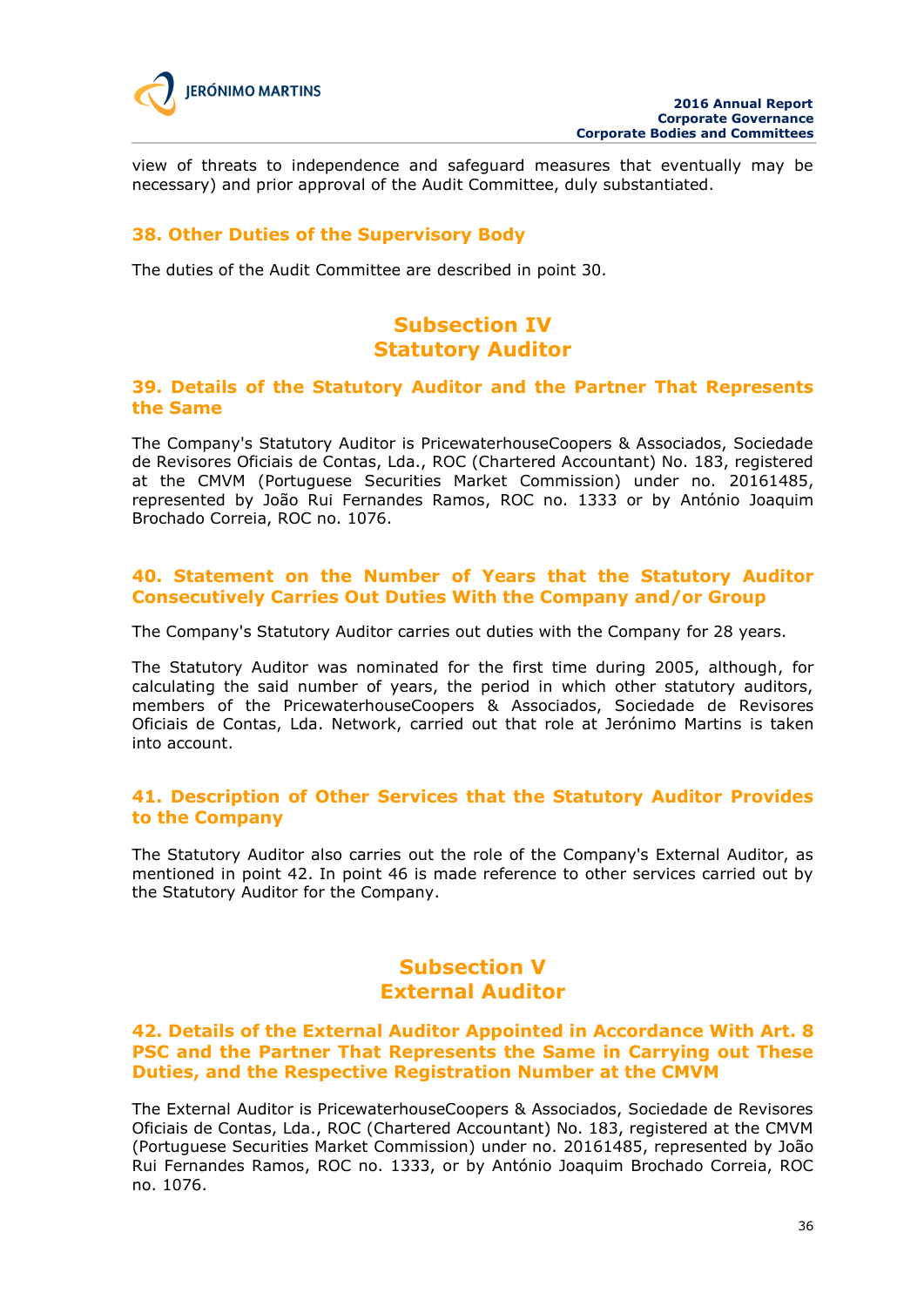

During 2016, the External Auditor monitored the efficiency and functioning of the internal control mechanisms, taking part in the meetings of the Internal Control Committee, reporting any deficiencies identified in the exercise of its activity, as well as making the necessary recommendations regarding the procedures and mechanisms that were analysed.

The External Auditor was able to verify the implementation of the remuneration policies and systems by reviewing the minutes of the Remuneration Committee's meetings, the remuneration policy in force and other accounting and financial information that is essential for that purpose.

## **43. Statement on the Number of Years that the External Auditor and Respective Partner that Represents the Same in Carrying out These Duties Consecutively Carries Out Duties With the Company and/or Group**

PricewaterhouseCoopers & Associados, Sociedade de Revisores Oficiais de Contas, Lda. has been carrying out the role of External Auditor to the Company for 28 years, taking into account, in calculating the said number of years, the period in which other statutory auditors, members of the PricewaterhouseCoopers & Associados, Sociedade de Revisores Oficiais de Contas, Lda. Network, carried out that role at Jerónimo Martins.

The partner that represents the External Auditor has been carrying out that role for the Company since 14<sup>th</sup> April 2016.

## **44. Rotation Policy and Schedule of the External Auditor and the Respective Partner That Represents Said Auditor in Carrying Out Such Duties**

With regard to the rotation of the External Auditor, until the entry into force of the new Legal Regime of Portuguese Statutory Auditors, approved by Law nr. 140/2015, of 7<sup>th</sup> September, the Company did not set any external auditor rotation policy based on a pre-defined number of years, taking into account the fact that disadvantages have been identified for the auditing role when approaching the end of the pre-defined period of performance of duties.

Alternatively, bearing in mind that the Audit Committee is the body responsible for determining the conditions for maintaining, rotating or replacing the External Auditor, this body performed an annual assessment of the External Auditor, checked the independence necessary for it to remain in office and carried out an analysis of the cost/benefit of changing the External Auditor, advising on the respective maintenance or otherwise.

The entry into force of the new Legal Regime of Portuguese Statutory Auditors, on  $1<sup>st</sup>$ January 2016 foresees a new regime which is applicable to the rotation of statutory auditors of public-interest entities, having the Securities Exchange Commission (CMVM) expressed the understanding that, under said Law nr. 140/2015, the Company's current Statutory Auditor had reached the maximum duration period of engagement with the Company.

Considering that Portuguese law does not foresee a transition period long enough to allow companies to adopt the necessary changes without eventual disruptions,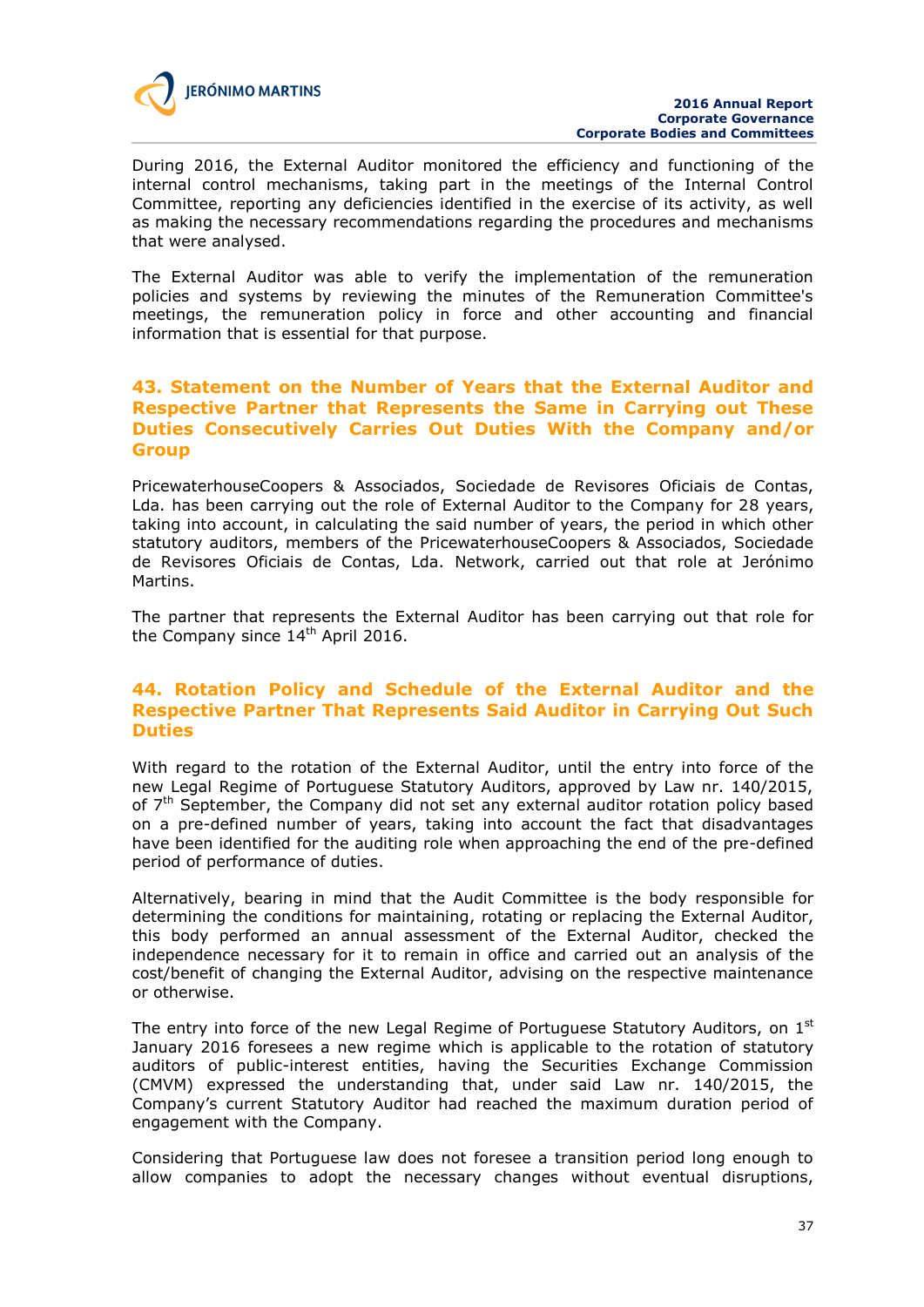

particularly in what concerns the elimination of prohibited services so that to guarantee a larger number of Statutory Auditors to participate in a tender, the Company asked CMVM for authorization to reappoint the current Statutory Auditor for the maximum period of one financial year, in order to complete, during 2016, the selection process for a new Statutory Auditor to be proposed by the Audit Committee to be voted by the shareholders in a General Meeting.

Under the terms of article 17, paragraph 6 of Regulation (EU) No. 537/2014, CMVM decided to grant an extension to reappoint the current Statutory Auditor referred in point 42, for a further engagement for 2016, without prejudice of it staying in office until the designation of a new Statutory Auditor and of fulfilling its duties to certify the accounts for 2016.

Following the decision of CMVM, the Audit Committee, having previously assessed the respective performance and independence, found that the conditions that allowed the Statutory Auditor and External Auditor to be reinstated for the 2016 financial year were met. Nonetheless, it was carried out by the Audit Committee, during 2016, a selection process for the election of a new Statutory Auditor at the 2017 Annual General Meeting.

#### **45. Details of the Board Responsible for Assessing the External Auditor and the Regular Intervals When Said Assessment is Carried Out**

The Audit Committee is the responsible body for evaluating the performance of the External Auditor, which is performed annually. The Committee discussed and considered the costs and advantages of maintaining the External Auditor, as well as the independence shown in that role, having decided to give a favourable opinion for its maintenance for the year 2016.

## **46. Details of Services, Other Than Auditing, carried out by the External Auditor for the Company and/or Companies in a Control Relationship and an Indication of the Internal Procedures for Approving the Recruitment of Such Services and a Statement on the Reasons for Said Recruitment**

From the non-audit services requested by Group's Companies to the External Auditor and other entities belonging to the same network, totalling 91,450 euros, reference is made to those concerning access to a tax database, audit reliability services under applicable laws in the countries where the Group operates, support services in the field of human resources and certification of the carbon footprint calculation.

All these services were necessary for the regular activity of the Companies of the Group and, after due analysis of the situation, the External Auditor and/or the entities belonging to its network were considered as those which could best perform the said services. Besides being carried out by employees who do not participate in any auditing work for the Group, these services are marginal to the work of the auditors and do not affect, either by their nature or by their amount, the independence of the External Auditor during the performance of its role.

As a result of the procedure mentioned in point 37, all services to which is made reference above were subject to prior approval of the Audit Committee, duly substantiated.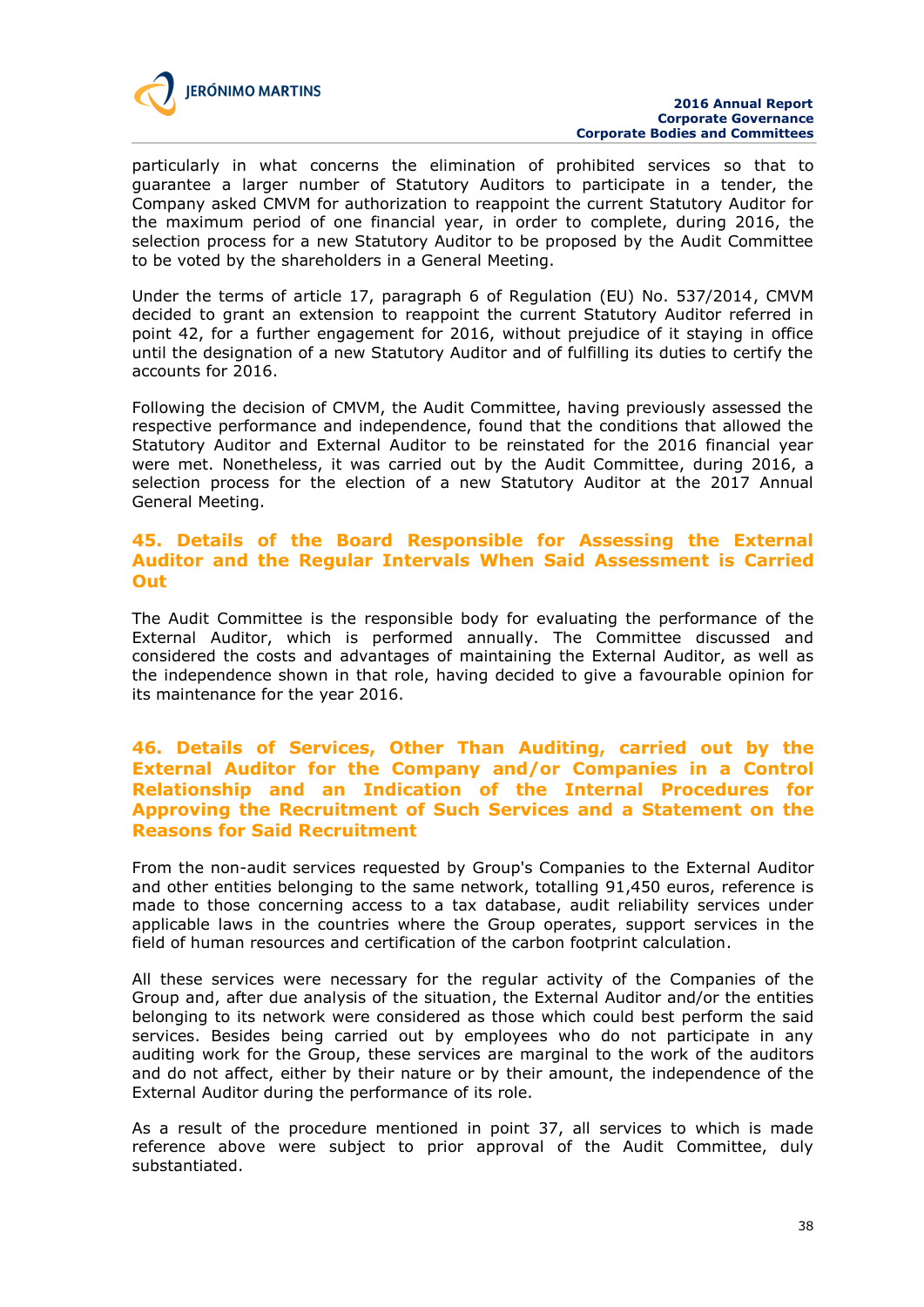

**47. Details of the Annual Remuneration Paid by the Company and/or Legal Entities in a Control or Group Relationship to the Auditor and Other Natural or Legal Persons Pertaining to the Same Network and Percentage Breakdown Relating to the Following Services**

In 2016, the total remuneration paid to the External Auditor and other individuals or companies' belonging to the same network was 847,037 euros.

In percentage terms, the amount referred to is divided as follows:

|                                                               | Amount  | $\frac{0}{0}$ |
|---------------------------------------------------------------|---------|---------------|
| By the Company                                                |         |               |
| Amount for statutory auditing services $(\epsilon)$           | 95,390  | 11.3%         |
| Amount for audit reliability services $(\epsilon)$            |         |               |
| Amount for tax consulting services $(\epsilon)$               |         |               |
| Amount for other non-statutory auditing services $(\epsilon)$ | 33,350  | $3.9\%$       |
| By entities comprising the Group                              |         |               |
| Amount for statutory auditing services $(\epsilon)$           | 660,197 | 78.0%         |
| Amount for audit reliability services $(\epsilon)$            | 21,300  | 2.5%          |
| Amount for tax consulting services $(\epsilon)$               |         |               |
| Amount for other non-statutory auditing services $(\epsilon)$ | 36,800  | 4.3%          |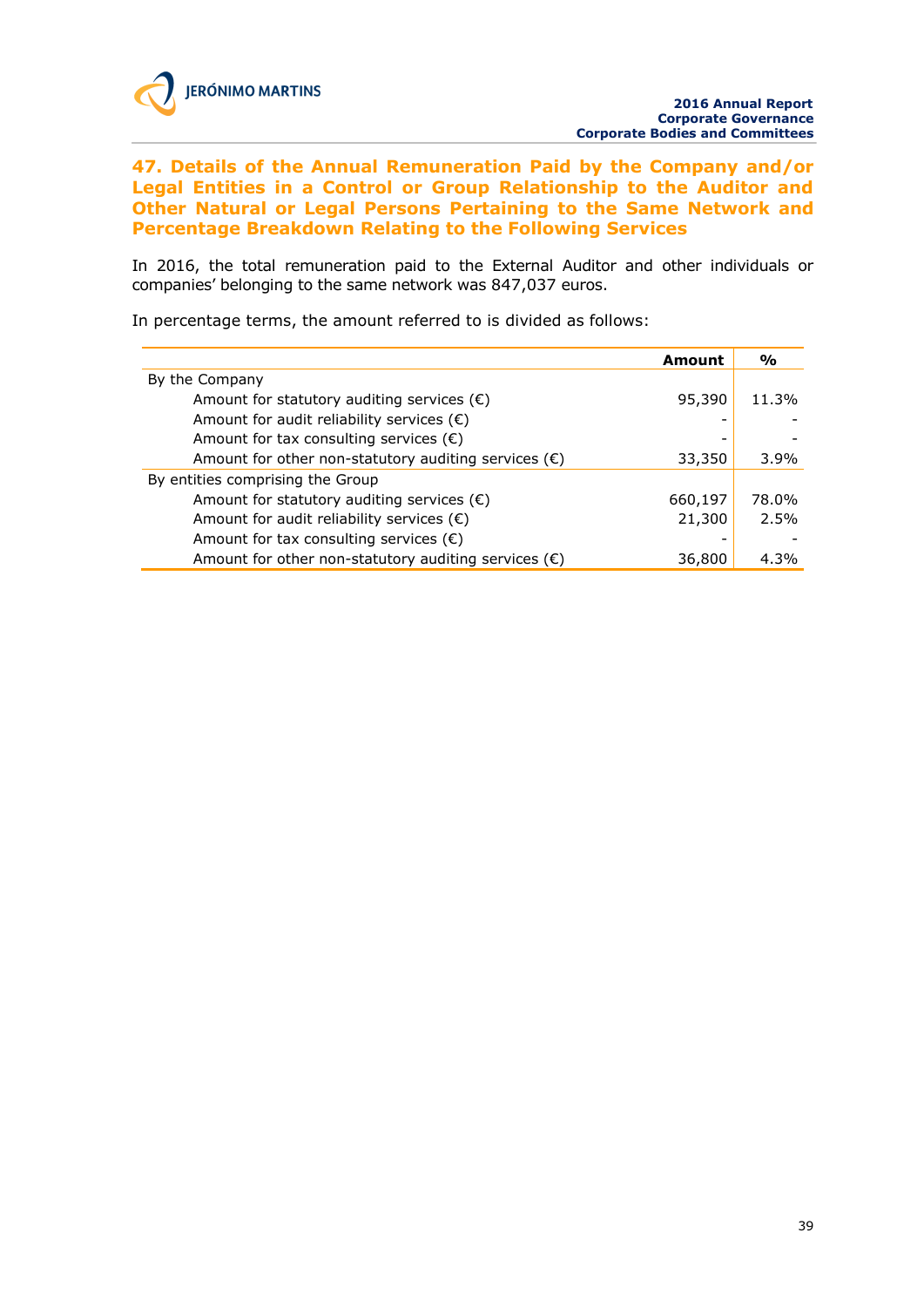

# **Section C INTERNAL ORGANISATION**

# **Subsection I Articles of Association**

# **48. The Rules Governing Amendment to the Articles of Association (Art. 245-A/1/h) PSC)**

The Articles of Association do not define any rules applicable to the amendment of the Company's Articles of Association, therefore the terms defined by the Law apply to these matters.

# **Subsection II Reporting of Irregularities**

## **49. Reporting Means and Policy on the Reporting of Irregularities in the Company**

Since 2004, the Ethics Committee of Jerónimo Martins has implemented a system of bottom-up communication that ensures that every employee, at every level, has access to communication channels to contact officers who are recognised within the Company with information on possible irregularities occurring within the Group. They may also make any comments or suggestions, particularly with respect to compliance with the procedural manuals in effect, especially the Code of Conduct.

This measure clarifies guidelines on questions as diverse as compliance with current legislation, respect for the principles of non-discrimination and equal opportunities, environmental concerns, business transparency and the integrity of relations with suppliers, customers and official entities, among other matters.

The Ethics Committee has informed all the Group employees of the available means to, if necessary, communicate with this body. This is possible by means of letter via freepost or internal or external e-mail with a dedicated address. Interested parties may also request, from the respective General Manager or Functional Director, any clarification of the rules in force and their application, or they may provide them with information regarding any situation that may question them.

Whichever communication channel is used, anonymity is assured for anyone who requires it.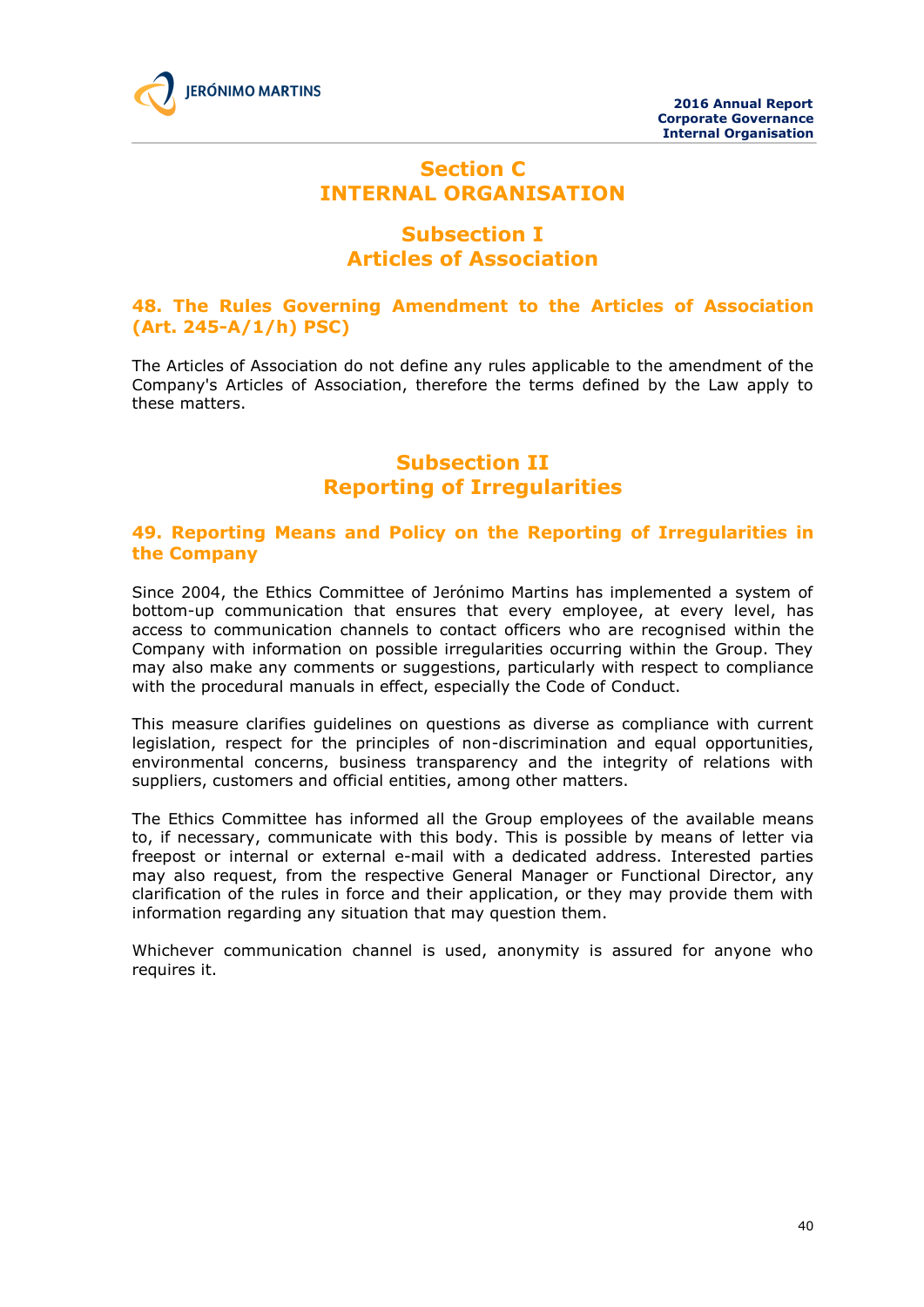

# **Subsection III Internal Control and Risk Management**

# **50. Individuals, Boards or Committees Responsible for the Internal Audit and/or Implementation of the Internal Control Systems**

The Internal Audit Department assesses the quality and effectiveness of the Internal Control and Risk Management systems that are set by the Board of Directors.

The Internal Control objectives involve the assurance of the operational efficiency, the financial and operational reporting consistency and the fulfilment of applicable laws and regulations. To assure it, the Internal Audit activity plan takes in consideration the evaluation of the operational risks and the critical processes applicable to each Company.

The results of the internal audits are made available, on a monthly basis to the Internal Control Committee and to the Group's Managing Committee. Each quarter, these reports are presented to the Audit Committee. With the same regularity, a report is prepared regarding the status of the recommendations agreed with the audited areas managers.

During 2016, there were audits performed over stock management, cash collection, management of accounts payable and receivable, supplementary income, quality and food safety, investments, and information systems, among others.

## **51. Details of Hierarchical and/or Functional Dependency in Relation to Other Boards or Committees of the Company**

The head of the Internal Audit Department reports hierarchally to the Chairman of the Board and CEO and, functionally, to the Audit Committee. The head of Internal Audit is also a member of the Internal Control Committee, which in turn reports to the Audit Committee.

See organisational structure in point 21.

# **52. Other Functional Areas Responsible for Risk Control**

# **a) Enterprise Risk Management System**

The Group, and in particular its Board of Directors, dedicates a great deal of attention to the risks affecting the businesses and their objectives, and is committed to ensure that Risk Management is an effective and fundamental component of the corporate strategy, culture and value-creation process.

The approach to Risk Management is detailed in the Group's Risk Management Policy, which sets out the Group's Enterprise Risk Management System and outlines the roles and responsibilities of the persons responsible for its execution.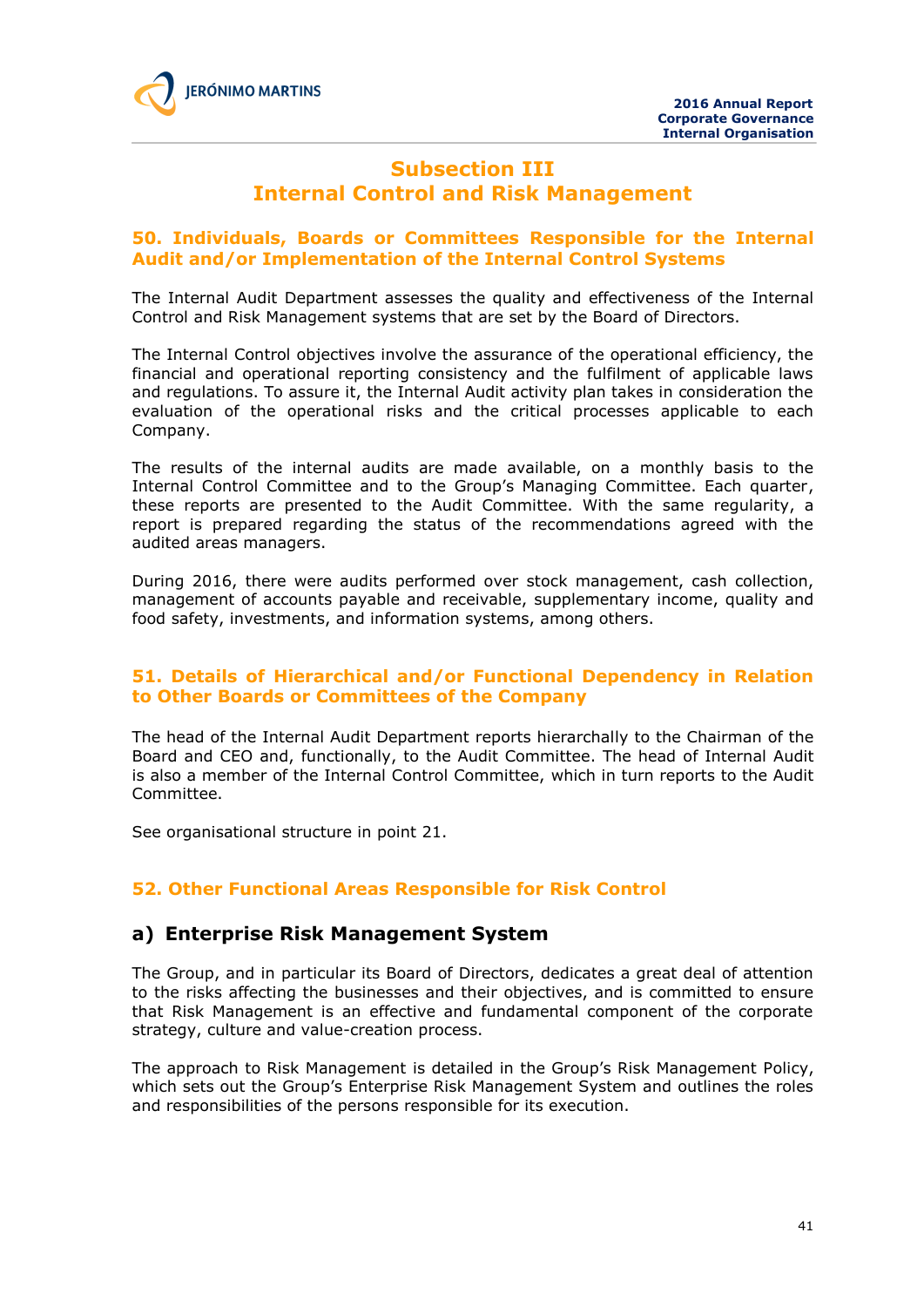

# **a.1) Risk Management Objectives**

The aim of the Group's Enterprise Risk Management System is not to eliminate risk completely from the Group's activities, but rather to ensure that every effort is made to manage risk appropriately, maximising potential opportunities and minimising the adverse effects of risk.

The Group's Enterprise Risk Management System has the objectives to structure and consistently organise the way the Group identifies risks, assuring that they are assessed broadly, considering dependencies and correlations among various risks areas. It establishes procedures for reporting that allow for an adequate monitoring of the risk mitigation and control measures.

Due to the size and geographical dispersion of Jerónimo Martins' activities, successful Risk Management depends on the participation of all employees, who should assume this as an integral part of their jobs, particularly through the identification and reporting of risks associated within their area of responsibility. Therefore, all activities must be carried out with an understanding of what the risk is, with an awareness of the potential impact of unexpected events on the Company and its reputation.

The Group is committed to ensuring all employees are provided with adequate guidance and training on the principles of Risk Management, on the criteria and processes set by the Risk Management Policy and on their responsibilities to manage risks effectively.

## **a.2). Organisation of Risk Management**

The Risk Management Governance Model is defined in order to ensure the effectiveness of Risk Management Framework and is aligned with the Three Lines of Defence Model, which distinguishes among three groups (or lines) involved in effective Risk Management, namely:

- First Line of Defence (Business Operations: Risk Owners) responsible for the daily Risk Management activities aligned with the business strategy, and also aligned with existing internal procedures and Risk Management Policy;
- Second Line of Defence (Oversight Functions: Group and Business Unit Risk Managers) – responsible for the Risk Management analysis and reporting, as well as for future suggestions or policies development that improve or increase the efficiency of Risk Management processes. This second line also includes functions such as Financial Control, Security, Quality & Food Safety, amongst other corporate areas;
- Third Line of Defence (Independent Assurance: Internal Audit and External Audit) – responsible for providing assurance on the effectiveness of governance, Risk Management and internal controls, including the manner in which the first and second lines of defence perform their Risk Management and control objectives.

The Risk Management organisational structure considers the following main roles and responsibilities:

 the Board of Directors is responsible for establishing the Risk Management Policy and strategy and for setting goals in terms of risk-taking. It is also the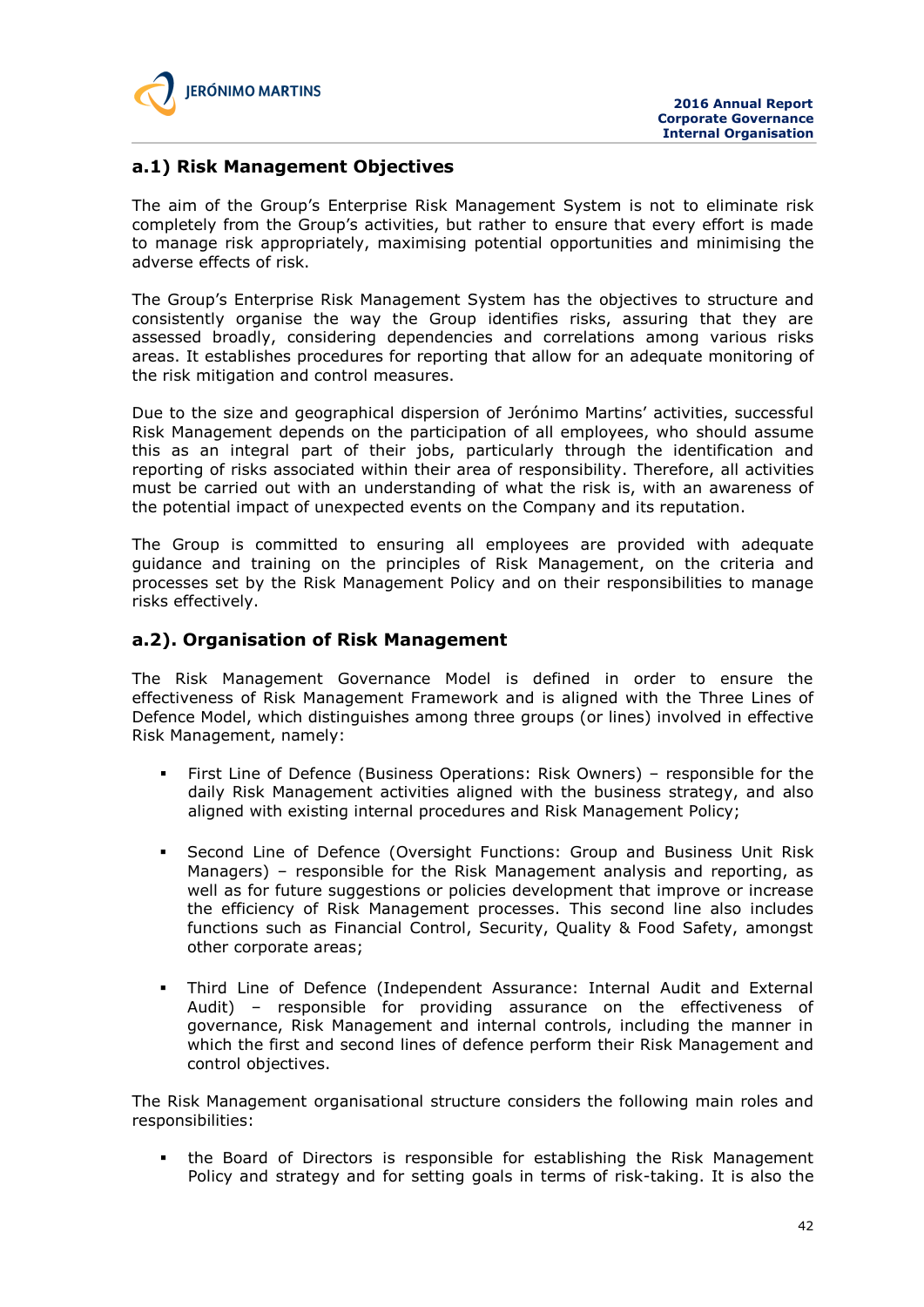

Board's responsibility to provide for the creation of control systems necessary to ensure that the risks effectively incurred are consistent with the goals set;

- the Audit Committee approves the activity plans with regard to Risk Management, monitors their execution and assesses the effectiveness of the internal control, internal auditing and risk management system;
- the CEO, assisted by the Managing Committee, ensures the implementation of the Risk Management Policy and strategy as established by the Board of Directors, as well as promotes a risk awareness culture in the organisation ensuring that Risk Management is embedded in all processes and activities;
- the Risk Committee assists and advises the Managing Committee, as the CEO's assisting body, in assessing and establishing the mitigating measures for the different types of risk, and ensuring the existence of an effective Risk Management framework;
- the Group Risk Management Division (GRM) is responsible for the implementation of the Risk Management framework, coordination of all Risk Management activities and for supporting the Managing Committee and the Risk Committee in the identification of risk exposures that might compromise the Group's strategic and business goals. GRM is also responsible for the coordination and alignment of the practices adopted by the Companies in the Business Continuity Plans (BCP);
- the Business Unit Risk Managers are responsible for the implementation of Risk Management initiatives at the Company level and to support the respective Risk Owners activities;
- the Risk Owners are all employees in charge of the execution and/or control over a given process or activity, within a business unit or a corporate structure, which are responsible for managing the risks involved in those activities;
- the Internal Audit Department focuses its work on the significant risks, as identified by management, and audits the Risk Management processes across the Organisation, providing assurance regarding the effectiveness and efficiency on the Management of Risk and active support in the Risk Management process.

## **53. Details and Description of the Major Economic, Financial and Legal Risks to which the Company is Exposed in Pursuing Its Business Activity**

#### **Strategic Risks**

Strategic risk management involves monitoring factors such as social, political and macro-economic trends: the evolution of consumers' preferences, the life cycles of the businesses, the dynamics of the markets (financial, employment, natural and energy resources), the activities of competitors, technological innovation, availability of resources and legal and regulatory changes.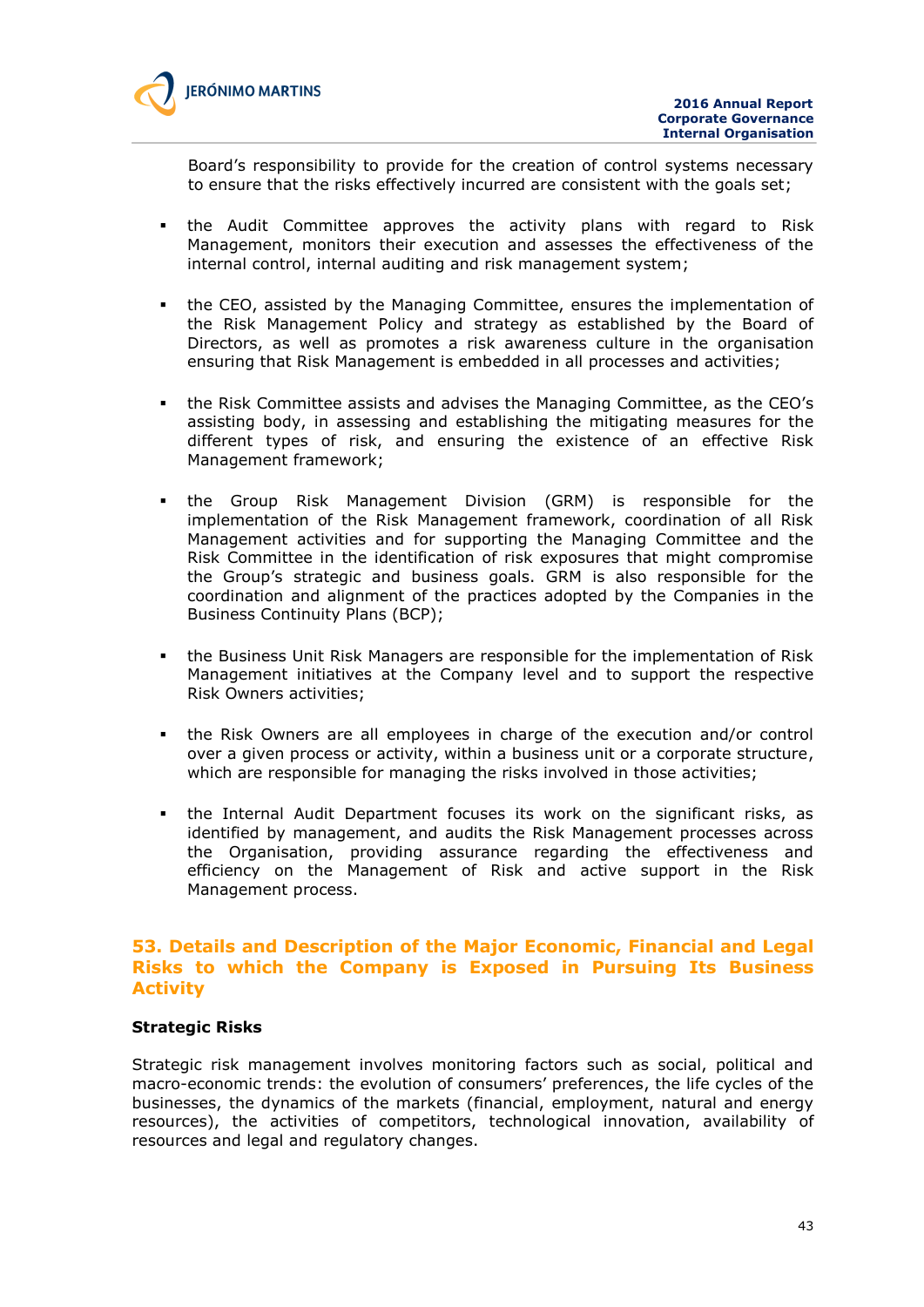

The management team uses this information to understand market needs and attemps to identify any opportunities and threats in the industries and sectors in which it operates, namely in terms of potential profitability and growth, but also in terms of both the strategic alignment and appropriateness of its business model in light of current and future conditions.

#### **Operating Risks**

Derives from the execution of normal business functions, across the value chain, and focus on risks arising from the processes through which the Group units operate.

The operational risks cover risks related to category management and sourcing, stock management, cash management, logistics and supply chain and the efficiency in the use of resources and assets as well as their safety and security.

Fraud and corruption risks are also considered in the risk assessment for the most relevant operational activities. The adequacy and range of the controls and mitigation measures are also reviewed and reconsidered whenever necessary.

#### **Food Quality and Safety**

The Group seeks to provide healthier products and food solutions, and it seeks to ensure and enforce product safety measures in strict compliance with food safety standards.

The Quality and Food Safety Departments of the Companies are responsible for the following areas: i. prevention, through selection, assessment, and follow-up audits on suppliers; ii. monitoring, by following the product throughout the whole logistics circuit, to analyse compliance with best practice and certification requirements; and iii. training, by carrying out periodic simulations and awareness initiatives.

The Companies are monitored continuously by quality control technicians, to ensure the implementation of procedures and to assess the efficiency of training and the suitability of the facilities and equipment.

#### **Environmental Risks**

The efficient management of resources, coupled with environmental preservation, is essential for the sustained growth of the Jerónimo Martins Group's businesses. Considering the nature and size of its Companies, the Group has been conducting studies on the impacts of such activities on ecosystems and the resources they provide: i. Biodiversity Management; ii. Sustainable Agriculture; iii. Fish Species Risk Assessment; and iv. Deforestation commodity mapping in Private Label and Perishable products.

The risks of climate change are also addressed by the Group and can be of the following nature:

- **•** Regulatory, which can be a result of increased costs of compliance with environmental legislation;
- Physical, which may result in shortage of natural resources, such as agricultural products, or disruption of supply chain activities associated with climatic events;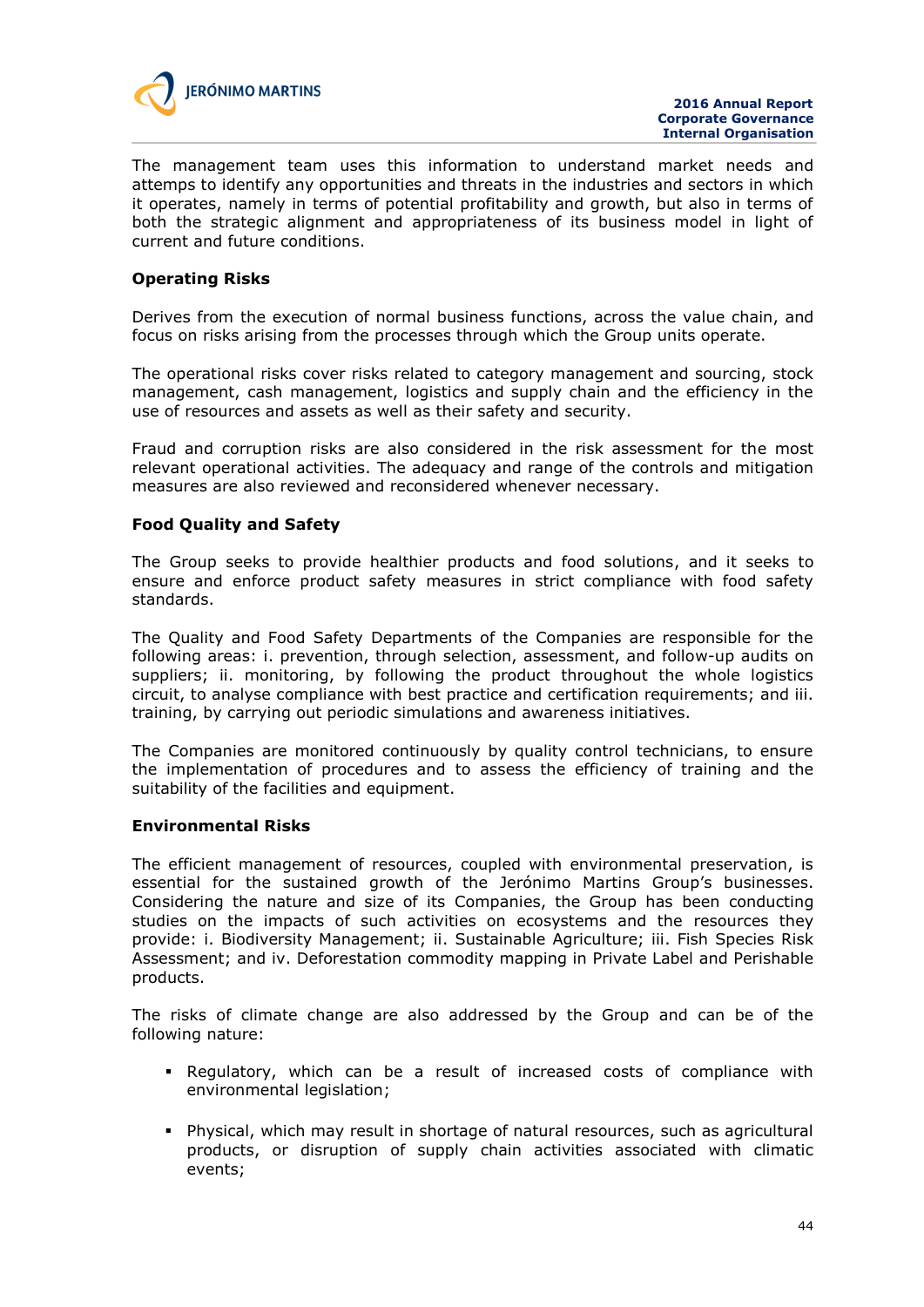

 Reputational, associated with expectations of the Group's stakeholders to reduce carbon emissions.

The probability of occurrence of these situations and their level of impact are analysed by the Group as part of its risk assessment procedures. Considering the risks posed by climate change, in particular, the Group discloses its review in the annual response to CDP (Carbon Disclosure Project), for the programs Climate and Forest, which are available at https://www.cdp.net.

#### **Physical Security and People Risks**

The Security Department is responsible for ensuring that conditions exist to guarantee the physical security of people and facilities.

Physical security and people risk management involves defining and publicising working standards and instructions, carrying out employee awareness initiatives and training, performing audits on the stores, risk assessment in all establishments and performing emergency simulations.

#### **Information Systems Risks**

The risks associated to Information Technologies are analysed considering their different components: planning and organisation, development, operations management, information security and continuity. The risk management of Information Security in the Group is the responsibility of an exclusively dedicated Department and consists of implementing and maintaining an Information Security Management System that ensures confidentiality, integrity and availability of critical business information and recovery of the systems in the event of interruption to the operations.

#### **Regulation Risks**

Compliance with legislation is provided by the Legal Departments of the Group´s Companies. With regard to the Holding Company, the Legal Department guarantees the co-ordination and implementation of strategies aimed at protecting the interests of Jerónimo Martins in legal disputes, and it also manages outside advisers.

In order to ensure the fulfilment of tax obligations, the Group Fiscal Affairs Department advises the Group's Companies, as well as oversees their tax proceedings.

#### **Financial Risks**

#### Risk Factors

Jerónimo Martins is exposed to several financial risks, namely: price risk; which includes interest and exchange rate risks: transactional risk, which includes credit and liquidity risk; and the risk arising from the Group's investments portfolio, including various risks such as interest rate, credit, foreign exchange, inflation, political and fiscal.

The management of these risks is focused on the unpredictable nature of the financial markets and aims to minimize its adverse effects on the Company's financial performance.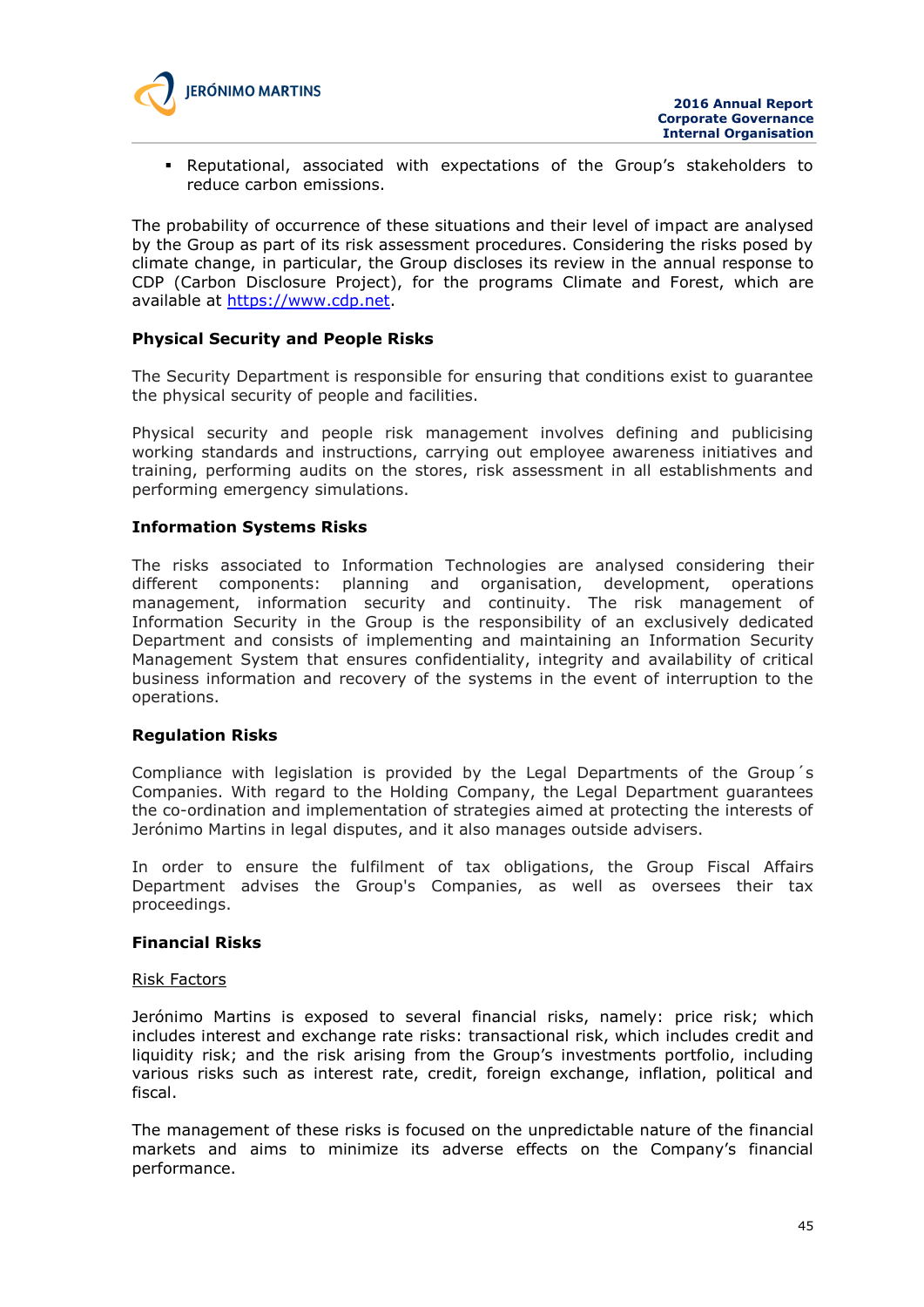

Certain types of exposure are managed using financial derivative instruments.

The activity in this area is carried out by the Financial Operations Department, under the supervision of the Chief Financial Officer. It is responsible, with the cooperation of the financial areas of the Group´s companies, for identifying and risk assessing and for executing the hedging financial risks, by following the guidelines set out in the Financial Risk Management Policy that was approved in 2016 by the Board of Directors.

Every quarter, reports on compliance with the Financial Risk Management Policy are presented to and discussed with the Audit Committee.

The information concerning financial risks to which the Group is exposed can be found in note 31 – Financial Risks of Chapter III of the Annual Report and Accounts.

## **54. Description of the Procedure for Identification, Assessment, Monitoring, Control and Risk Management**

The Group's Risk Management framework assumes a continuous process of risk assessment, which is an integral part of the normal decision-making and management processes.

The Risk Management process is aligned with the ISO 31000 international standard recommendations, and seeks mainly to distinguish what is irrelevant from what is material, requiring an active management which involves the assessment of sources of risk, the probability of occurrence of a certain event, and the consequences of its occurrence within the context of the control environment.

The Group prepares and maintains an overall risk profile that lists all relevant operational and strategic risks, as well as the corresponding implemented mitigation and control mechanisms. The list is updated regularly with information from the ongoing risk assessment processes.

A global review is made under the coordination of the Group's Risk Management Corporate Division, as part of the strategic and operational planning processes, so that the information related to the most relevant risks is duly updated and considered during the planning process. This process triggers the development of the alternatives under analysis as well as the identification of new activities that strengthen the defense of the directed objectives.

#### **55. Core Details on the Internal Control and Risk Management Systems Implemented in the Company Regarding the Procedure for Reporting Financial Information (Art. 245-A/1/m) PSC)**

The Board of Directors is highly committed to assuring the reliability of financial reporting and the preparation of the Group's financial statements. This is done by ensuring that the Group has in place adequate policies that provide reasonable assurance that transactions are recorded and reported in accordance with Generally Accepted Accounting Principles (GAAP), and that expenditures are realized only when properly authorized.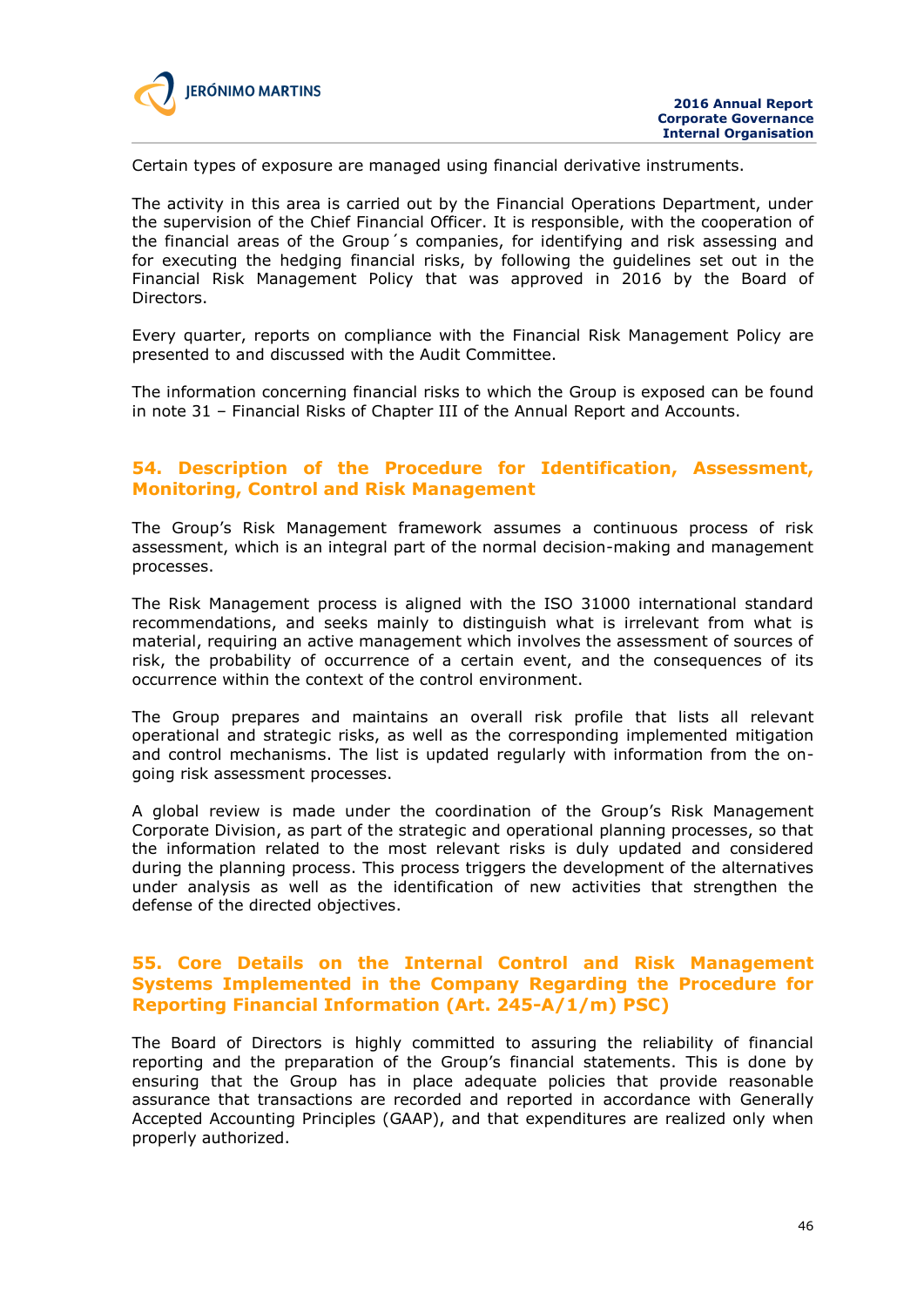

The financial reporting risk is mitigated by enforcing segregation of duties and by setting preventive and detective controls, which involves limiting access to IT systems, and a comprehensive performance monitoring system.

Additional controls are provided by the Audit Committee oversight and Internal Control Committee reliability assessments over the preparation and disclosure of financial information and by the Group's Planning and Control Department monitoring activities over the performance of each business units and in review of the deviations to the approved plans.

# **Subsection IV Investor Assistance**

#### **56. Department Responsible for Investor Assistance, Composition, Functions, the Information Made Available by Said Department and Contact Details**

#### **Composition**

The Investor Relations Office of Jerónimo Martins is comprised as follows: Office Manager: Cláudia Falcão Team: Ana Maria Marcão, Hugo Fernandes and Raquel Freitas

#### **Main Roles**

The Investor Relations Office of Jerónimo Martins is responsible for communication with all investors - institutional and private, national and foreign - as well as the analysts who formulate opinions and recommendations regarding the Company. The Investor Relations Office is also responsible for matters related to the Comissão do Mercado de Valores Mobiliários (Portuguese Securities and Exchange Commission).

#### **Communication Policy of Jerónimo Martins for the Capital Markets**

Jerónimo Martins' policy for communicating to the capital markets aims to ensure a regular flow of relevant information, which respects the principles of symmetry and simultaneity and creates a faithful image of the Company's business performance and strategy for investors, shareholders, analysts and the general public.

Jerónimo Martins' communication policy regarding the financial market is designed to ensure that material information - history, current performance and outlook for the future - is available to all its stakeholders, in order to provide clear and complete information about the Group.

The financial communication strategy outlined for each year is based on the principles of transparency, rigour and consistency. This ensures that all relevant information is transmitted in a non-discriminatory, clear and complete manner to stakeholders.

#### **Information Provided**

Annually, and based on the above-mentioned principles, the Office draws up a Communication Plan for the Financial Market, which is included in the global communication strategy of Jerónimo Martins.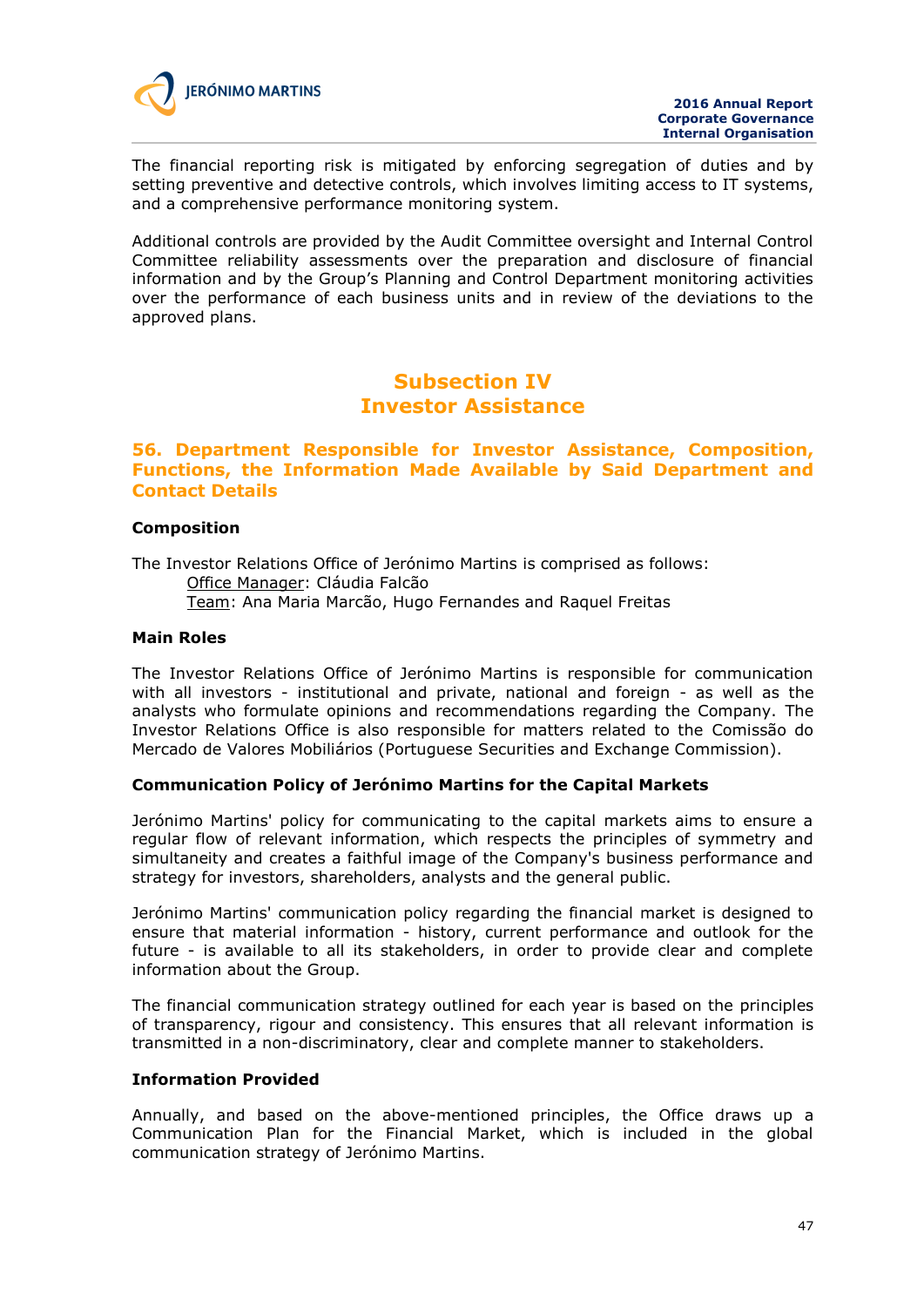

With the objective of transmitting an updated and clear vision of the strategies of the different business areas of Jerónimo Martins to the market, in terms of operational performance and outlook, the Investor Relations Office organises a series of events so that investors can learn about Jerónimo Martins' various businesses, its strategies and prospects for the future, and simultaneously follow the progress of activities during the year, by clarifying any doubts.

Throughout 2016, activities were carried out that allowed the financial markets to dialogue not only with the Investor Relations Office, but also with the Jerónimo Martins management team. The following are highlighted:

- meetings with financial analysts and investors;
- responses to e-mail questions addressed to the Investor Relations Office;
- **telephone calls:**
- release of announcements to the market through the CMVM (Portuguese Securities and Exchange Commission) extranet, through the Jerónimo Martins and Euronext Lisbon websites, and mass mailings sent to all the Company's investors and financial analysts listed in the database created and updated by the Office;
- presentations to the financial community: presentation of results, roadshows, conferences and Annual General Shareholders' Meeting;
- organisation of visits to the operations in Poland and Colombia (Colombia Field Trip), with the management of the respective Companies;
- development and update the investor relations webpage on the Company's institutional website.

In order to make information easily accessible to all interested parties, the communications issued regularly by the Office are available in full on the Jerónimo Martins' institutional website, at http://www.jeronimomartins.pt/?lang=en.

The site not only provides mandatory information, but also general information about the Group and the Companies that form it, in addition to other information considered relevant, namely:

- announcements to the market about privileged information;
- annual accounts, including the Annual Report on the activities of the Audit Committee, six-month and quarterly reports of the Group;
- economic and financial indicators and statistical data, updated every six or twelve months, in accordance with the Company or business area;
- Jerónimo Martins' most recent presentation to the financial community, and historical collection;
- information about share performance on the stockmarket;
- the annual calendar of Company events, released at the beginning of every year, including, among others, General Shareholders' Meetings, the disclosure of annual, half-yearly and quarterly results;
- **·** information regarding the General Shareholders' Meetings;
- **·** information about Corporate Governance:
- Code of Conduct of Jerónimo Martins;
- Company Articles of Association;
- current Internal Regulations;
- minutes of the General Shareholders' Meetings, or respective extracts;
- historical agendas and decisions taken at the General Shareholders' Meetings held over the seven previous years.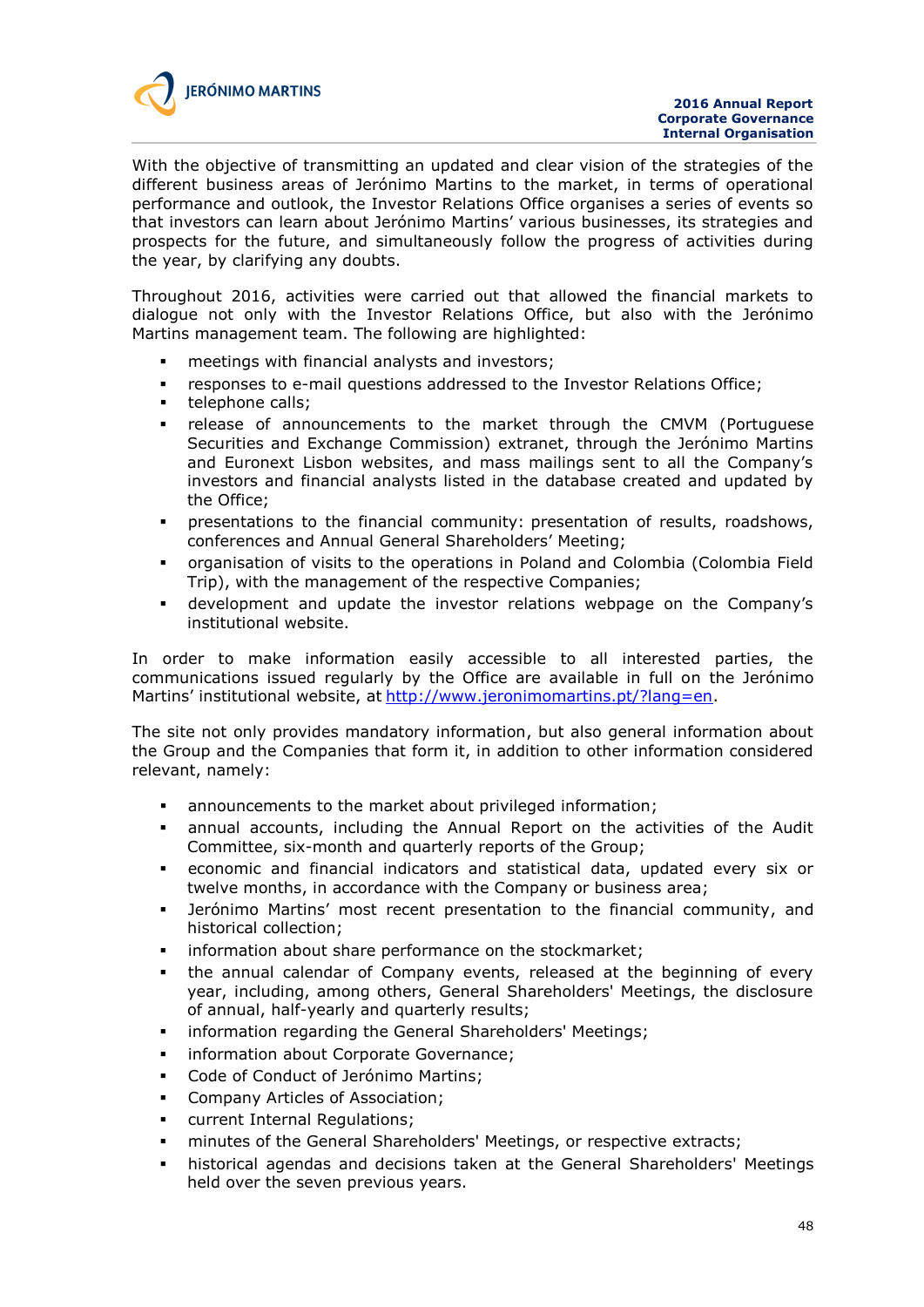

The website also has all this information, with no exception, in English and was a pioneer in its accessibility for people with visual disabilities, using a tool specially designed for this purpose.

#### **Contacts**

The Office may be contacted through the Market Relations Representative and the Investor Relations Office Manager, Cláudia Falcão - and via the e-mail address: investor.relations@jeronimo-martins.pt.

The main contact information for the Investor Relations Office is as follows:

Address: Rua Actor António Silva, n.º 7, 1649-033, Lisboa Telephone: +351 21 752 61 05

#### **57. Market Liaison Officer**

The Jerónimo Martins' Market Relations Representative is the Investor Relations Office Manager, Cláudia Falcão.

## **58. Data on the Extent and Deadline for Replying to the Requests for Information Received Throughout the Year or Pending from Preceding Years**

Within the scope of issues addressed to the Investor Relations Office, during the course of 2016, 403 meeting contacts were recorded with investors and financial analysts and 330 requests for information sent via e-mail, or through telephone contact, to which was given an immediate reply to, or were responded to within an appropriate time for the type of request.

# **Subsection V Website**

#### **59. Address(es)**

The Company's institutional website is available in Portuguese and English and can be accessed using the following address:

> http://www.jeronimomartins.pt/?lang=en ou http://www.jeronimomartins.com/?lang=en

#### **60. Place Where Information on The Firm, Public Company Status, Headquarters and Other Details Referred to in Art. 171 of the Commercial Companies Code is Available**

Information concerning Article 171 of the Commercial Companies Code is available on the Jerónimo Martins institutional website through the following link: http://www.jeronimomartins.pt/o-grupo/contactos-corporativos.aspx?lang=en

49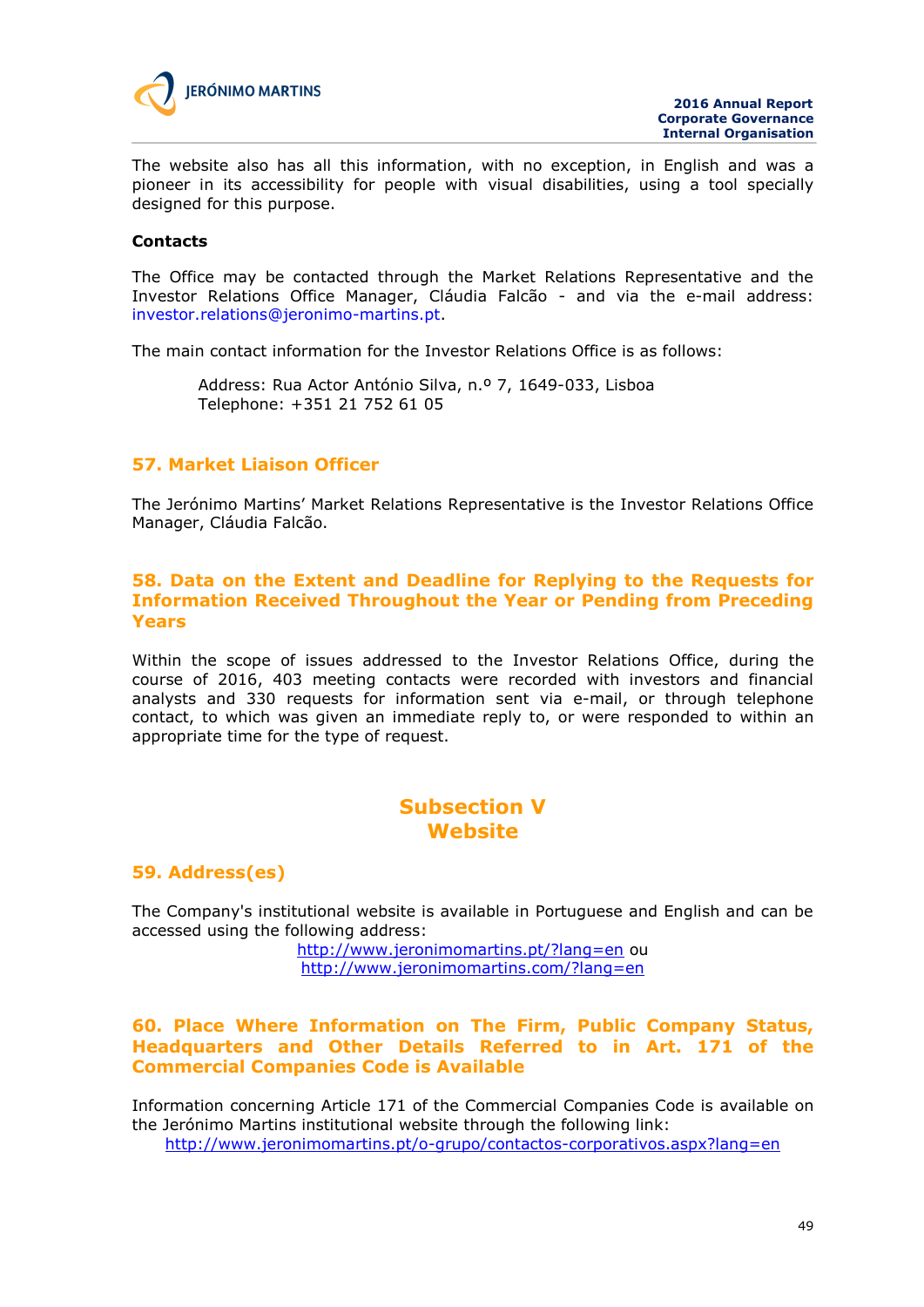## **61. Place Where the Articles of Association and Regulations on the Functioning of the Boards and/or Committees are Available**

The Articles of Association and regulations on the functioning of the boards and/or committees are available on the Jerónimo Martins institutional website through the following link:

http://www.jeronimomartins.pt/investidor/governo-da-sociedade/estatutosregulamentos.aspx?lang=en

## **62. Place Where Information is Available on the Names of the Corporate Boards' Members, the Market Liaison Officer, the Investor Assistance Office or Comparable Structure, Respective Functions and Contact Details**

The information in question is available on the Jerónimo Martins institutional website and may be accessed through the following links:

- Names of the Corporate Boards' Members:

Board of Directors:

http://www.jeronimomartins.pt/investidor/governo-da-sociedade/orgaosocial/conselho-de-administracao.aspx?lang=en

Audit Committee:

http://www.jeronimomartins.pt/investidor/governo-da-sociedade/orgaosocial/comissao-de-auditoria.aspx?lang=en

General Meeting

http://www.jeronimomartins.pt/investidor/governo-da-sociedade/orgaosocial/assembleia-geral.aspx?lang=en

Statutory Auditor

http://www.jeronimomartins.pt/investidor/governo-da-sociedade/orgaosocial/revisor-oficial-de-contas.aspx?lang=en

- Name of the Market Liaison Officer:

http://www.jeronimomartins.pt/investidor/contactos\_investidor.aspx?lang=en

- Information concerning the Investor Assistance Office, respective functions and contact details:

> http://www.jeronimomartins.pt/investidor/gabinete-relacoes-cominvestidor.aspx?lang=en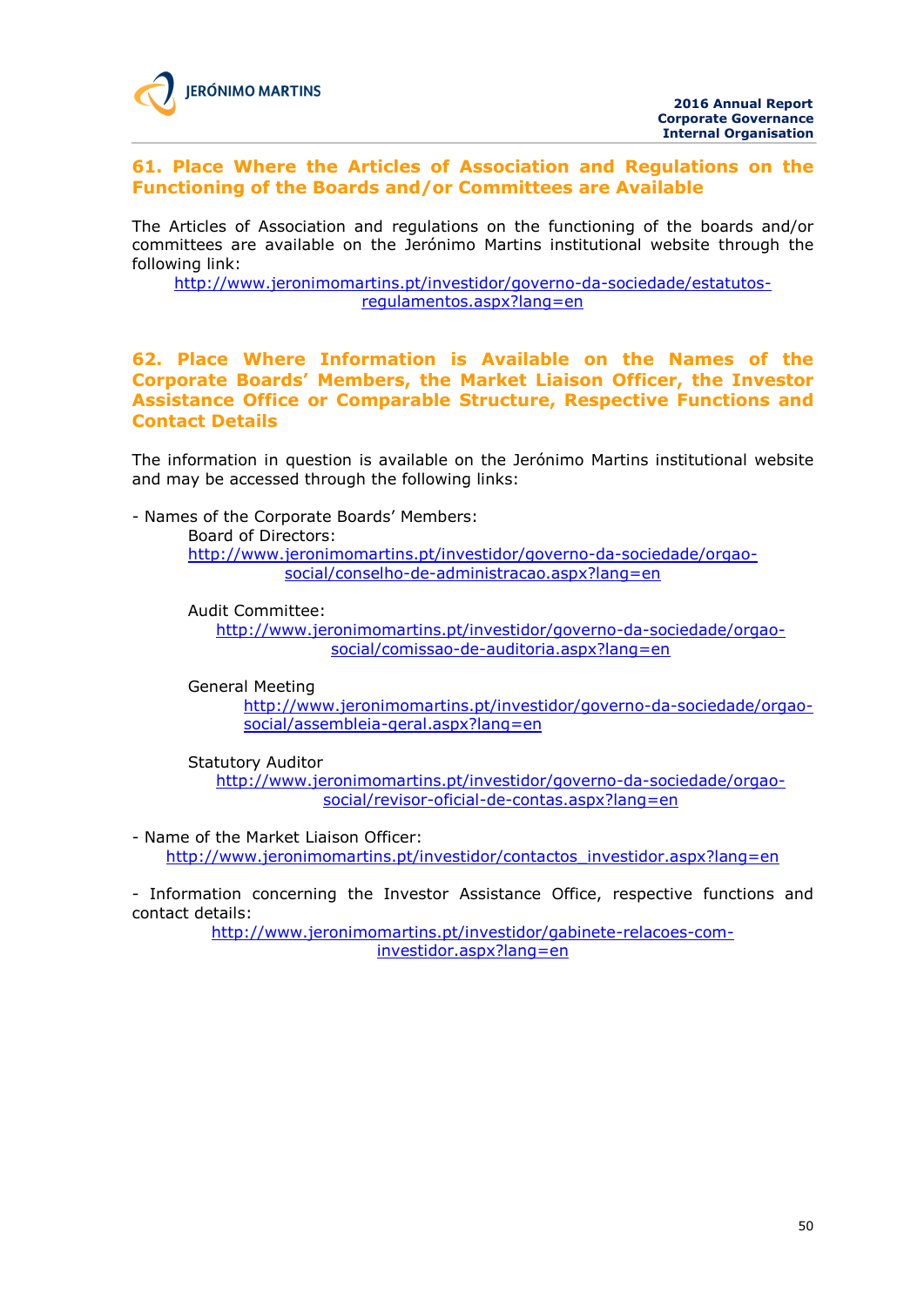

**63. Place Where the Documents are Available and Relate to Financial Accounts Reporting, Which Should be Accessible For at Least Five Years and the Half-Yearly Calendar on Company Events that is Published at the Beginning of Every Six Months, Including, Inter Alia, General Meetings, Disclosure of Annual, Half-Yearly and, Where Applicable, Quarterly Financial Statements**

The place where the documents in question are available is the Jerónimo Martins institutional website through the following links:

- Financial accounts reporting:

http://www.jeronimomartins.pt/investidor/relatorios.aspx?lang=en

- Half-yearly calendar on Company events: http://www.jeronimomartins.pt/investidor/calendario-financeiro.aspx?lang=en

# **64. Place Where the Notice Convening the General Meeting and All the Preparatory and Subsequent Information Related Thereto is Disclosed**

The place where the notice convening the General Meeting and all the preparatory and subsequent information related thereto is disclosed is the Jerónimo Martins institutional website through the following link:

http://www.jeronimomartins.pt/investidor/assembleia-geral.aspx?lang=en

## **65. Place Where the Historical Archive on the Resolutions Passed at the Company's General Meetings, Share Capital and Voting Results Relating to the Preceding Three Years are Available**

The place where the historical archive on the resolutions passed at the Company's General Meetings, share capital and voting results relating to the preceding years, including the last three, is available is the Jerónimo Martins institutional website through the following link:

http://www.jeronimomartins.pt/investidor/assembleia-geral/arquivo-assembleiasgerais.aspx?lang=en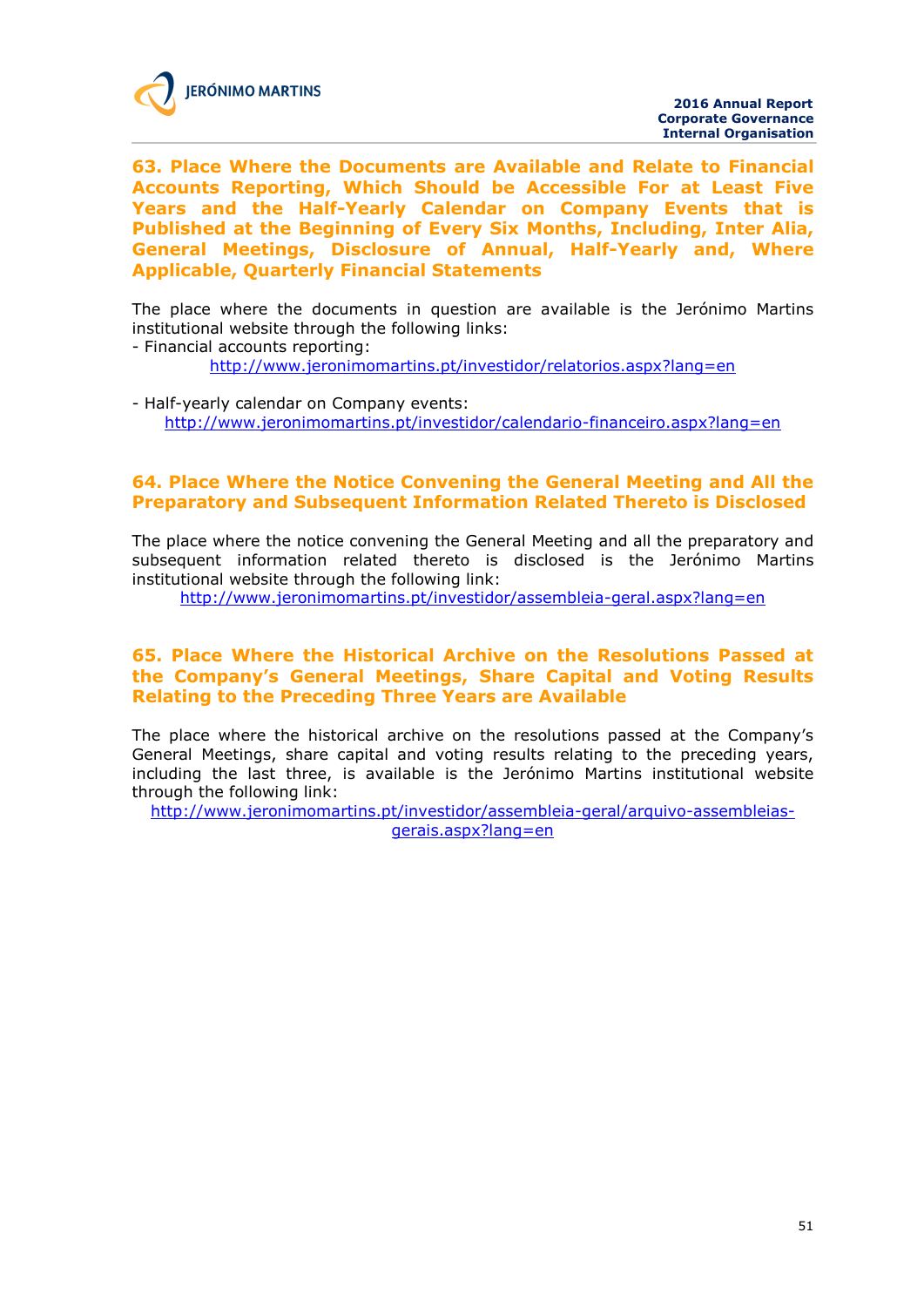

# **Section D REMUNERATION**

# **Subsection I Power to Establish**

## **66. Details of the Powers for Establishing the Remuneration of Corporate Boards, Chief Executive and Directors of the Company**

Within the terms of Article Twenty Nine of the Company's Articles of Association, the remuneration of the Statutory Bodies is set by the Shareholder's Meeting, or by a Committee nominated by the latter. Within the scope of the latter possibility, the shareholders of Jerónimo Martins decided to nominate the Remuneration Committee to set the remuneration of the Members of the Statutory Bodies.

The Remuneration Committee is elected for a three year term, being the present term comprised between years 2016-2018.

The remuneration of the Company's management is decided by the respective Board.

# **Subsection II Remuneration Committee**

## **67. Composition of the Remuneration Committee, Including Details of Individuals or Legal Persons Recruited to Provide Services to Said Committee and a Statement on the Independence of Each Member and Advisor**

At the General Shareholders' Meeting held on 14<sup>th</sup> April 2016 Elizabeth Bastoni (coopted Chairman), Erik Geilenkirchen and Jorge Ponce de Leão were elected to this Committee, for the term in force.

None of the Members of the Remuneration Committee is a member of the Board of Directors of the Company, or has a spouse, family member or relative in such a position, nor do they have relationships with the Members of the Board of Directors that may affect their impartiality in the performance of their duties.

During 2016, no individual or legal person was hired to support the Remuneration Committee in the performance of its duties.

## **68. Knowledge and Experience in Remuneration Policy Issues by Members of the Remuneration Committee**

The Members of this Committee have extensive knowledge and experience in management and remuneration policy, which gives them the necessary skills to perform their duties adequately and effectively.

Elizabeth Bastoni holds an MA, concentration in accounting, having worked for nine years as senior manager in a tax consultancy firm with specialization in expatriate taxation. Elizabeth also worked in Thales as VP – Professional Development,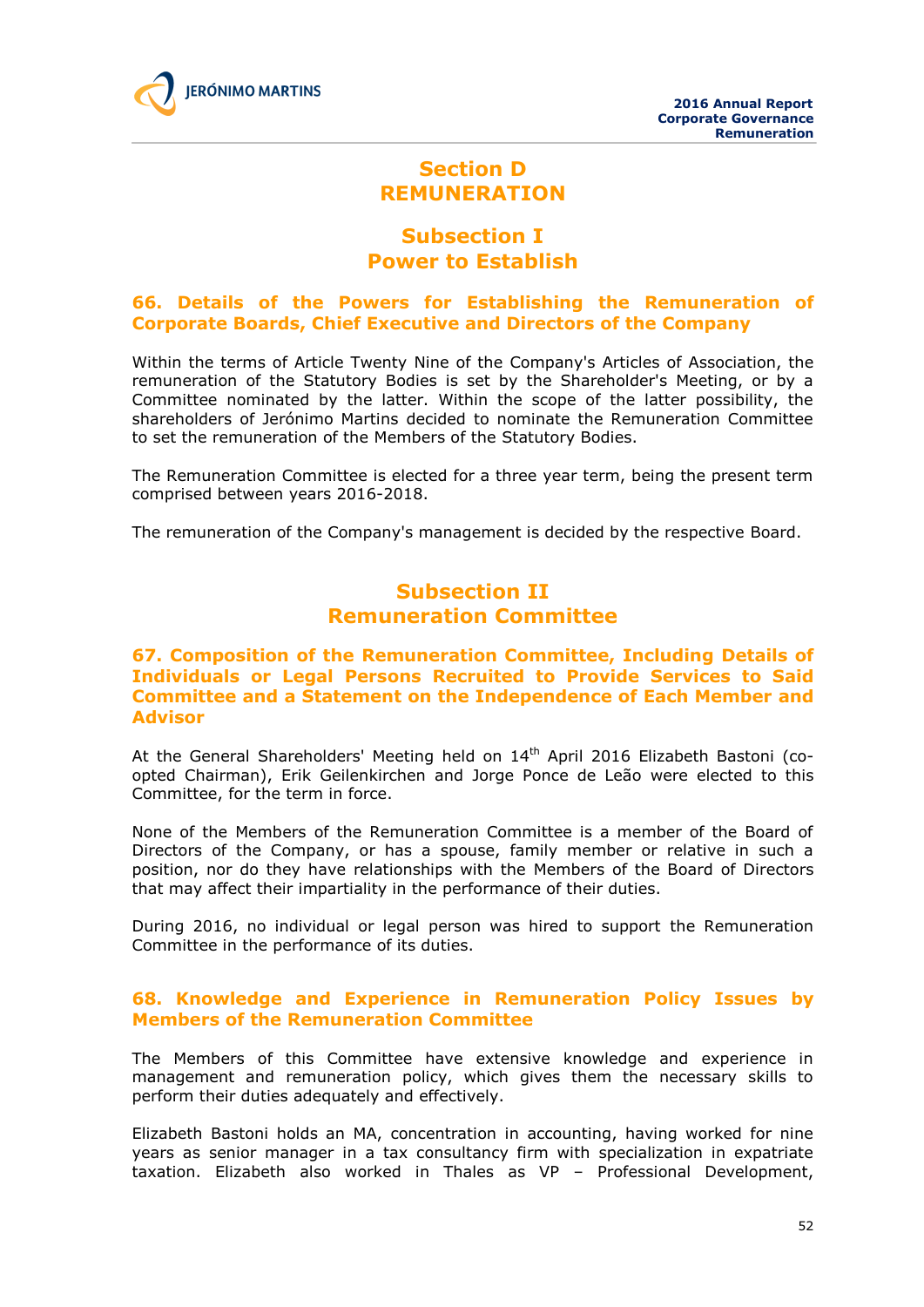

Compensation and Benefits, and as Head of HR. She was Head of Global Compensation and Benefits of The Coca-Cola Company, EVP and Chief HR and Communications Officer of Carlson, Chief HR Officer of BMGI, Member of the Board of Directors and Chair of the Compensations Committees of Carlson Wagonlit Travel and of The Rezidor Hotel Group, as well as Member of the Board of Directors of the Human Resources Association WorldatWork. Currently she is a Non-Executive Director and member of the Compensation and Nomination Committee of Société BIC.

Erik Geilenkirchen is a mechanical engineer, but since 1989 that his professional activity has been focused in HR, having worked in Hay Group for nine years, and, afterwards, in Ahold Group as VP Human Resources (Asia/Pacific), SVP (Asia/Pacific) at Group Philips with focus in HR and Chief Human Resources Officer at Cofra Holding.

Jorge Ponce de Leão has a Law degree, having worked in the Labor Law area since the beginning of the 70's as external legal advisor, as well as in-house in some Portuguese companies. Jorge worked as Head of Legal and Tax Services (Jerónimo Martins Group – industrial area), and was appointed Member of the Board of Directors of the Company during the 1990's. Jorge Ponce de Leão also held management duties in the HR area of Radiotelevisão Portuguesa, was CEO of SAIP SGPS and is currently Chairman of the Board of Directors of ANA – Aeroportos de Portugal.

# **Subsection III Remuneration Structure**

# **69. Description of the Remuneration Policy of the Board of Directors and Supervisory Boards as Set Out in Art. 2 of Law No. 28/2009 of 19 June**

The Remuneration Committee was of the opinion that there was no justification for major changes to the basic principles that have been the core of the Corporate Bodies Remuneration Policy, which should continue having in attention the current legal and recomendatory framework, as well as the organisational model adopted by the Board of Directors.

With respect to the organisation of the Board of Directors, the Remuneration Committee has especially taken into account the following characteristics:

- the existence of a Chief Executive Officer with delegated duties regarding the day-to-day management of the Company, as well as of a Director or Directors to whom the Board have entrusted or may entrust special duties;
- the participation of Non-Executive Directors in Specialised Committees, who are therefore called to devote increased time to Company's affairs.

Considering the said organisational model the Remuneration Committee understands that there are no grounds justifying any major changes in the principles that have been adopted as to the Corporate Bodies Remuneration Policy.

The remuneration of Directors with executive duties continues to comprise a fixed and a variable component, that together guarantee a more competitive remuneration in the market and which also serves as a motivating element for high individual and collective performance, allowing ambitious targets for accelerated growth and the appropriate shareholders remuneration to be set and achieved.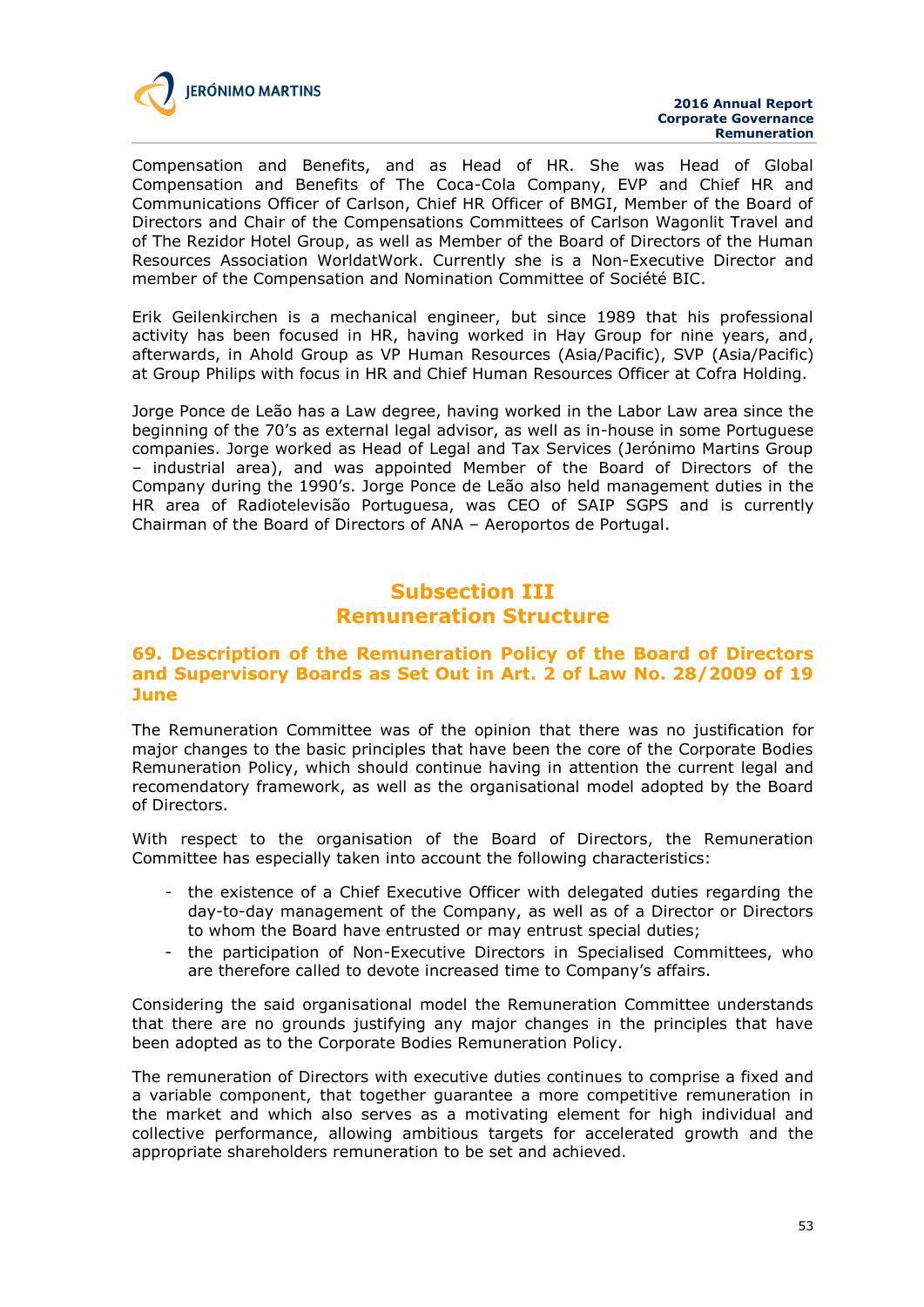

Annually, by proposal of the Chairman of the Board of Directors, the variable component is fixed by the Remuneration Committee, taking into account the expected contribution of Directors with executive duties to results, shareholder value creation (EVA), evolution of share prices, the work carried out during the preceding financial year, the degree of achievement of the projects integrated on the Group's Strategic Scorecard, as well as the criteria applied in the attribution of variable remuneration to the remaining Managers.

The Remuneration Policy continues seeking to reward the Directors with executive duties for the sustained performance of the Company in the long-term, and the safeguarding of the interests of the company and shareholders within this period of time. For this reason, the variable component takes into account the contribution of the Directors with executive duties to the conduct of business through: 1) the achievement of EVA objectives set out in the Medium and Long-Term Plan approved by the Board of Directors; 2) the development of the share price; 3) the implementation of a series of projects across the Group's Companies, which, having been identified by the Board of Directors as essential to ensure future competitiveness, have a time scale that may exceed one calendar year, being the Directors with executive duties responsible for each compliance stage, in the scope of their duties.

The variable remuneration is, as already noted, dependent on predetermined criteria to be fixed at the start of each year by the Remuneration Committee, following a proposal from the Chairman of the Board of Directors, which take into consideration the Company's real growth, the wealth created for shareholders and long-term sustainability.

Bearing in mind the contribution of the several countries and business areas where the Group operates to total turnover and consolidated results, the Remuneration Committee considers adequate that the payment of the fixed and variable components of remuneration to Directors with executive duties be split amongst the Company and its subsidiary companies where such Directors are also members of the management body, according with a ratio to be determined by this Committee.

As regards the deferral of part of the variable component of the remuneration, the Remuneration Committee conducted a study on the subject in 2011 without reaching a conclusion about the advantages or inconveniences of its adoption, considering that the manner in which the remuneration of the Directors with executive duties is structured is adequate and ensures full alignment of their interests with those of the Company in the long-term. For the same reason, the Remuneration Committee deems unnecessary to determine the maximum potential amount, in aggregate and/or individual terms of remuneration to be paid to Members of Corporate Bodies. Furthermore, the Committee considers that the Remuneration Policy of the Company is aligned with the remuneration practices of its counterparts within the PSI20, bearing in mind the characteristics of the Company.

The Company did not enter into any contracts with its Directors which mitigate the risk inherent to the remuneration variability set by the Company, nor is the same aware that any such contracts have been entered into between its Directors and third parties.

The absence of a deferral period for the variable component makes it unnecessary to have mechanisms to prevent the execution of contracts by Executive Directors that subvert the rationale of variable remuneration.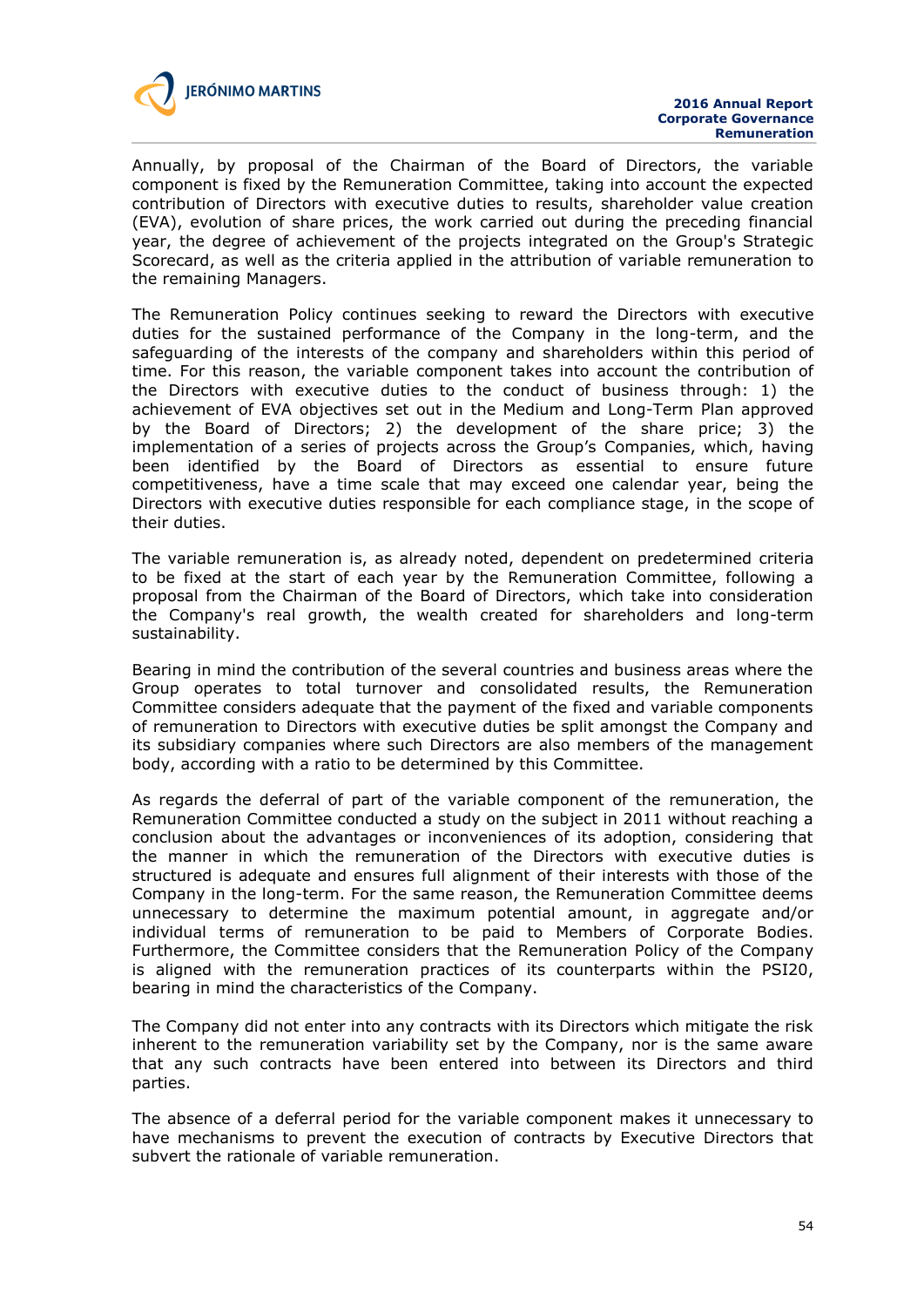

The remuneration of the members of the Audit Committee as well as the remuneration of Directors with non-executive duties continues to comprise a fixed component only.

With respect to Directors with non-executive duties who are part of Specialised Committees (whether or not exclusively composed of Directors), the Remuneration Committee considered it appropriate to continue the attribution of meeting fees, bearing in mind that the duties performed within those Committees demand additional availability from the respective member Directors.

Similarly, with respect to Directors with non-executive duties who take part of supervisory bodies of the Company's subsidiaries, bearing in mind that such duties arise from the exercise of their functions as Directors, the Remuneration Committee considered appropriate to attribute to them meeting fees.

As established by the Remuneration Committee in 2010, life and health insurance *fringe benefits* continued for Directors with executive duties.

The Statutory Auditor is remunerated in accordance with the auditing services agreement signed with the Jerónimo Martins Group, which covers almost all its subsidiaries. This remuneration shall be in line with market practices.

The Retirement Pension Plan for Executive Directors was approved at the 2005 Annual General Metting, which is described in point 76.

This Remuneration Policy was subject to discussion at the Annual General Shareholders' Meeting held last year.

#### **70. Information on How Remuneration is Structured so as To Enable the Aligning of the Interests of the Members of the Board of Directors With the Company's Long-Term Interests And How It Is Based on the Performance Assessment and How It Discourages Excessive Risk Taking**

As results from the Remuneration Policy described in point 69, remuneration is structured in a way that allows alignment between the interests of the Board Members with the long term interests of the Company.

The existence of fixed and variable components of remuneration, the fact that the variable remuneration is fixed depending on the verification of several objective factors, e.g., the real growth of the Company, the wealth created for shareholders, the implementation of projects across the Group's Companies which ensure the future competitiveness of businesses and long-term sustainability, cause that management's evaluation is made taking into attention the interests of the Company and its shareholders not only in the short term, but also in the middle and long-term.

As referred in point 69, the Company did not enter into any contracts with its Directors which intend to mitigate the risk inherent to the variability of remuneration set by the Company.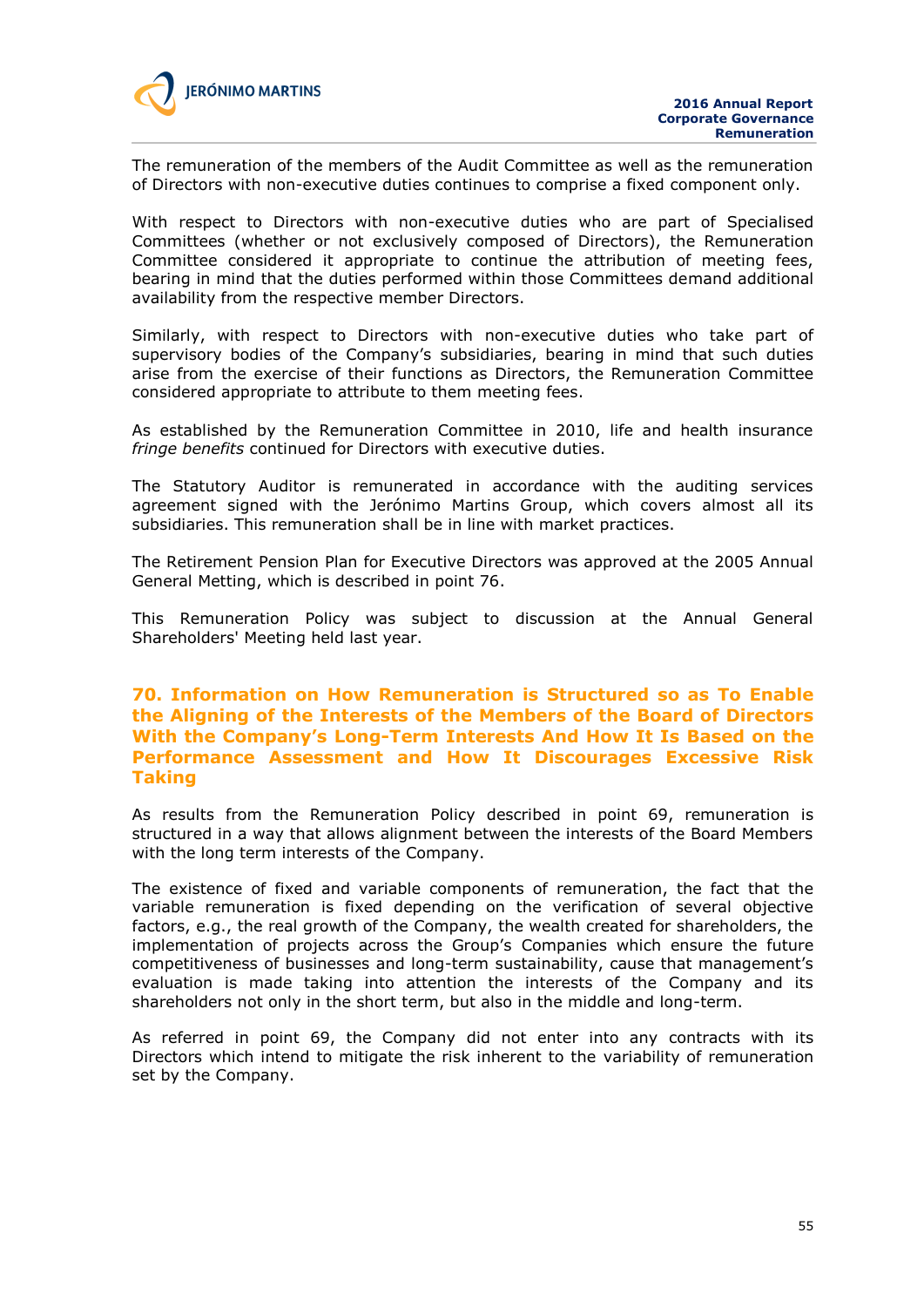#### **71. Reference to There being a Variable Remuneration Component and Information on Any Impact of the Performance Appraisal on This Component**

The remuneration of Directors with executive duties is comprised of a variable component depending, also, of a performance review. See point 69.

# **72. The Deferred Payment of the Remuneration's Variable Component and Specification of Relevant Deferral Period**

There is no deferred payment of the remuneration's variable component. See point 69.

**73. The Criteria Whereon the Allocation of Variable Remuneration on Shares is Based, and Also on Maintaining Company Shares That The Executive Directors Have Had Access To, On the Possible Share Contracts, Including Hedging or Risk Transfer Contracts, the Corresponding Limit, and Its Relation to the Total Annual Remuneration Value**

The Company does not have any type of plan for attribution of shares to Directors and officers, as defined in no. 3 of Article 248-B of the Portuguese Securities Code.

## **74. The Criteria Whereon the Allocation of Variable Remuneration on Options is Based and details of the Deferral Period and the Exercise Price**

The Company does not have any plan for the attribution of share purchase options to Directors and officers, as defined in no. 3 of Article 248-B of the Portuguese Securities Code.

## **75. The Key Factors and Grounds for Any Annual Bonus Scheme and Any Additional Non-Financial Benefits**

See points 69 to 71. Directors with executive duties receive also life and health insurance *fringe benefits*.

## **76. Key Characteristics of the Supplementary Pensions or Early Retirement Schemes For Directors and Statement on the Date When Said Schemes Were approved at the General Meeting, on an Individual Basis**

At the 2005 Annual General Meeting, a Retirement Pension Plan for Executive Directors was approved.

It is a Defined Contribution Pension Plan, in which the value of the contribution is fixed in advance – the percentage of the monthly deduction for the Fund is currently 17.5% – the value of the benefits varying depending on the earnings obtained. The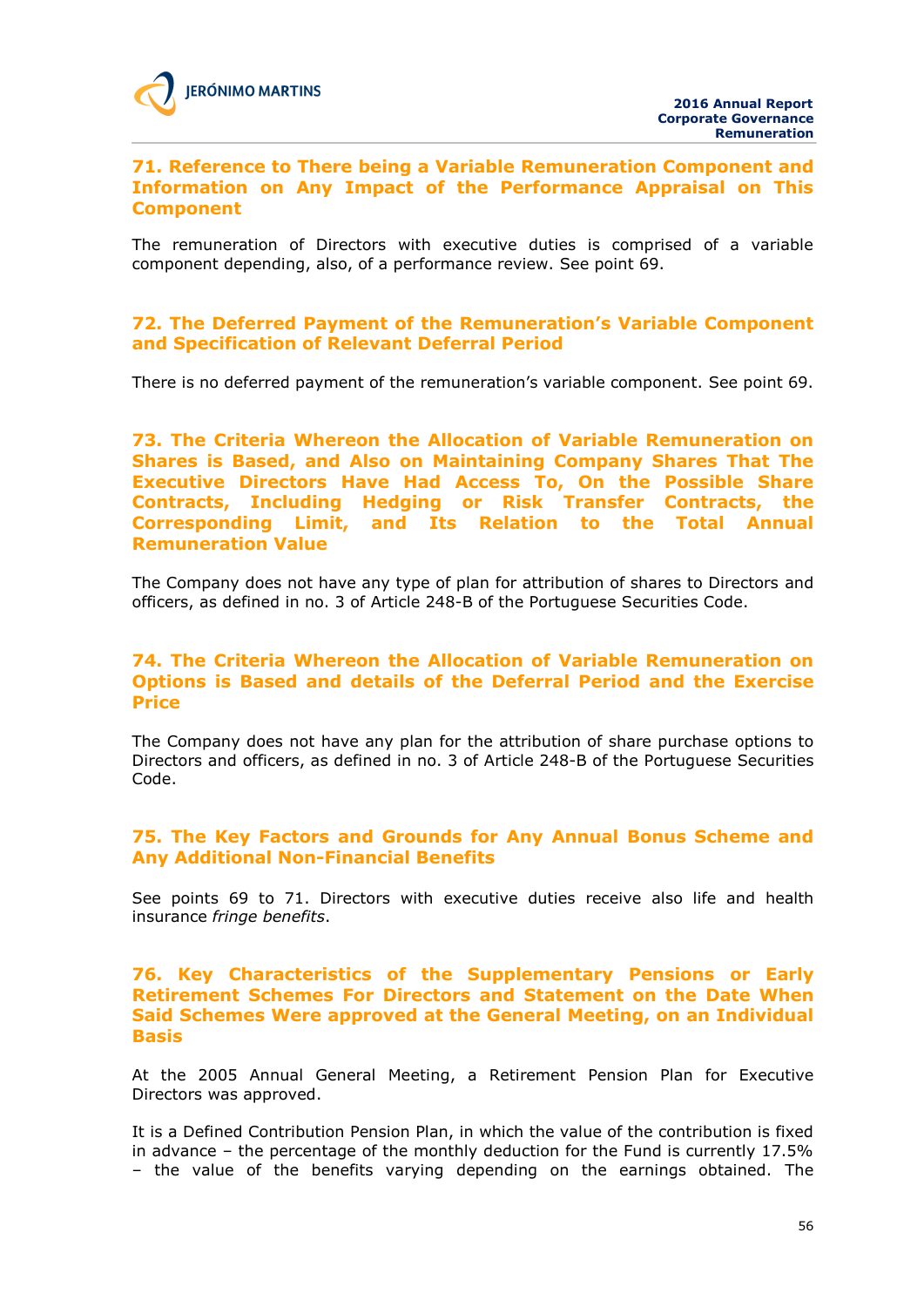

Remuneration Committee defines the contribution rate of the Company and the initial contribution.

Plan Participants, as defined in the respective regulation, include the Executive Directors of the Company. In the specific case of Executive Directors in office at the time of the 2005 General Meeting, those who opted for the current Pension Plan would forego eligibility for the Alternative Pension Plan, by way of expressly and irrevocably waiving it.

The retirement date coincides with the day itself or the first day of the month following the month in which the Participant reaches normal retirement age, as established into the General Social Security Scheme. A Participant will be considered to be in a state of total and permanent invalidity if recognised as such by the Portuguese Social Security.

The pensionable salary is the gross monthly salary paid by the Company and any of its direct or indirect subsidiary companies, multiplied by 14 and divided by 12. To this fixed monthly amount is added, at the end of each calendar year, a variable amount comprising all the amounts received as variable remuneration from said Company and subsidiary companies.

Additionally, concerning Directors who were in office at the date of the said 2005 General Meeting, the complementary pension or retirement system regime applies, and under the terms of the respective Regulation, Directors have the right to a Complementary Pension at retirement age, cumulatively, when they: i. are over 60 years old; ii. have performed executive functions; and iii. have performed the role of a Director for more than 10 years. This supplement was established in the 1996 Annual General Shareholders' Meeting and only those Directors that have not opted for the Retirement Pension Plan mentioned above may benefit from this supplement.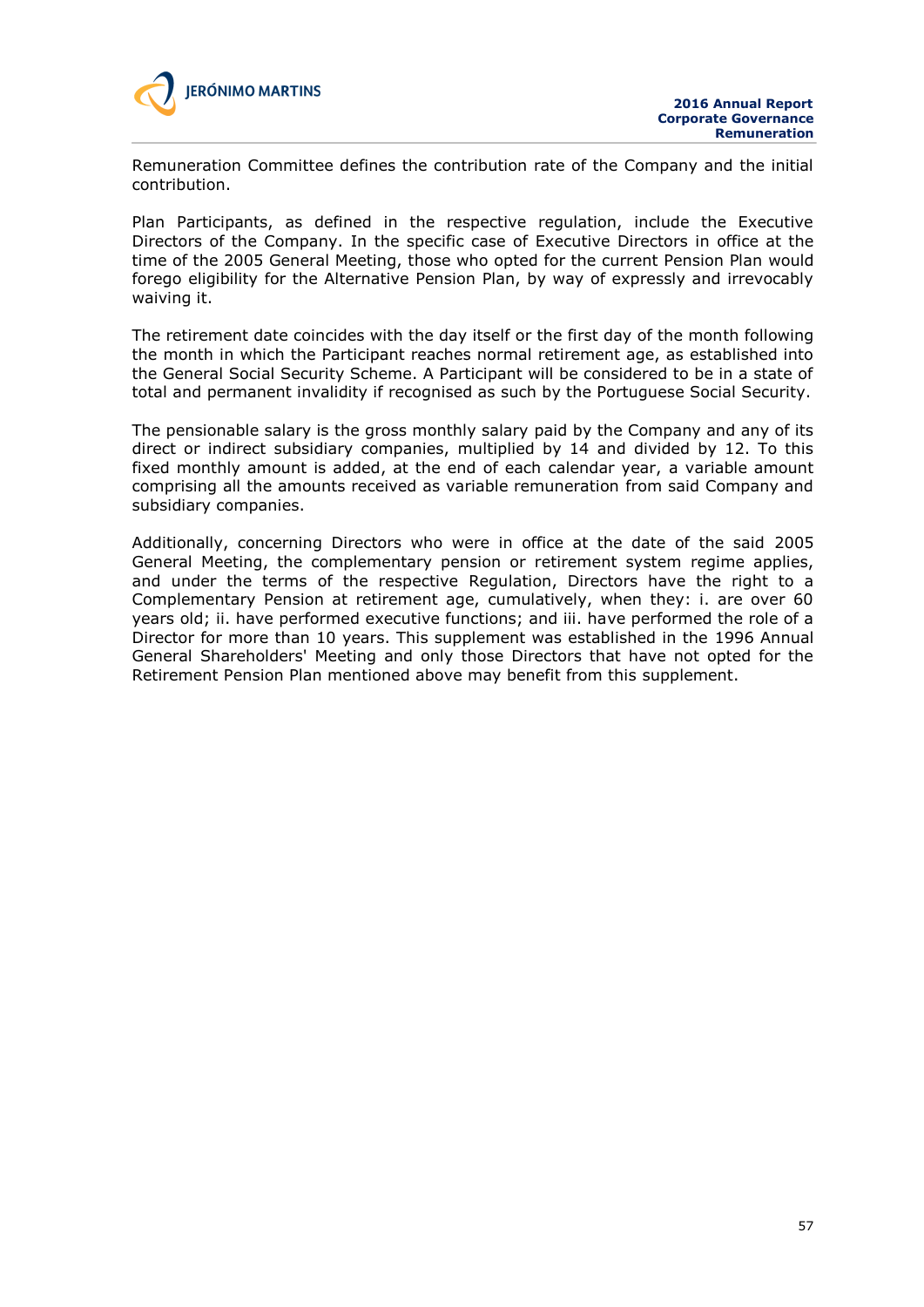# **Subsection IV Remuneration Disclosure**

**77. Details on the Amount Relating to the Annual Remuneration Paid as a Whole and Individually to Members of the Company's Board of Directors, Including Fixed and Variable Remuneration and as Regards the Latter, Reference to the Different Components That Give Rise to Same**

The gross remuneration of the Members of the Board in 2016 totaled 1,404,212.33 euros, corresponding 1,033,212.33 euros to fixed remuneration, 157,500.00 euros to variable remuneration and 213,500.00 euros contributions to retirement pension plan.

In the chart below reference is made to the gross remuneration paid individually to the Members of the Board of Directors:

| <b>Director</b>                          | <b>Remuneration Paid (euros)</b> |                              |                                   |
|------------------------------------------|----------------------------------|------------------------------|-----------------------------------|
|                                          | <b>Fixed</b><br>Component        | Variable<br><b>Component</b> | Retirement<br><b>Pension Plan</b> |
| Pedro Soares dos Santos                  | 220,500.00                       | 157,500.00                   | 189,000.00                        |
| Alan Johnson                             | 172,712.33                       |                              | 24,500.00                         |
| Andrzej Szlezak                          | 80,000.00                        |                              |                                   |
| António Pedro de Carvalho Viana-Baptista | 80,000.00                        |                              |                                   |
| Artur Stefan Kirsten                     | 70,000.00                        |                              |                                   |
| Clara Christina Streit                   | 80,000,00                        | $\overline{\phantom{0}}$     |                                   |
| Francisco Seixas da Costa                | 80,000.00                        |                              |                                   |
| Hans Eggerstedt                          | 80,000.00                        |                              |                                   |
| Henrique Soares dos Santos               | 70,000,00                        |                              |                                   |
| Nicolaas Pronk                           |                                  |                              |                                   |
| Sérgio Tavares Rebelo                    | 100,000,00                       |                              |                                   |

# **78. Any Amounts paid, For Any Reason Whatsoever, By Other Companies in a Control or Group Relationship, or are Subject to a Common Control**

Additionally to the amounts referred to in point 77, amounts were paid by other companies in a control or group relationship or subject to a common control to Directors during 2016 totalling 778,500.00 euros, being the gross individual amounts paid detailed in the chart below:

| <b>Director</b>                        | <b>Amounts Paid (euros)</b> |                           |  |
|----------------------------------------|-----------------------------|---------------------------|--|
|                                        | <b>Fixed Component</b>      | <b>Variable Component</b> |  |
| Pedro Soares dos Santos <sup>1</sup>   | 409,500.00                  | 292,500.00                |  |
| Andrzej Szlezak <sup>2</sup>           | 25,500.00                   |                           |  |
| Francisco Seixas da Costa <sup>2</sup> | 5,500.00                    |                           |  |
| Hans Eggerstedt <sup>2</sup>           | 5,500.00                    |                           |  |
| Sérgio Tavares Rebelo <sup>2</sup>     | 40,000.00                   |                           |  |

**<sup>1</sup>** For exercise of management duties.

**<sup>2</sup>** For exercise of functions in supervisory board.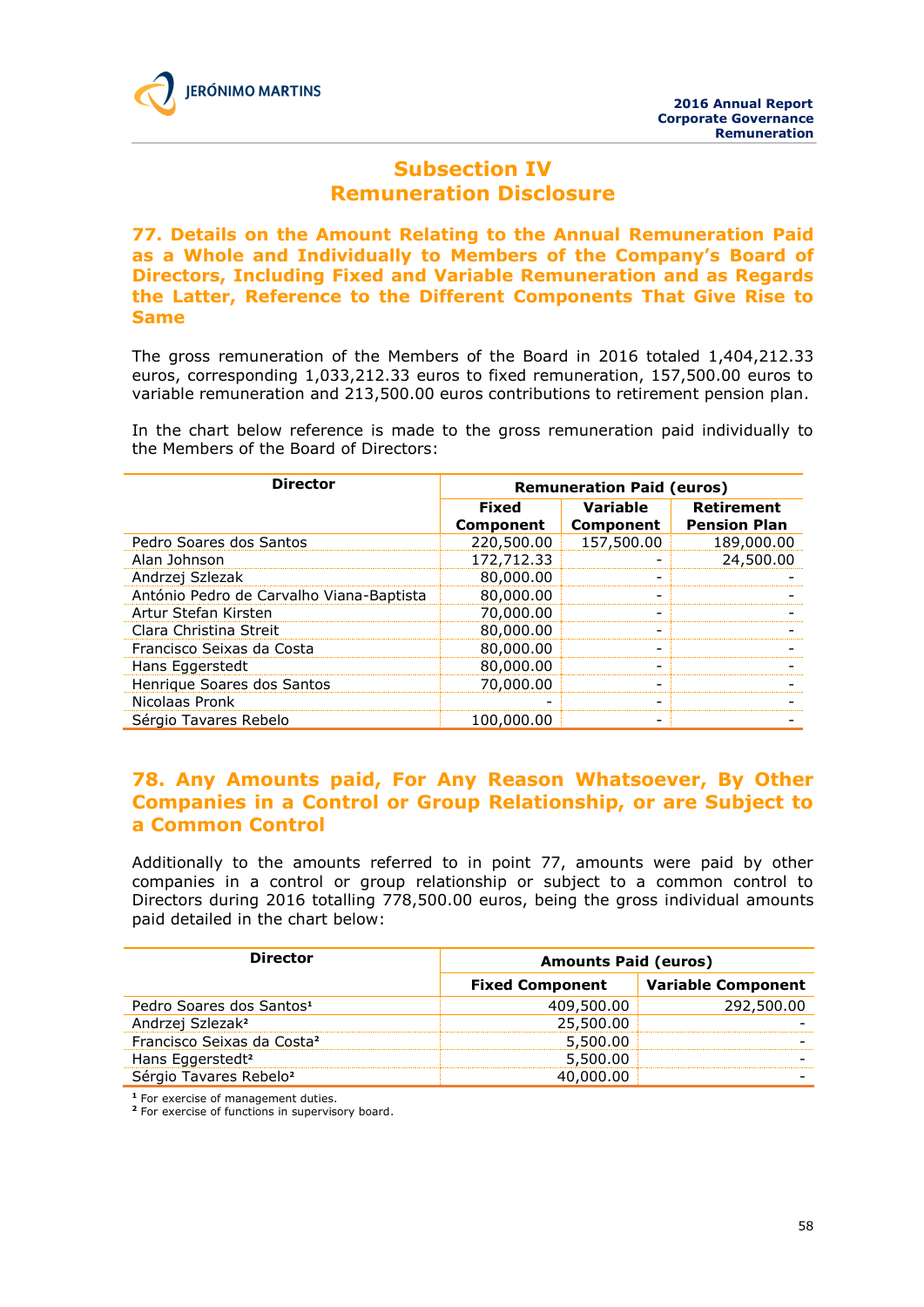#### **79. Remuneration Paid in the Form of Profit-Sharing and/or Bonus Payments and The Reasons For Said Bonuses or Profit Sharing Being Awarded**

The Company did not pay to Directors any remuneration in the form of profit-sharing or bonuses (other than the variable remuneration referred in points 77 and 78, set according to the Remuneration Policy described in point 69).

# **80. Compensation Paid or Owed to Former Executive Directors Concerning Contract Termination During the Financial Year**

No payment was made, nor there is any payment obligation whatsoever, in the event of termination of functions during the term of the Board of Directors.

## **81. Details of the Annual Remuneration Paid, as a Whole and Individually, to the Members of the Company's Supervisory Board for the Purposes of Law No. 28/2009 of 19 June**

The gross remuneration paid to the Members of the Audit Committee, in such quality, as a whole was 48,000.00 euros, being the gross individual amounts paid detailed in the chart below:

| <b>Audit Committee</b>                   | <b>Remuneration Paid (euros)</b> |                           |  |
|------------------------------------------|----------------------------------|---------------------------|--|
|                                          | <b>Fixed Component</b>           | <b>Variable Component</b> |  |
| Sérgio Tavares Rebelo (President)        | 16,000.00                        |                           |  |
| Hans Eggerstedt                          | 16,000.00                        |                           |  |
| Clara Christina Streit                   | 12,000.00                        |                           |  |
| António Pedro de Carvalho Viana-Baptista | 4,000.00                         |                           |  |

# **82. Details of the Remuneration in Said Year of the Chairman of the Presiding Board to the General Meeting**

The remuneration paid by the Company to the Chairman of the Board of the General Shareholder's Meeting in the year of reference was 5,000.00 euros.

# **Subsection V Agreements with Remuneration Implications**

## **83. The Envisaged Contractual Restraints for Compensation Payable for the Unfair Dismissal of Directors and the Relevance Thereof to the Remuneration's Variable Component**

There are no contractual restraints for the compensation payable in the event of dismissal of Directors without due cause. This matter is regulated by the applicable law.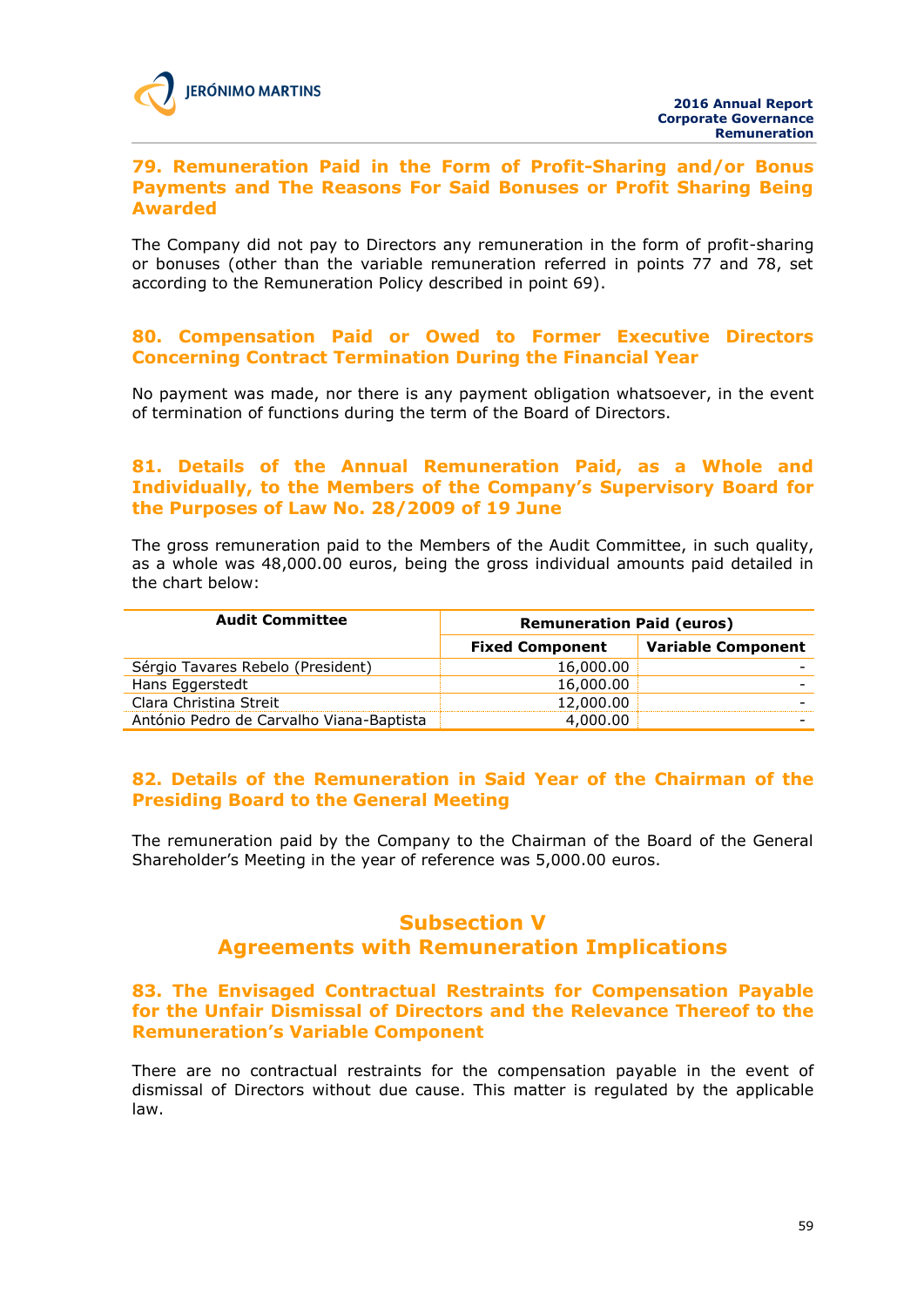

**84. Reference to the Existence and Description, With Details of the Sums Involved, of Agreements Between the Company and Members of the Board of Directors and Managers, Pursuant to Art. 248-B/3 of the Securities Code That Envisage Compensation in the Event of Resignation or Unfair Dismissal or Termination of Employment Following a Takeover Bid (Art. 245-A/1/l) PSC)**

There are no agreements between the Company and Members of the Managing Bodies, officers or employees that foresee indemnity payments in the event of resignation, dismissal without due cause, or termination of the labour relationship as a consequence of change in the Company's control.

# **Subsection VI Share Allocation and/or Stock Option Plan**

## **85. Details of the Plan and the Number of Persons Included Therein**

The Company does not have any plan in force to attribute shares or options to acquire shares.

**86. Characteristics of the Plan (Allocation Conditions, Non-Transfer of Share Clauses, Criteria on Share-Pricing and the Exercising Option Price, the Period During Which the Options May be Exercised, the Characteristics of the Shares or Options to be Allocated, the Existence of Incentives to Purchase and/or Exercise Options)**

The Company does not have any plan in force to attribute shares or options to acquire shares.

## **87. Stock Option Plans for the Company Employees and Staff**

The Company does not have any plan in force to attribute options to acquire shares.

## **88. Control Mechanisms for a Possible Employee-Shareholder System Inasmuch as the Voting Rights are not Directly Exercised by Said Employees (Art. 245-A/1/e) PSC)**

There is no employee-shareholder system in the Company.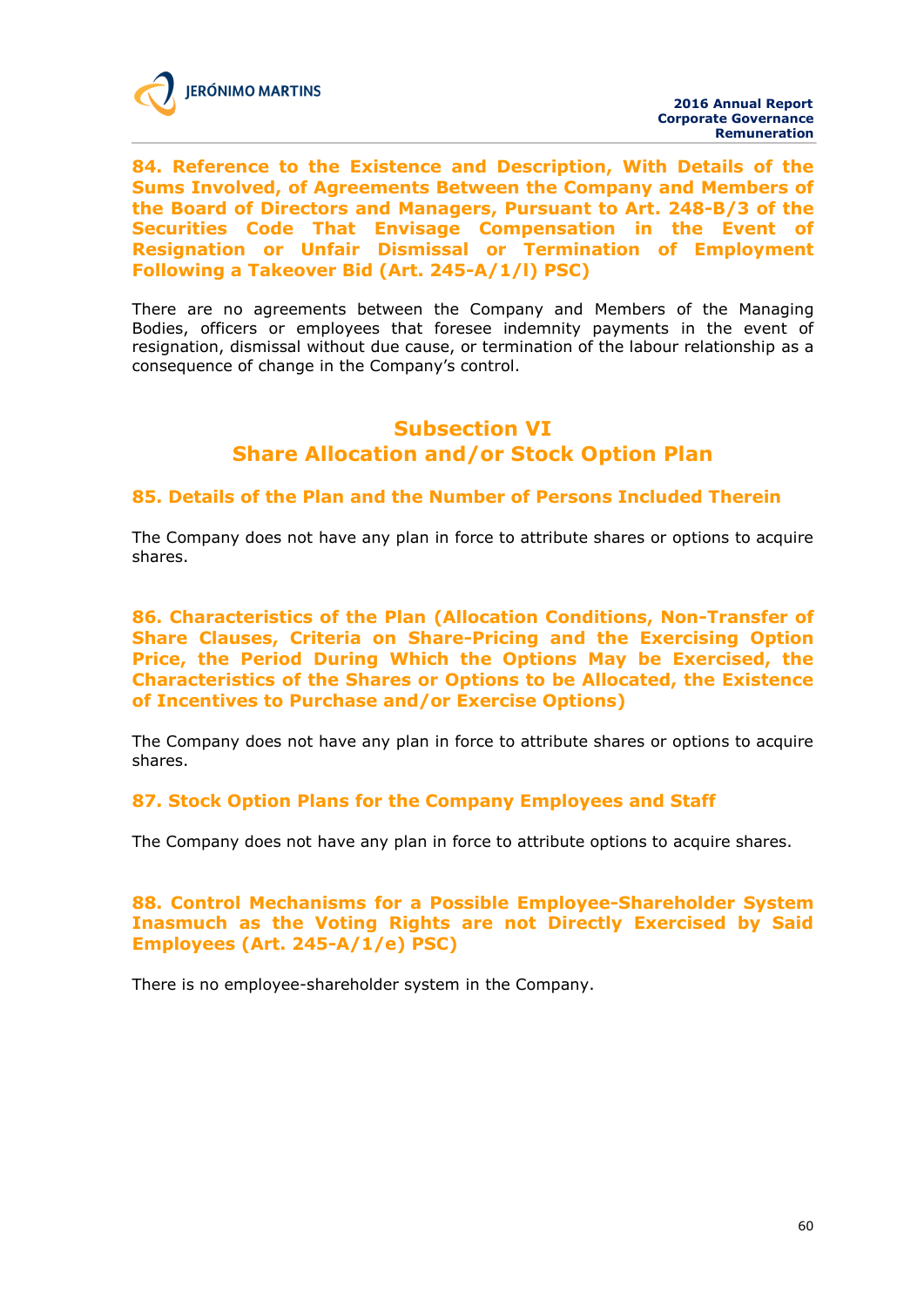

# **Section E RELATED PARTY TRANSACTIONS**

# **Subsection I Control Mechanisms and Procedures**

## **89. Mechanisms Implemented by the Company For the Purpose of Controlling Transactions With Related Parties**

# **Business between the Company and the Members of the Board**

Any dealings that may exist between the Company and its Board Members are subject to the provisions of Article 397 of the Commercial Companies Code, and may only be entered into if so authorised by a resolution of the Board of Directors, for which the interested Director cannot vote, and that authorisation must be preceded by a favourable opinion from the Audit Committee.

Taking into account the election of Andrzej Szlezak (partner in the firm of lawyers Sołtysiński Kawecki & Szlęzak (SK&S), one of the Jerónimo Martins Group's External Legal Counsels) for the position of Director of Jerónimo Martins for the term 2013- 2015, the Board of Directors authorized, since 2013, within the terms of paragraph 2 of Article 397 of the Commercial Companies Code and following the favourable opinion of the Audit Committee, the maintenance of the contract between the Companies and its subsidiaries and the above-mentioned firm for the provision of legal services.

During 2016, the Audit Committee issued a prior favorable opinion, in the terms of Article 297, no. 2, of the Commercial Companies Code to the sale of the Company's subsidiary Monterroio – Industry & Investments B.V. to Sociedade Francisco Manuel dos Santos B.V. (with which the Company has a Director in common), as well as to the buy-back by the Group, through the company Tagus – Retail & Services Investments B.V., of Jerónimo Martins - Restauração e Serviços, S.A. and of 51% of the share capital of Hussel Ibéria - Chocolates e Confeitaria, S.A., as referred in further detail in point 10.

# **Business between the Company and Other Related Parties**

The Board of Directors adopted the procedure and criteria approved by the Audit Committee in the scope of business with other related parties. See point 91.

## **90. Details of Transactions That Were Subject To Control in the Referred Year**

In 2016, the transactions mentioned in point 10, related to the sale of the subsidiary Monterroio – Industry & Investments B.V. to the Sociedade Francisco Manuel dos Santos B.V., were subject to control, as well as the buy-back by the Group of the totality of the share capital of Jerónimo Martins - Restauração e Serviços, S.A. and the 51% shareholding in Hussel Ibéria – Chocolates e Confeitaria, S.A., through the company Tagus – Retail & Services Investments B.V.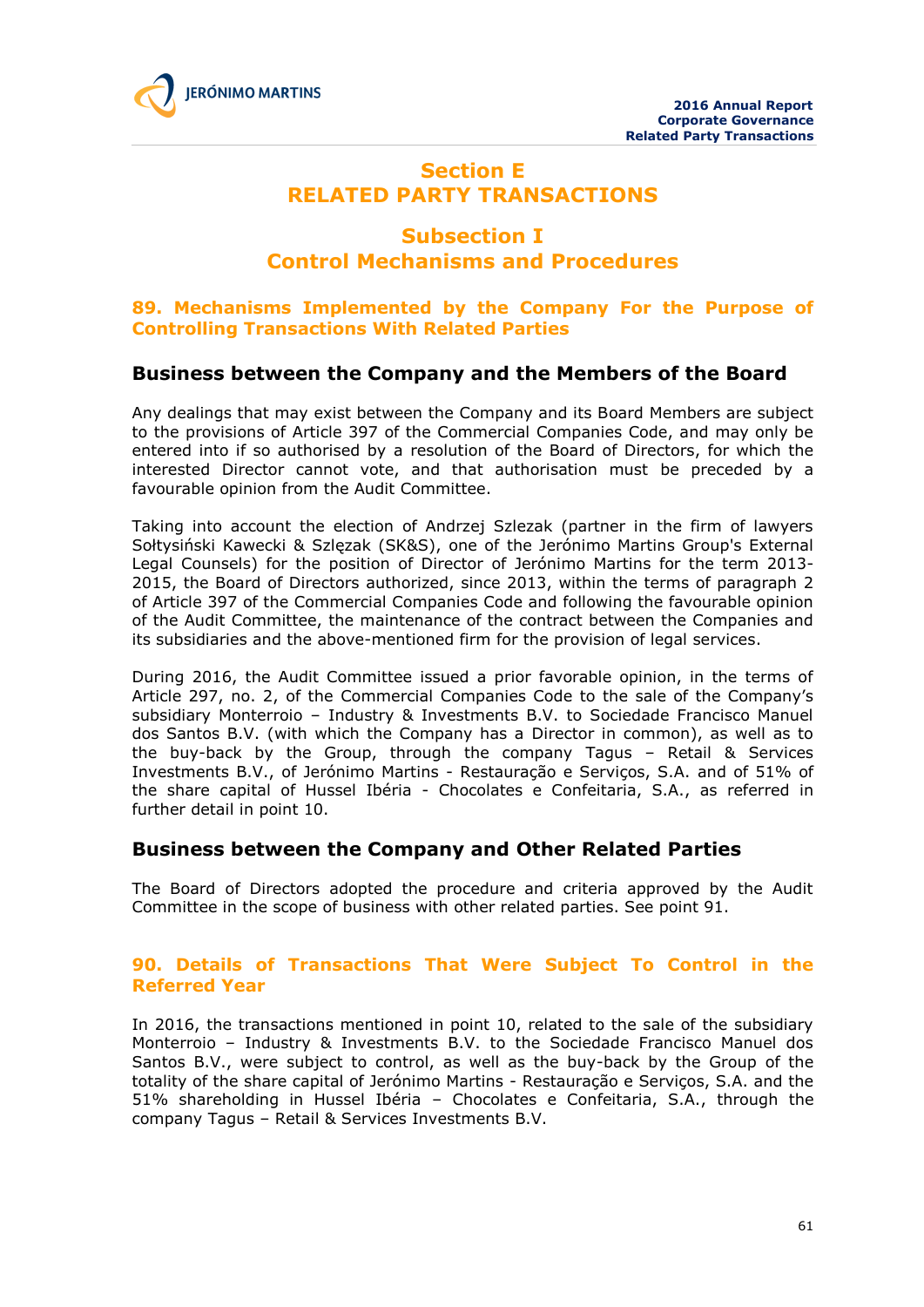

**91. A Description of the Procedures and Criteria Applicable to the Supervisory Body When Same Provides Preliminary Assessment of the Business Deals to be Carried Out Between the Company and the Holders of Qualifying Holdings or Entity-Relationships With the Former, as Envisaged in Art. 20 of the Securities Code**

In this regard, it should be noted that in terms of procedure the Audit Committee, according to its regulations, is responsible for issuing prior opinion on transactions of significant importance between the Company and its shareholders with qualifying holdings – or entities with them related under the terms of Article 20, no. 1 of the Portuguese Securities Code –, establishing the procedures and criteria necessary to define the level of significant importance.

The Audit Committee approved the procedure and criteria applicable to these situations.

Thus deals between the Company or Companies within Jerónimo Martins Group and shareholders with a qualifying holding or entities with which the same are linked, shall be subject to the assessment and prior opinion of the Audit Committee, whenever one of the following criteria is fulfilled:

- a) having an amount equal to or higher than three million euros or 20% of the sales of the respective shareholder;
- b) despite having an amount lower than the one resulting from the criteria mentioned in the previous paragraph, the addition of that amount to the amount of the previous deals concluded with the same shareholder with a qualifying holding, during the same fiscal year, equals or exceeds 5 million euros;
- c) regardless of the amount, they may cause a material impact on the Company's name concerning its independence in the relationships with shareholders with qualifying holdings.

In this sense, the transactions referred in point 90 were subject to prior opinion of the Audit Committee, which in addition to all information provided by the Company's executive bodies, was based on valuations carried out by an independent external entity.

# **Subsection II Data on Business Deals**

## **92. Details of the Place Where the Financial Statements Including Information on Business Dealings With Related Parties Are Available, in Accordance With IAS 24**

The information concerning business dealings with related parties may be found on note 27 – Related Parties of Chapter III.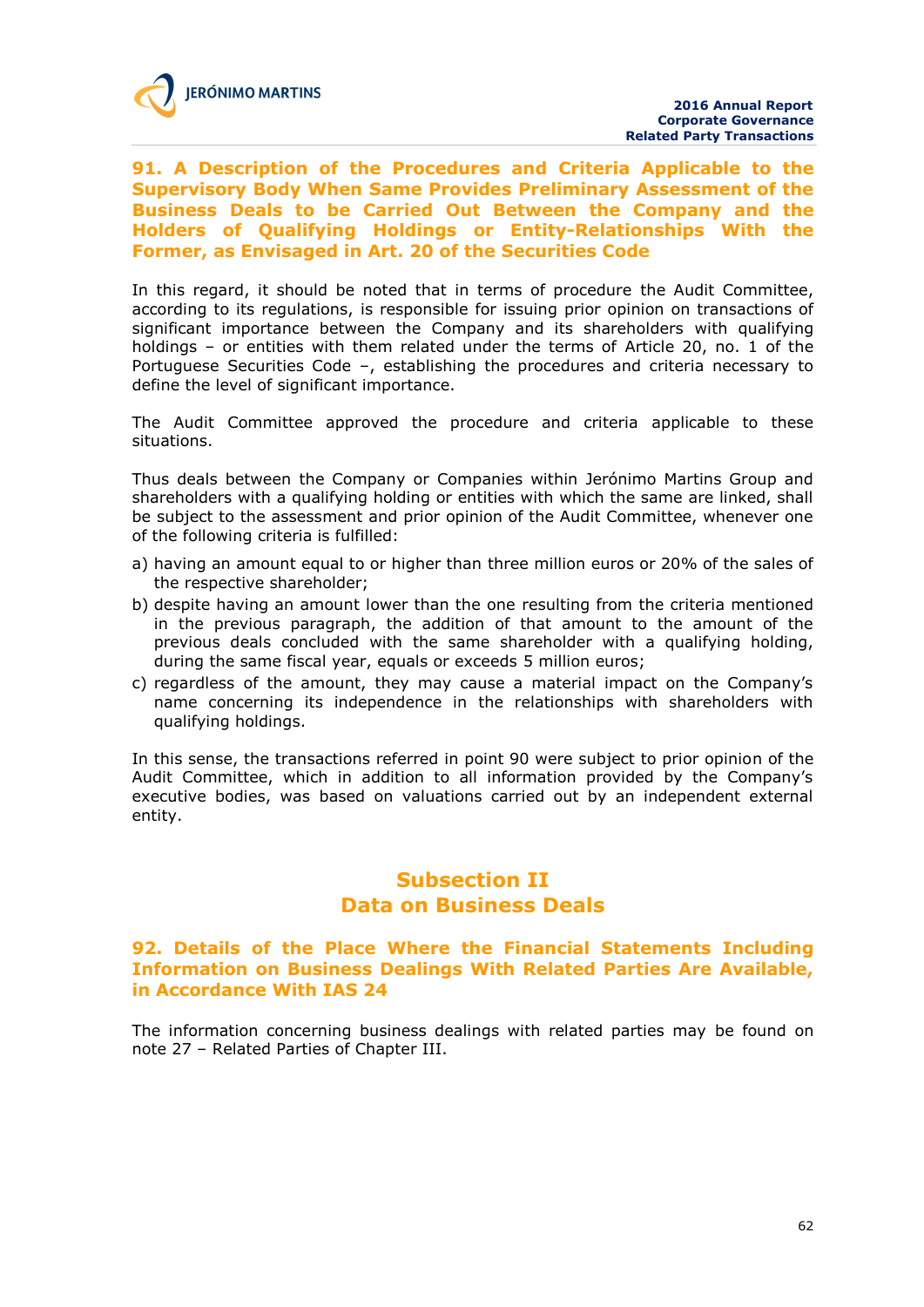

# **PART II – CORPORATE GOVERNANCE ASSESSMENT**

# **1. Details of the Corporate Governance Code Implemented**

The Company adopted the Code of Corporate Governance of the CMVM (which is published on the CMVM's website at http://www.cmvm.pt/en/recomendacao/recomendacoes/Pages/default.aspx), having considered that the same ensures an adequate level of protection of its shareholders' interests, and company governance transparency.

The Company is also governed by its Code of Conduct, whose content is linked to corporate governance matters, and which may be consulted on its website. All of its Corporate Bodies are governed by regulations, which are documented and available on the Company's website at http://www.jeronimomartins.pt/?lang=en.

# **2. Analysis of Compliance with the Corporate Governance Code Implemented**

## **2.1. Statement of Compliance**

The Company complies in its essence with the Recommendations of the CMVM in the Corporate Governance Code of 2013. It is accepted, however, that there are some recommendations that were not adopted in their entirety as it is better explained below.

The following shows the breakdown of the recommendations contained in the Code of Corporate Governance of the CMVM that were adopted, partially adopted, not adopted and not applicable, as well as reference to the text of the Report where the compliance or justification for not adopting or partially adopting these recommendations may be found.

| <b>RECOMMENDATION</b>                                                                                                                                                                                                                                                                           | <b>STATUS REGARDING</b><br><b>THE ADOPTION</b> | <b>REFERRAL TO THE</b><br><b>CGR TEXT</b>      |  |  |  |
|-------------------------------------------------------------------------------------------------------------------------------------------------------------------------------------------------------------------------------------------------------------------------------------------------|------------------------------------------------|------------------------------------------------|--|--|--|
|                                                                                                                                                                                                                                                                                                 | <b>I. VOTING AND CORPORATE CONTROL</b>         |                                                |  |  |  |
| I.1. Companies shall encourage shareholders to<br>attend and vote at general meetings and shall not<br>set an excessively large number of shares required<br>for the entitlement of one vote, and implement the<br>means necessary to exercise the right to vote by<br>mail and electronically. | Adopted                                        | Part I, Section B, Sub-<br>section I, point 12 |  |  |  |
| I.2. Companies shall not adopt mechanisms that<br>hinder the passing of resolutions by shareholders,<br>including fixing a quorum for resolutions greater<br>than that provided for by law.                                                                                                     | Adopted                                        | Part I, Section B, Sub-<br>section I, point 12 |  |  |  |
| I.3. Companies shall not establish mechanisms<br>intended to cause mismatching between the right to<br>receive dividends or the subscription of new<br>securities and the voting right of each common<br>share, unless duly justified in terms of long-term<br>interests of shareholders.       | Adopted                                        | Part I, Section B, Sub-<br>section I, point 12 |  |  |  |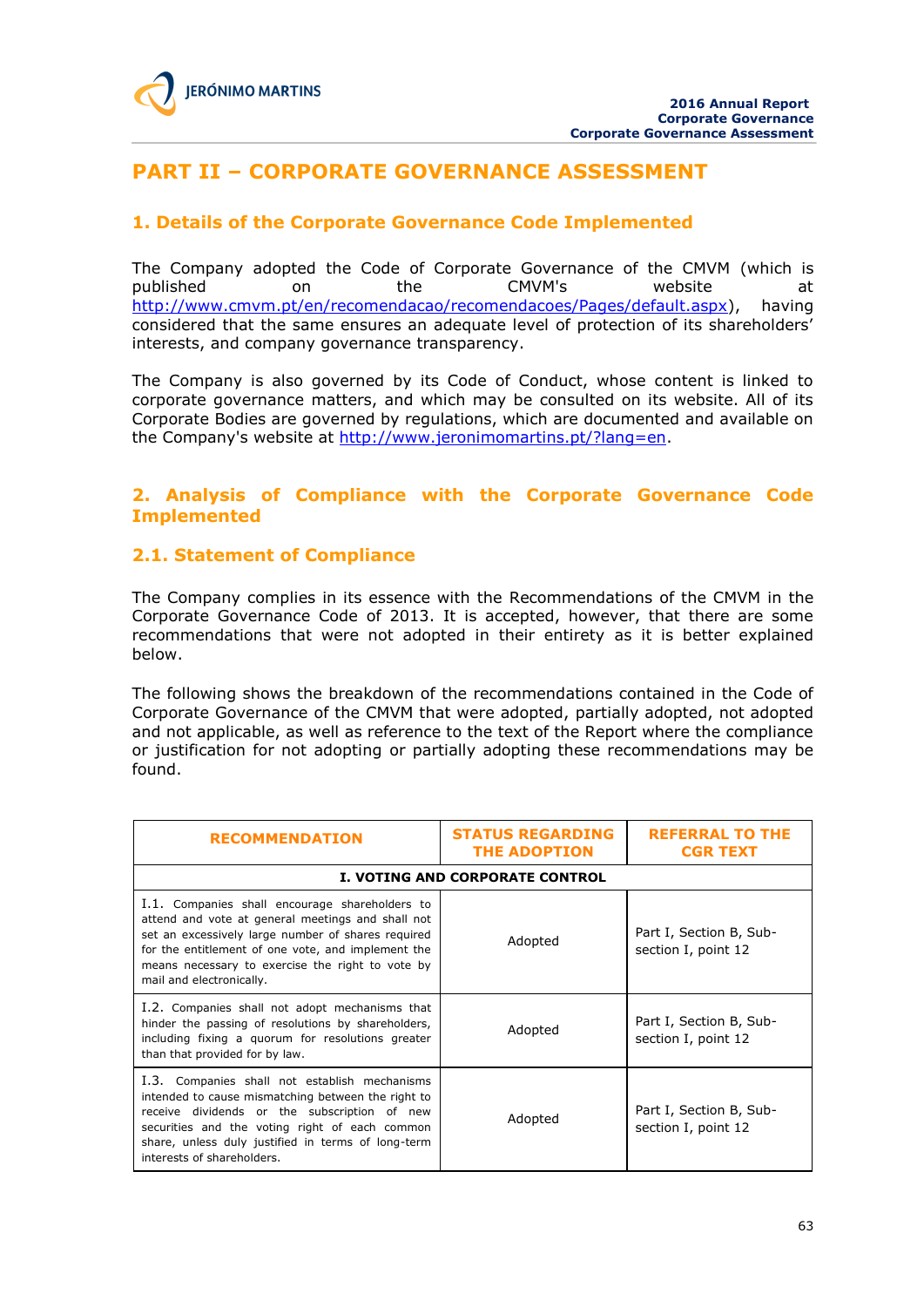

| <b>RECOMMENDATION</b>                                                                                                                                                                                                                                                                                                                                                                                                                                                                                                                                                                                                                        | <b>STATUS REGARDING</b><br><b>THE ADOPTION</b> | <b>REFERRAL TO THE</b><br><b>CGR TEXT</b>                                                                |
|----------------------------------------------------------------------------------------------------------------------------------------------------------------------------------------------------------------------------------------------------------------------------------------------------------------------------------------------------------------------------------------------------------------------------------------------------------------------------------------------------------------------------------------------------------------------------------------------------------------------------------------------|------------------------------------------------|----------------------------------------------------------------------------------------------------------|
| I.4. The company's articles of association that<br>provide for the restriction of the number of votes<br>that may be held or exercised by a sole shareholder,<br>either individually or in concert with other<br>shareholders, shall also foresee for a resolution by<br>the General Assembly (5 year intervals), on whether<br>that statutory provision is to be amended or prevails<br>- without super quorum requirements as to the one<br>legally in force - and that in said resolution, all<br>votes issued be counted, without applying said<br>restriction.                                                                          | Adopted                                        | Part I, Section B, Sub-<br>section I, point 13                                                           |
| I.5. Measures that require payment or assumption<br>of fees by the company in the event of change of<br>control or change in the composition of the Board<br>and that which appear likely to impair the free<br>transfer of shares and free assessment by<br>shareholders of the performance of Board members,<br>shall not be adopted.                                                                                                                                                                                                                                                                                                      | Adopted                                        | Part I, Section A, Sub-<br>section I, points 4 and 5<br>and Section B, Sub-<br>section I, point 12       |
|                                                                                                                                                                                                                                                                                                                                                                                                                                                                                                                                                                                                                                              | II. SUPERVISION, MANAGEMENT AND OVERSIGHT      |                                                                                                          |
|                                                                                                                                                                                                                                                                                                                                                                                                                                                                                                                                                                                                                                              | II.1. Supervision and Management               |                                                                                                          |
| II.1.1. Within the limits established by law, and<br>except for the small size of the company, the board<br>of directors shall delegate the daily management of<br>the company and said delegated powers shall be<br>identified in the Annual Report on Corporate<br>Governance.                                                                                                                                                                                                                                                                                                                                                             | Adopted                                        | Part I, Section B, Sub-<br>section II, points 21 and<br>28                                               |
| II.1.2. The Board of Directors shall ensure that the<br>company acts in accordance with its objectives and<br>shall not delegate its responsibilities as regards the<br>following: i) define the strategy and general policies<br>of the company, ii) define business structure of the<br>group iii) decisions considered strategic due to the<br>amount, risk and particular characteristics involved.                                                                                                                                                                                                                                      | Adopted                                        | Part I, Section B, Sub-<br>section II, point 21                                                          |
| II.1.3. The General and Supervisory Board, in<br>addition to its supervisory duties supervision, shall<br>take full responsibility at corporate governance<br>level, whereby through the statutory provision or by<br>equivalent means, shall enshrine the requirement<br>for this body to decide on the strategy and major<br>policies of the company, the definition of the<br>corporate structure of the group and the decisions<br>that shall be considered strategic due to the amount<br>or risk involved. This body shall also assess<br>compliance with the strategic plan and the<br>implementation of key policies of the company. | Not applicable                                 |                                                                                                          |
| II.1.4. Except for small-sized companies, the Board<br>of Directors and the General and Supervisory Board,<br>depending on the model adopted, shall create the<br>necessary committees in order to:<br>a) Ensure a competent and independent assessment<br>of the performance of the executive directors and its<br>own overall performance, as well as of other<br>committees;<br>b) Reflect on the system structure and governance<br>practices adopted, verify its efficiency and propose<br>to the competent bodies, measures to<br>be<br>implemented with a view to their improvement.                                                  | Adopted                                        | Part I, Section B, Sub-<br>section II, points 24, 25,<br>29 and Section D, Sub-<br>section III, point 69 |
| II.1.5. The Board of Directors or the General and<br>Supervisory Board, depending on the applicable<br>model, should set goals in terms of risk-taking and<br>create systems for their control to ensure that the<br>risks effectively incurred are consistent with those<br>goals.                                                                                                                                                                                                                                                                                                                                                          | Adopted                                        | Part I, Section C, Sub-<br>section III, points 50, 52<br>and $54$                                        |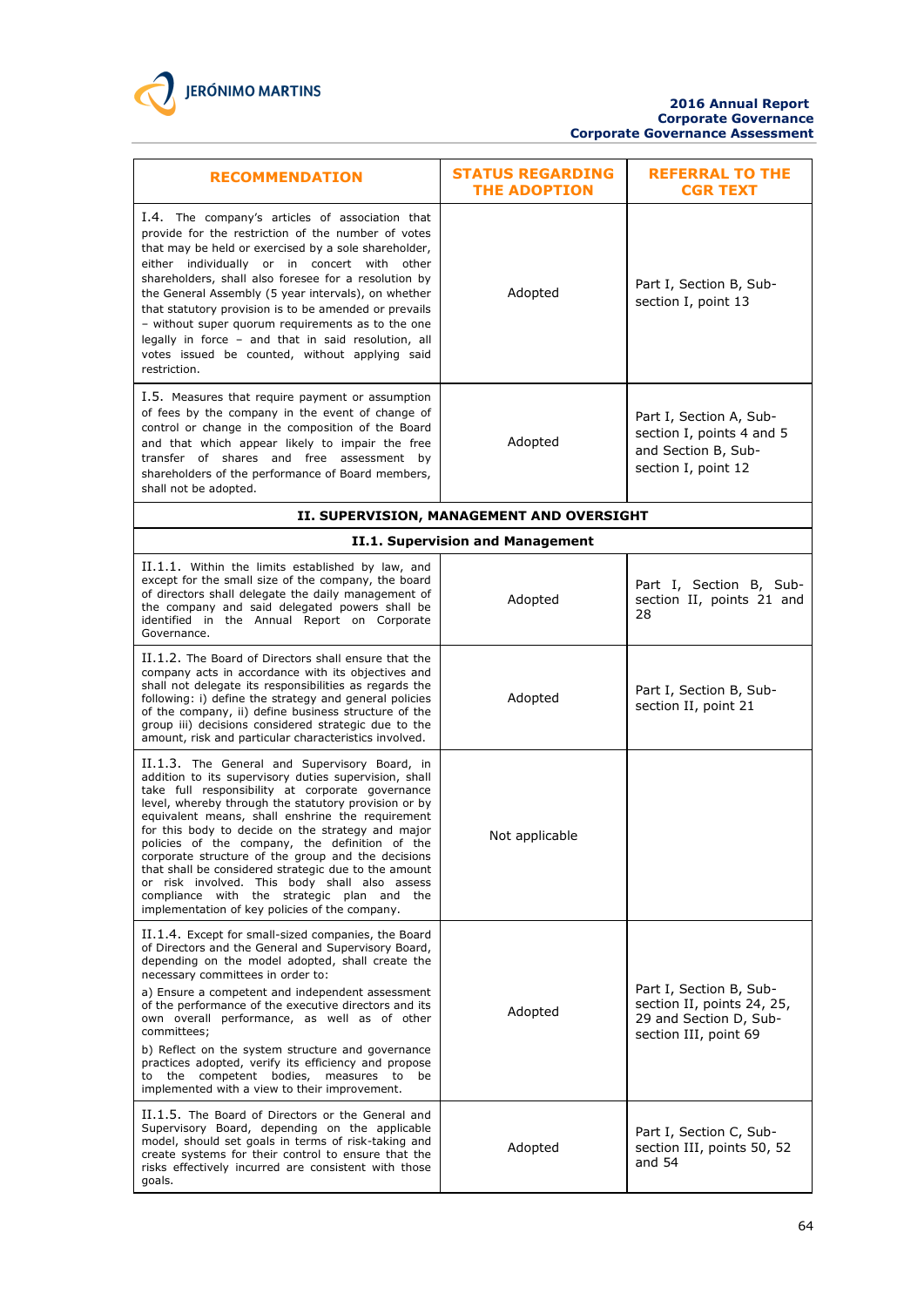

| <b>RECOMMENDATION</b>                                                                                                                                                                                                                                                                                                                                                                                                                                                                                                                                                                                                                                                             | <b>STATUS REGARDING</b><br><b>THE ADOPTION</b> | <b>REFERRAL TO THE</b><br><b>CGR TEXT</b>                                           |
|-----------------------------------------------------------------------------------------------------------------------------------------------------------------------------------------------------------------------------------------------------------------------------------------------------------------------------------------------------------------------------------------------------------------------------------------------------------------------------------------------------------------------------------------------------------------------------------------------------------------------------------------------------------------------------------|------------------------------------------------|-------------------------------------------------------------------------------------|
| II.1.6. The Board of Directors shall include a<br>number of<br>non-executive members<br>ensuring<br>effective monitoring, supervision and assessment of<br>the activity of the remaining members of the board.                                                                                                                                                                                                                                                                                                                                                                                                                                                                    | Adopted                                        | Part I, Section B, Sub-section<br>II, point 18                                      |
| II.1.7. Non-executive members shall include an<br>appropriate number of independent members,<br>taking into account the adopted governance model,<br>the size of the company, its shareholder structure<br>and the relevant free float. The independence of the<br>members of the General and Supervisory Board and<br>members of the Audit Committee shall be assessed<br>as per the law in force. The other members of the<br>Board of Directors are considered independent if the<br>member is not associated with any specific group of<br>interests in the company nor is under any<br>circumstance likely to affect an exempt analysis or<br>decision, particularly due to: |                                                |                                                                                     |
| a. having been an employee at the company or at a<br>company holding a controlling or group relationship<br>within the last three years;                                                                                                                                                                                                                                                                                                                                                                                                                                                                                                                                          |                                                |                                                                                     |
| b. having, in the past three years, provided services<br>or established commercial relationship with the<br>company or company with which it is in a control or<br>group relationship, either directly or as a partner,<br>board member, manager or director of a legal<br>person;                                                                                                                                                                                                                                                                                                                                                                                                | Adopted                                        | Part I, Section B, Sub-section<br>II, point 18                                      |
| c. being paid by the company or by a company with<br>which it is in a control or group relationship besides<br>the remuneration arising from the exercise of the<br>functions of a board member;                                                                                                                                                                                                                                                                                                                                                                                                                                                                                  |                                                |                                                                                     |
| d. living with a partner or a spouse, relative or any<br>first degree next of kin and up to and including the<br>third degree of collateral affinity of board members<br>or natural persons that are direct and indirectly<br>holders of qualifying holdings;                                                                                                                                                                                                                                                                                                                                                                                                                     |                                                |                                                                                     |
| e. being a qualifying shareholder or representative<br>of a qualifying shareholder.                                                                                                                                                                                                                                                                                                                                                                                                                                                                                                                                                                                               |                                                |                                                                                     |
| II.1.8. When board members that carry out<br>executive duties are requested by other board<br>members, said shall provide the information<br>requested, in a timely and appropriate manner to<br>the request.                                                                                                                                                                                                                                                                                                                                                                                                                                                                     | Adopted                                        | Part I, Section B, Sub-section<br>II, point 21                                      |
| II.1.9. The Chair of the Executive Board or of the<br>Executive Committee shall submit, as applicable, to<br>the Chair of the Board of Directors, the Chair of the<br>Supervisory Board, the Chair of the Audit<br>Committee,<br>the Chair of the General and<br>Supervisory Board and the Chairman of the Financial<br>Matters Board, the convening notices and minutes of<br>the relevant meetings.                                                                                                                                                                                                                                                                             | Not applicable                                 |                                                                                     |
| II.1.10. If the Chair of the Board of Directors<br>carries out executive duties, said body shall appoint,<br>from among its members, an independent member<br>to ensure the coordination of the work of other non-<br>executive members and the conditions so that said<br>can make independent and informed decisions or to<br>ensure the existence of an equivalent mechanism<br>for such coordination.                                                                                                                                                                                                                                                                         | Adopted                                        | Part I, Section B, Sub-section<br>II, point 21                                      |
|                                                                                                                                                                                                                                                                                                                                                                                                                                                                                                                                                                                                                                                                                   | II.2. Supervision                              |                                                                                     |
| II.2.1. Depending on the applicable model, the<br>Chair of the Supervisory Board, the Audit<br>Committee or the Financial Matters Committee shall<br>be independent in accordance with the applicable<br>legal standard, and have the necessary skills to<br>carry out their relevant duties.                                                                                                                                                                                                                                                                                                                                                                                     | Adopted                                        | Part I, Section B, Sub-section<br>II, point 19 and Subsection<br>III, points 32, 33 |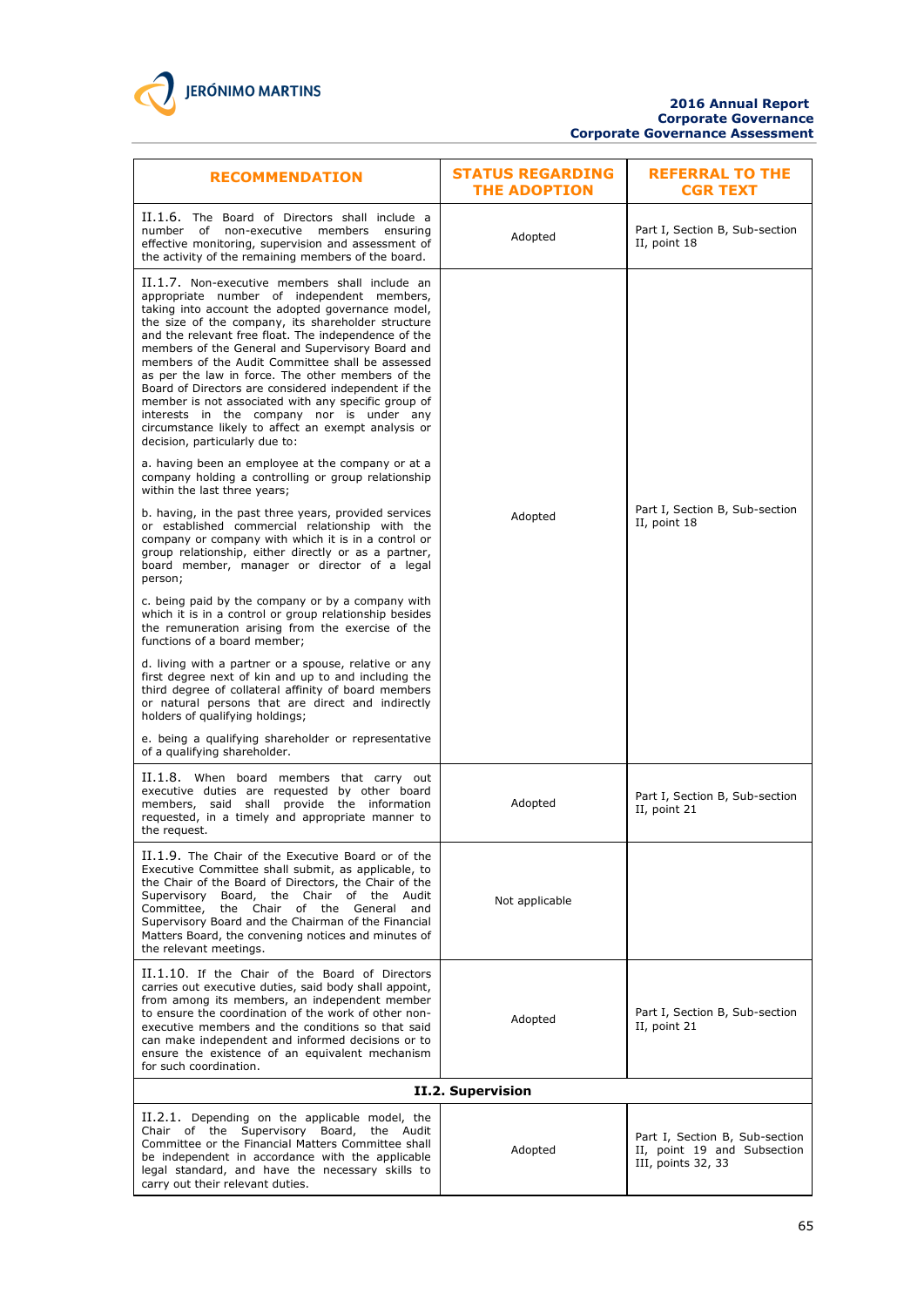

| <b>RECOMMENDATION</b>                                                                                                                                                                                                                                                                                                                                                                                                                                                                                                                                      | <b>STATUS REGARDING</b><br><b>THE ADOPTION</b> | <b>REFERRAL TO THE</b><br><b>CGR TEXT</b>                                                   |  |  |
|------------------------------------------------------------------------------------------------------------------------------------------------------------------------------------------------------------------------------------------------------------------------------------------------------------------------------------------------------------------------------------------------------------------------------------------------------------------------------------------------------------------------------------------------------------|------------------------------------------------|---------------------------------------------------------------------------------------------|--|--|
| II.2.2. The supervisory body shall be the main<br>representative of the external auditor and the first<br>recipient of the relevant reports, and is responsible,<br>inter alia, for proposing the relevant remuneration<br>and ensuring that the proper conditions for the<br>provision of services are provided within the<br>company.                                                                                                                                                                                                                    | Adopted                                        | Part I, Section B, Sub-section<br>III, point 30                                             |  |  |
| II.2.3. The supervisory board shall assess the<br>external auditor on an annual basis and propose to<br>the competent body its dismissal or termination of<br>the contract as to the provision of their services<br>when there is a valid basis for said dismissal.                                                                                                                                                                                                                                                                                        | Adopted                                        | Part I, Section B, Sub-section<br>III, point 30, and Sub-section<br>V, point 45             |  |  |
| II.2.4. The supervisory board shall assess the<br>functioning of the internal control systems and risk<br>management and propose adjustments as may be<br>deemed necessary.                                                                                                                                                                                                                                                                                                                                                                                | Adopted                                        | Part I, Section B, Sub-section<br>III, point 30 and Section C,<br>Sub-section III, point 52 |  |  |
| II.2.5. The Audit Committee, the General and<br>Supervisory Board and the Supervisory Board decide<br>on the work plans and resources concerning the<br>internal audit services and services that ensure<br>compliance with the rules applicable to the company<br>(compliance services), and should be recipients of<br>reports made by these services at least when it<br>concerns<br>matters<br>related<br>accountability,<br>to<br>identification or resolution of conflicts of interest and<br>detection of potential improprieties.                  | Adopted                                        | Part I, Section B, Sub-section<br>II, point 29 and Section C,<br>Sub-section III, point 50  |  |  |
| II.3. Remuneration Setting                                                                                                                                                                                                                                                                                                                                                                                                                                                                                                                                 |                                                |                                                                                             |  |  |
| II.3.1.<br>All<br>members of the<br>Remuneration<br>Committee or equivalent should be independent<br>from the executive board members and include at<br>least one member with knowledge and experience in<br>matters of remuneration policy.                                                                                                                                                                                                                                                                                                               | Adopted                                        | Part I, Section D, Sub-section<br>II, point 67                                              |  |  |
| II.3.2. Any natural or legal person that provides or<br>has provided services in the past three years, to any<br>structure under the board of directors, the board of<br>directors of the company itself or who has a current<br>relationship with the company or consultant of the<br>company, shall not be hired to assist the<br>Remuneration Committee in the performance of<br>their duties. This recommendation also applies to<br>any natural or legal person that is related by<br>employment contract or provision of services with<br>the above. | Adopted                                        | Part I, Section D, Sub-section<br>II, point 67                                              |  |  |
| II.3.3. A statement on the remuneration policy of<br>the management and supervisory bodies referred to<br>in Article 2 of Law No. 28/2009 of 19 June, shall<br>also contain the following:<br>a) identification and details of the criteria for<br>determining the remuneration paid to the members                                                                                                                                                                                                                                                        |                                                |                                                                                             |  |  |
| of the governing bodies;<br><b>b)</b> information regarding the maximum potential, in<br>individual terms, and the maximum potential, in<br>aggregate form, to be paid to members of corporate<br>bodies, and identify the circumstances whereby<br>these maximum amounts may be payable;<br><b>d)</b> information regarding the enforceability or                                                                                                                                                                                                         | Partially Adopted                              | Part I, Section D, Sub-section<br>III, point 69 and Part II, point<br>$2.1$ , sub. a)       |  |  |
| unenforceability of payments for the dismissal or<br>termination of appointment of board members.                                                                                                                                                                                                                                                                                                                                                                                                                                                          |                                                |                                                                                             |  |  |
| II.3.4. Approval of plans for the allotment of shares<br>and/or options to acquire shares or based on share<br>price variation to board members shall be submitted<br>to the General Meeting. The proposal shall contain<br>all the necessary information in order to correctly<br>assess said plan.                                                                                                                                                                                                                                                       | Not applicable                                 | Part I, Section D, Sub-section<br>III, points 73 and 74                                     |  |  |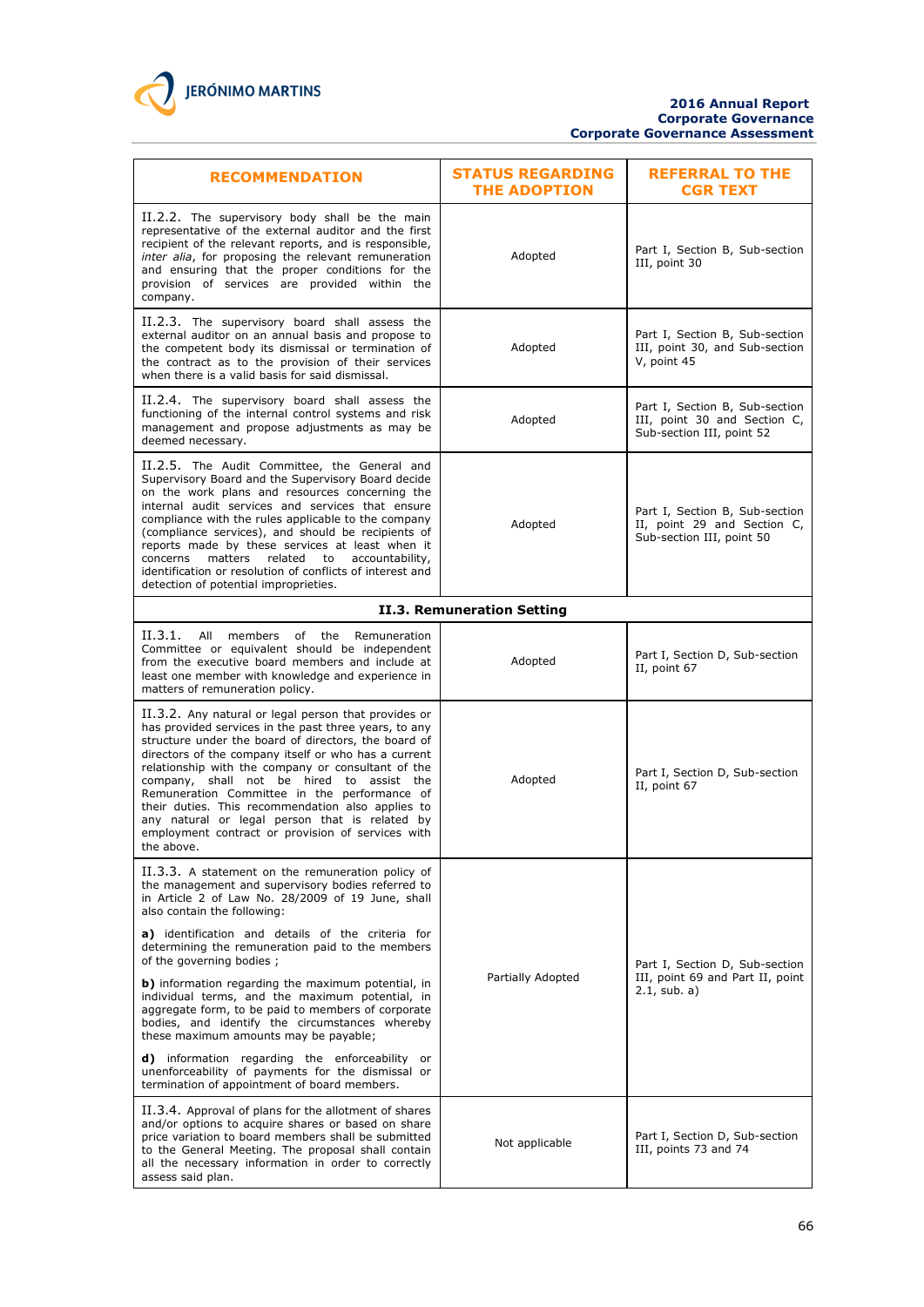

#### **2016 Annual Report Corporate Governance Corporate Governance Assessment**

| <b>RECOMMENDATION</b>                                                                                                                                                                                                                                                                                                                                                                         | <b>STATUS REGARDING</b><br><b>THE ADOPTION</b> | <b>REFERRAL TO THE</b><br><b>CGR TEXT</b>                                                                                                     |  |
|-----------------------------------------------------------------------------------------------------------------------------------------------------------------------------------------------------------------------------------------------------------------------------------------------------------------------------------------------------------------------------------------------|------------------------------------------------|-----------------------------------------------------------------------------------------------------------------------------------------------|--|
| II.3.5. Approval of any retirement benefit scheme<br>established for members of corporate members shall<br>be submitted to the General Meeting. The proposal<br>shall contain all the necessary information in order<br>to correctly assess said system.                                                                                                                                      | Adopted                                        | Part I, Section D, Sub-section<br>III, points 69 and 76                                                                                       |  |
|                                                                                                                                                                                                                                                                                                                                                                                               | <b>III. REMUNERATION</b>                       |                                                                                                                                               |  |
| III.1. The remuneration of the executive members<br>of the board shall be based on actual performance<br>and shall discourage taking on excessive risk-taking.                                                                                                                                                                                                                                | Adopted                                        | Part I, Section D, Sub-section<br>III, point 69                                                                                               |  |
| III.2. The remuneration of non-executive board<br>members and the remuneration of the members of<br>the supervisory board shall not include any<br>whose<br>value<br>depends<br>component<br>on<br>the<br>performance of the company or of its value.                                                                                                                                         | Adopted                                        | Part I, Section B, Sub-section<br>II, points 17 and 18, Section<br>D, Sub-section III, point 69<br>and Sub-section IV, points77,<br>78 and 79 |  |
| III.3. The variable component of remuneration<br>shall be reasonable overall in relation to the fixed<br>component of the remuneration and maximum limits<br>should be set for all components.                                                                                                                                                                                                | Not Adopted                                    | Part I, Section D, Sub-section<br>III, point 69 and Part II, point<br>$2.1.$ sub.s a) and b)                                                  |  |
| III.4.<br>A significant<br>of the<br>variable<br>part<br>remuneration should be deferred for a period not<br>less than three years, and the right of way payment<br>shall depend on the continued positive performance<br>of the company during that period.                                                                                                                                  | Not Adopted                                    | Part I, Section D, Sub-section<br>III, point 72 and Part II, point<br>$2.1.$ sub. c)                                                          |  |
| III.5. Members of the Board of Directors shall not<br>enter into contracts with the company or with third<br>parties which intend to mitigate the risk inherent to<br>remuneration variability set by the company.                                                                                                                                                                            | Adopted                                        | Part I, Section D, Sub-section<br>III, point 69                                                                                               |  |
| III.6. Executive board members shall maintain the<br>company's shares that were allotted by virtue of<br>variable remuneration schemes, up to twice the<br>value of the total annual remuneration, except for<br>those that need to be sold for paying taxes on the<br>gains of said shares, until the end of their mandate.                                                                  | Not applicable                                 | Part I, Section D, Sub-section<br>III, points 69, 73 and 74                                                                                   |  |
| III.7. When the variable remuneration includes the<br>allocation of options, the beginning of the exercise<br>period shall be deferred for a period not less than<br>three years.                                                                                                                                                                                                             | Not applicable                                 | Part I, Section D, Sub-section<br>III, points 69 and 74                                                                                       |  |
| III.8. When the removal of board member is not<br>due to serious breach of their duties nor to their<br>unfitness for the normal exercise of their functions<br>but is yet due on inadequate performance, the<br>company shall be endowed with the adequate and<br>necessary legal instruments so that any damages or<br>compensation, beyond that which is legally due, is<br>unenforceable. | Adopted                                        | Part I, Section D, Sub-section<br>III, point 69, and Sub-section<br>V, point 84                                                               |  |
| <b>IV. AUDITING</b>                                                                                                                                                                                                                                                                                                                                                                           |                                                |                                                                                                                                               |  |
| IV.1. The external auditor shall, within the scope of<br>duties,<br>verify<br>the<br>implementation<br>its<br>оf<br>remuneration policies and systems of the corporate<br>bodies as well as the efficiency and effectiveness of<br>the internal control mechanisms and report any<br>shortcomings to the supervisory body of the<br>company.                                                  | Adopted                                        | Part I, Section B, Sub-section<br>V, point 42                                                                                                 |  |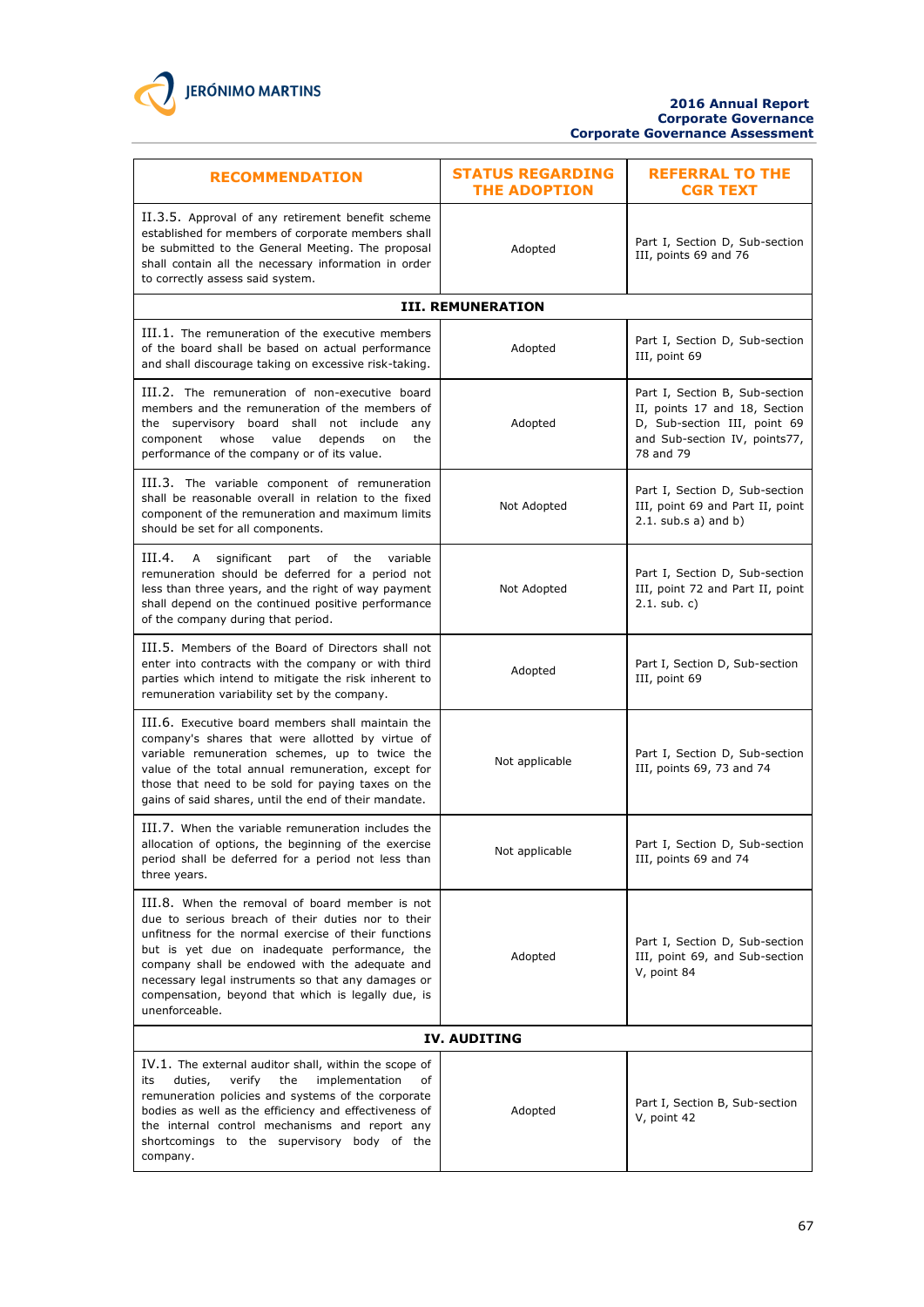

| <b>RECOMMENDATION</b>                                                                                                                                                                                                                                                                                                                                                                                                                                                                                                                                        | <b>STATUS REGARDING</b><br><b>THE ADOPTION</b> | <b>REFERRAL TO THE</b><br><b>CGR TEXT</b>                                                                                                     |  |
|--------------------------------------------------------------------------------------------------------------------------------------------------------------------------------------------------------------------------------------------------------------------------------------------------------------------------------------------------------------------------------------------------------------------------------------------------------------------------------------------------------------------------------------------------------------|------------------------------------------------|-----------------------------------------------------------------------------------------------------------------------------------------------|--|
| IV.2. The company or any entity with which it<br>maintains a control relationship shall not engage the<br>external auditor or any entity with which it finds<br>itself in a group relationship or that incorporates the<br>same network, for services other than audit<br>services. If there are reasons for hiring such<br>services - which must be approved by the<br>supervisory board and explained in its Annual<br>Report on Corporate Governance - said should not<br>exceed more than 30% of the total value of services<br>rendered to the company. | Partially Adopted                              | Part I, Section B, Sub-section<br>III, point 30, Sub-section III,<br>point 37, Sub-section V, point<br>46, and Part II, point 2.1, sub.<br>d) |  |
| IV.3. Companies shall support auditor rotation after<br>two or three terms whether four or three years,<br>respectively. Its continuance beyond this period<br>must be based on a specific opinion of the<br>supervisory board that explicitly considers the<br>conditions of auditor's independence and<br>the<br>benefits and costs of its replacement.                                                                                                                                                                                                    | Adopted                                        | Part I, Section B, Sub-section<br>V, point 44                                                                                                 |  |
| V. CONFLICTS OF INTEREST AND RELATED PARTY TRANSACTIONS                                                                                                                                                                                                                                                                                                                                                                                                                                                                                                      |                                                |                                                                                                                                               |  |
| V.1. The company's business with holders of<br>qualifying holdings or entities with which they are in<br>any type of relationship pursuant to article 20 of the<br>Portuguese Securities Code, shall be conducted<br>during normal market conditions.                                                                                                                                                                                                                                                                                                        | Adopted                                        | Part I, Section A, Sub-section<br>II, point 10, Section E, Sub-<br>section I, points 89 and 91                                                |  |
| V.2. The supervisory or oversight board shall<br>establish procedures and criteria that are required<br>to define the relevant level of significance of<br>business with holders of qualifying holdings - or<br>entities with which they are in any of the<br>relationships described in article 20/1 of the<br>Portuguese Securities Code - thus significant<br>relevant business is dependent upon prior opinion of<br>that body.                                                                                                                          | Adopted                                        | Part I, Section E, Sub-section<br>I, point 91                                                                                                 |  |
| <b>VI. INFORMATION</b>                                                                                                                                                                                                                                                                                                                                                                                                                                                                                                                                       |                                                |                                                                                                                                               |  |
| VI.1. Companies shall provide, via their websites in<br>both the Portuguese and English languages, access<br>to information on their progress as regards the<br>economic, financial and governance state of play.                                                                                                                                                                                                                                                                                                                                            | Adopted                                        | Part I, Section C, Sub-section<br>IV, point 56 and Sub-section<br>V, point 59                                                                 |  |
| VI.2. Companies shall ensure the existence of an<br>investor support and market liaison office, which<br>responds to requests from investors in a timely<br>fashion and a record of the submitted requests and<br>their processing, shall be kept.                                                                                                                                                                                                                                                                                                           | Adopted                                        | Part I, Section C, Sub-section<br>IV, points 56 and 58                                                                                        |  |

In light of the text of the recommendations, the following recommendations, also referenced in the table above, were not fully complied with. The corresponding explanations are detailed below.

a) With respect to subparagraph **b** of **recommendation II.3.3.**, it is important to explain that the matter concerning the remuneration of Directors, including the setting of maximum limits for all the components of the remuneration, depends exclusively on the Remuneration Committee, which is a Committee appointed by the General Shareholder's Meeting and independent of the Board of Directors. Thus, the full compliance with the referred recommendation is within the exclusive competence of the Remuneration Committee. The latter decided not to follow the recommendation,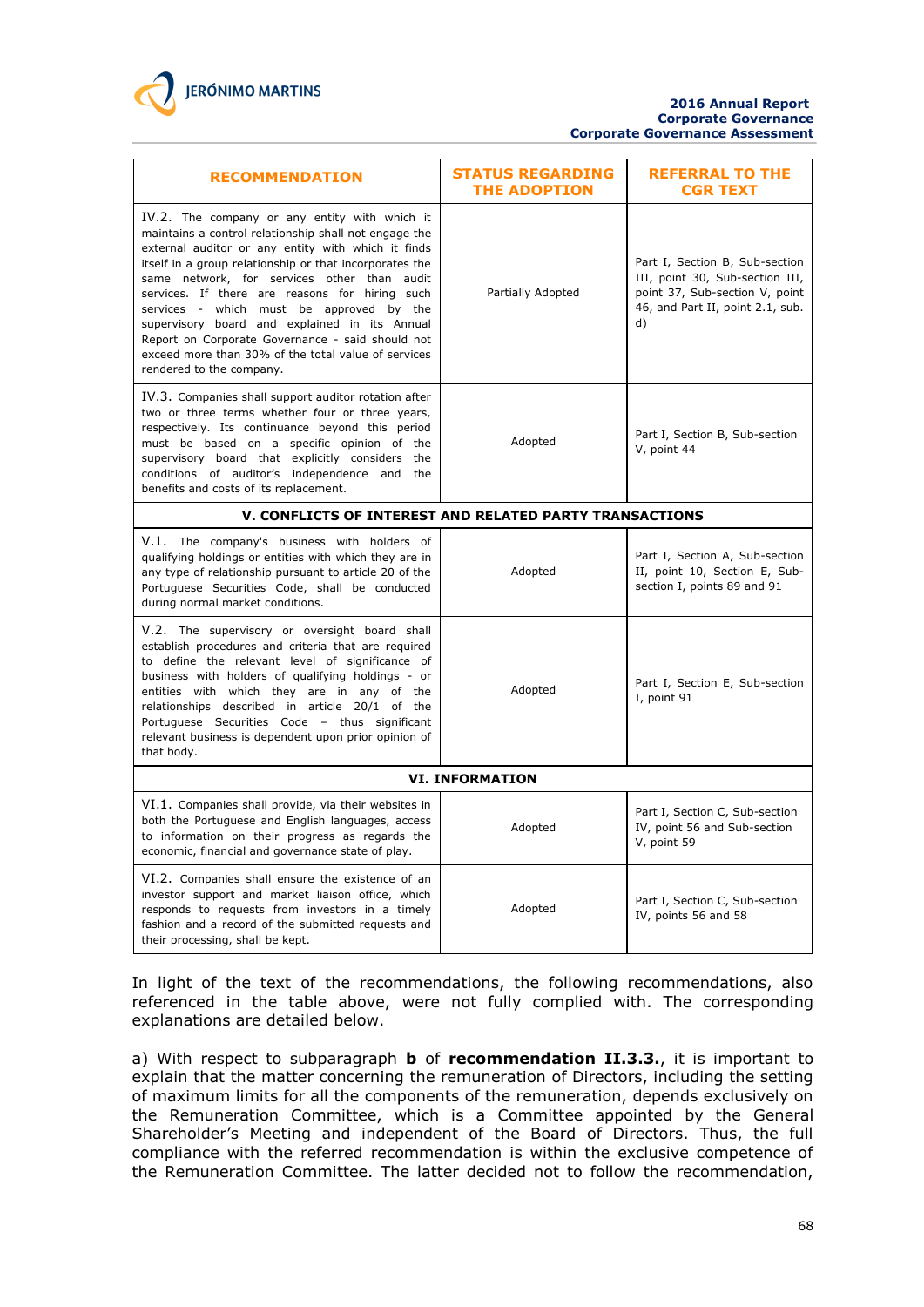

as it recognised that the manner in which the remuneration of Executive Directors is structured is adequate and allows the alignment between the interests of Executive Directors and those of the Company in the long term, being in line with the remuneration practices of similar companies, taking into account the characteristics of the Company.

b) Regarding **recommendation III.3.**: see explanation in the preceding subparagraph.

c) In relation to **recommendation III.4.,** it should be noted that the Company's Remuneration Policy does not provide for the deferred payment of all or part of the variable component of remuneration, and the Remuneration Committee believes that it has found, thusfar, the mechanisms that allow the alignment of the interests of the Executive Directors with the long-term interests of the Company and the shareholders, enabling the sustained growth of the Company's business and the corresponding value creation for the shareholders.

d) As regards **recommendation IV.2.,** it is important to explain that in 2011 the Audit Committee established the rules concerning the provision of consultancy services by the External Auditor. These rules determine: i. the possibility of contracting those services, if the auditor's independence is assured; and ii. the obligation to obtain prior approval of the said Committee, from the moment the global amount of fees related to these type of services in that year surpasses 10% of the global amount of fees concerning audit services. The Audit Committee considers that the provision of non-audit services up to the said amount of 10% does not compromise the auditor's independence. Furthermore, the Committee considers this solution as the most appropriate to the Group's geographical multi-location and to the specific needs of its subsidiaries set up in other jurisdictions.

# **3. Other Information**

There is no other data or additional information, which is relevant for understanding the corporate governance model and practices adopted.